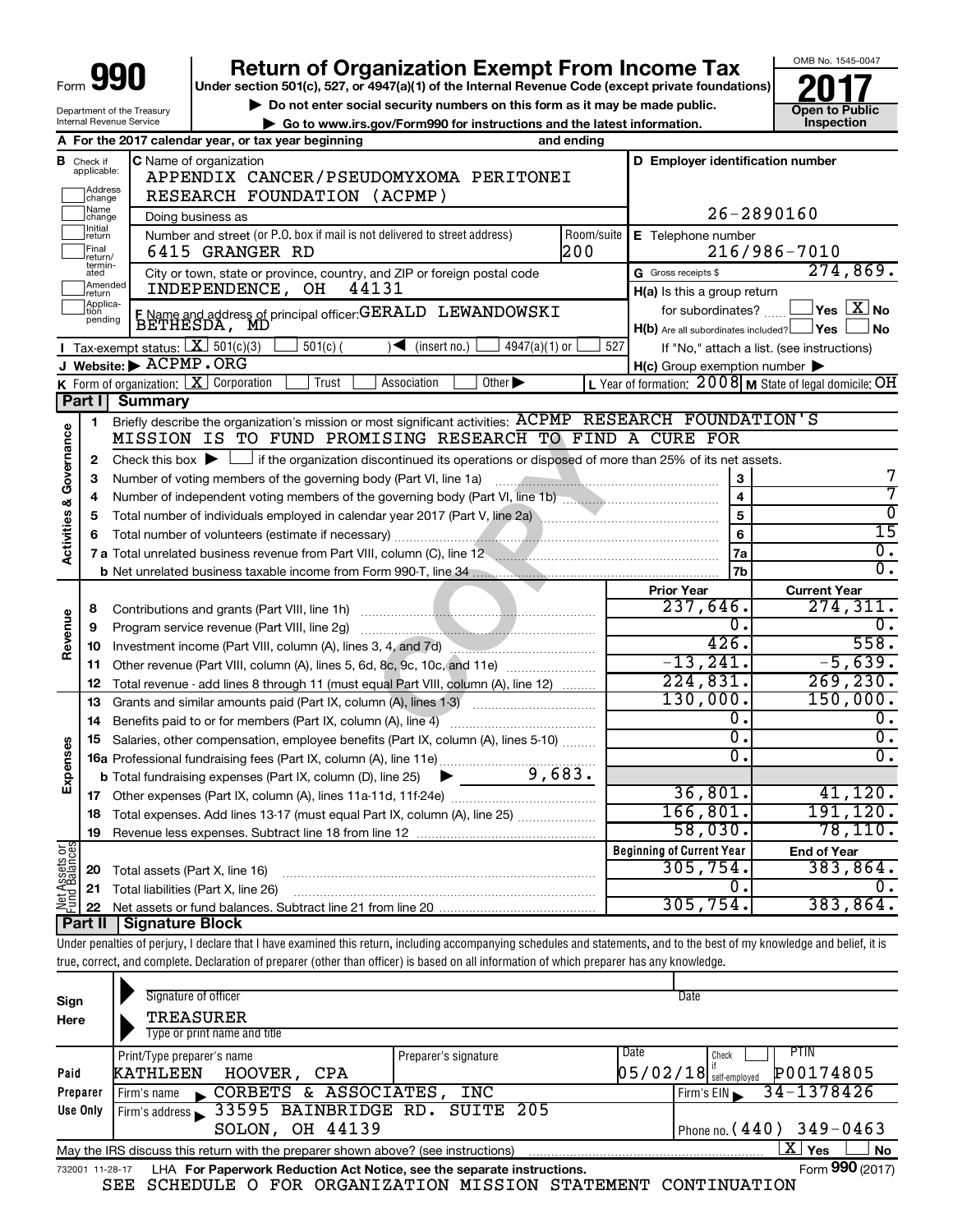|              | APPENDIX CANCER/PSEUDOMYXOMA PERITONEI                                                                                                       |
|--------------|----------------------------------------------------------------------------------------------------------------------------------------------|
|              | $26 - 2890160$<br>RESEARCH FOUNDATION (ACPMP)<br>Page 2<br>Form 990 (2017)                                                                   |
|              | Part III   Statement of Program Service Accomplishments                                                                                      |
|              |                                                                                                                                              |
| 1            | Briefly describe the organization's mission:                                                                                                 |
|              | PMP RESEARCH FOUNDATION'S MISSION IS TO FUND PROMISING RESEARCH TO                                                                           |
|              | FIND A CURE FOR PSEUDOMYXOMA PERITONEI<br>(PMP), APPENDIX CANCER, AND                                                                        |
|              | RELATED PERITONEAL SURFACE MALIGNANCIES (PSM), AND TO FUND EDUCATIONAL                                                                       |
|              | PROGRAMS FOR PHYSICIANS AND PATIENTS ABOUT THESE DISEASES.                                                                                   |
| $\mathbf{2}$ | Did the organization undertake any significant program services during the year which were not listed on the                                 |
|              | $\sqrt{\mathsf{Yes}\ \mathbb{X}}$ No<br>prior Form 990 or 990-EZ?                                                                            |
|              | If "Yes," describe these new services on Schedule O.                                                                                         |
| 3            | $\sqrt{}$ Yes $\sqrt{X}$ No<br>Did the organization cease conducting, or make significant changes in how it conducts, any program services?  |
|              | If "Yes," describe these changes on Schedule O.                                                                                              |
| 4            | Describe the organization's program service accomplishments for each of its three largest program services, as measured by expenses.         |
|              | Section 501(c)(3) and 501(c)(4) organizations are required to report the amount of grants and allocations to others, the total expenses, and |
|              | revenue, if any, for each program service reported.<br>$150,000.$ ) (Revenue \$                                                              |
| 4a           | $\overline{164}$ , $200$ . including grants of \$<br>) (Expenses \$<br>(Code:<br>AWARDED AND FUNDED TWO \$50,000 RESEARCH GRANTS             |
|              |                                                                                                                                              |
|              |                                                                                                                                              |
|              |                                                                                                                                              |
|              |                                                                                                                                              |
|              |                                                                                                                                              |
|              |                                                                                                                                              |
|              |                                                                                                                                              |
|              |                                                                                                                                              |
|              |                                                                                                                                              |
|              |                                                                                                                                              |
|              |                                                                                                                                              |
| 4b           | $11, 258$ $\cdot$ including grants of \$                                                                                                     |
|              | ) (Revenue \$<br>(Expenses \$<br>(Code:<br>PARTICIPATION/SPONSORSHIP - ANNUAL PMP/APPENDIX CANCER PATIENT                                    |
|              | PRACTITIONER SYMPOSIUM - WORCHESTER, MA; PMP PALS NETWORK 2017 ANNUAL                                                                        |
|              | CONFERENCE - MONTEREY, CA; PMP/APPENDICEAL CANCER MULTIDISCIPLINARY                                                                          |
|              | SYMPOSIUM - PHILADELPHIA, PA                                                                                                                 |
|              |                                                                                                                                              |
|              |                                                                                                                                              |
|              |                                                                                                                                              |
|              |                                                                                                                                              |
|              |                                                                                                                                              |
|              |                                                                                                                                              |
|              |                                                                                                                                              |
|              |                                                                                                                                              |
| 4c           | 1,722.<br>(Code:<br>) (Expenses \$<br>including grants of \$<br>) (Revenue \$                                                                |
|              | PROVIDE EDUCATIONAL<br>INFORMATION ON PMP TO PATIENTS,<br>FAMILIES<br>OF                                                                     |
|              | OTHER INTERESTED<br>PATIENTS<br>AND ANY<br>PARTIES                                                                                           |
|              |                                                                                                                                              |
|              |                                                                                                                                              |
|              |                                                                                                                                              |
|              |                                                                                                                                              |
|              |                                                                                                                                              |
|              |                                                                                                                                              |
|              |                                                                                                                                              |
|              |                                                                                                                                              |
|              |                                                                                                                                              |
|              |                                                                                                                                              |
| 4d           | Other program services (Describe in Schedule O.)                                                                                             |
|              | (Expenses \$<br>including grants of \$<br>(Revenue \$                                                                                        |
| 4е —         | 177,180.<br>Total program service expenses                                                                                                   |
|              | Form 990 (2017)                                                                                                                              |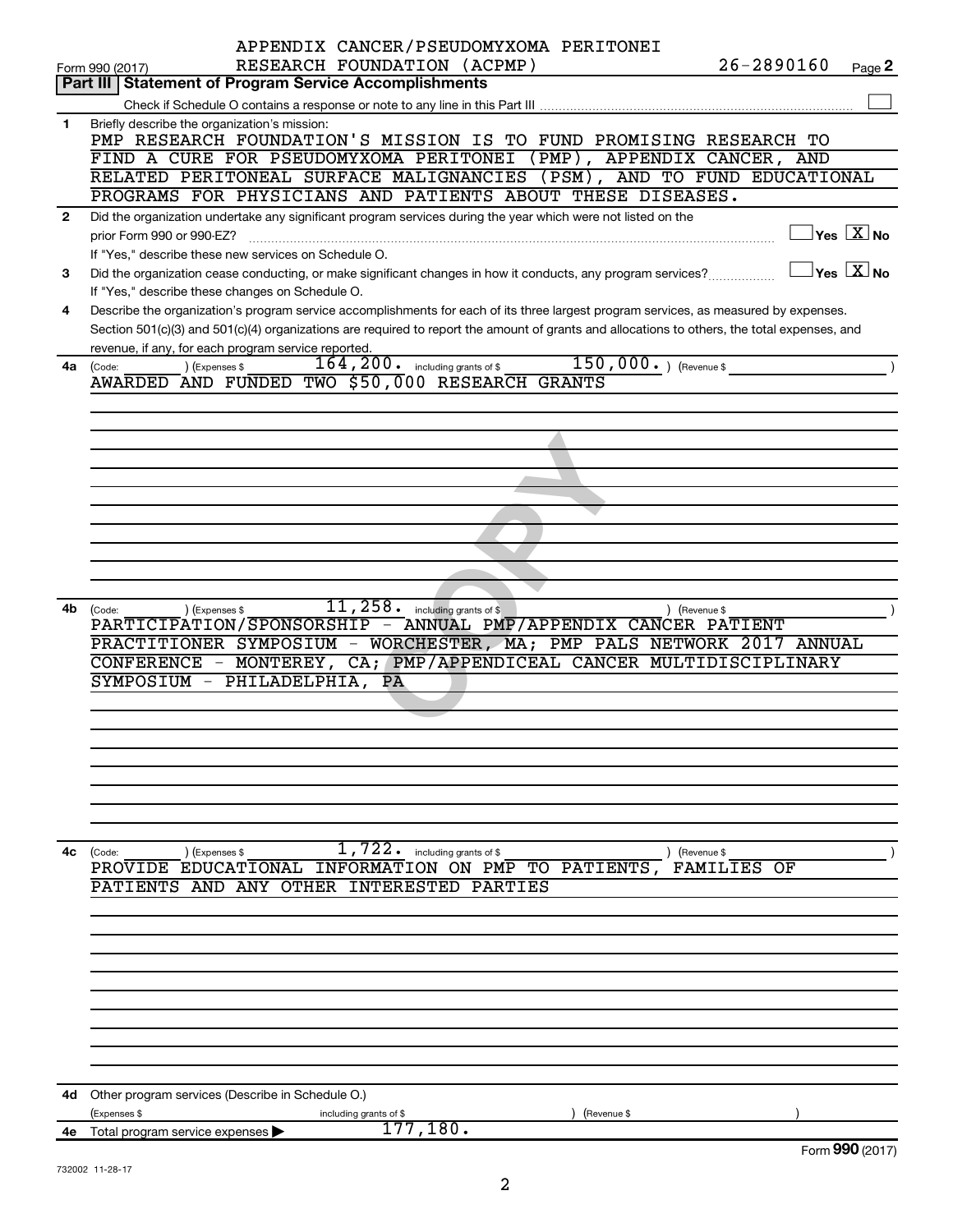| APPENDIX CANCER/PSEUDOMYXOMA PERITONEI |  |            |
|----------------------------------------|--|------------|
| RESEARCH FOUNDATION (ACPMP)            |  | 26-2890160 |

**Part IV Checklist of Required Schedules**

|    |                                                                                                                                                                                                                                                                                                                                                                     |                 | Yes                        | No                           |
|----|---------------------------------------------------------------------------------------------------------------------------------------------------------------------------------------------------------------------------------------------------------------------------------------------------------------------------------------------------------------------|-----------------|----------------------------|------------------------------|
| 1  | Is the organization described in section $501(c)(3)$ or $4947(a)(1)$ (other than a private foundation)?                                                                                                                                                                                                                                                             |                 |                            |                              |
|    |                                                                                                                                                                                                                                                                                                                                                                     | 1               | х<br>$\overline{\text{x}}$ |                              |
| 2  | Is the organization required to complete Schedule B, Schedule of Contributors? [[[[[[[[[[[[[[[[[[[[[[[[[[[[[[                                                                                                                                                                                                                                                       | $\mathbf{2}$    |                            |                              |
| 3  | Did the organization engage in direct or indirect political campaign activities on behalf of or in opposition to candidates for                                                                                                                                                                                                                                     | 3               |                            | x                            |
| 4  | Section 501(c)(3) organizations. Did the organization engage in lobbying activities, or have a section 501(h) election in effect                                                                                                                                                                                                                                    |                 |                            |                              |
|    |                                                                                                                                                                                                                                                                                                                                                                     | 4               |                            | X.                           |
| 5  | Is the organization a section 501(c)(4), 501(c)(5), or 501(c)(6) organization that receives membership dues, assessments, or                                                                                                                                                                                                                                        |                 |                            |                              |
|    |                                                                                                                                                                                                                                                                                                                                                                     | 5               |                            | x                            |
| 6  | Did the organization maintain any donor advised funds or any similar funds or accounts for which donors have the right to                                                                                                                                                                                                                                           |                 |                            |                              |
|    | provide advice on the distribution or investment of amounts in such funds or accounts? If "Yes," complete Schedule D, Part I                                                                                                                                                                                                                                        | 6               |                            | x                            |
| 7  | Did the organization receive or hold a conservation easement, including easements to preserve open space,                                                                                                                                                                                                                                                           |                 |                            | x                            |
|    |                                                                                                                                                                                                                                                                                                                                                                     | $\overline{7}$  |                            |                              |
| 8  | Did the organization maintain collections of works of art, historical treasures, or other similar assets? If "Yes," complete<br>Schedule D, Part III <b>Marting Community Control</b> and Technical Control of Technical Control of Technical Control of Technical Control of Technical Control of Technical Control of Technical Control of Technical Control of T | 8               |                            | X.                           |
| 9  | Did the organization report an amount in Part X, line 21, for escrow or custodial account liability, serve as a custodian for                                                                                                                                                                                                                                       |                 |                            |                              |
|    | amounts not listed in Part X; or provide credit counseling, debt management, credit repair, or debt negotiation services?                                                                                                                                                                                                                                           |                 |                            |                              |
|    | If "Yes," complete Schedule D, Part IV                                                                                                                                                                                                                                                                                                                              | 9               |                            | X.                           |
| 10 | Did the organization, directly or through a related organization, hold assets in temporarily restricted endowments, permanent                                                                                                                                                                                                                                       |                 |                            |                              |
|    |                                                                                                                                                                                                                                                                                                                                                                     | 10              |                            | X.                           |
| 11 | If the organization's answer to any of the following questions is "Yes," then complete Schedule D, Parts VI, VII, VIII, IX, or X                                                                                                                                                                                                                                    |                 |                            |                              |
|    | as applicable.<br>a Did the organization report an amount for land, buildings, and equipment in Part X, line 10? If "Yes," complete Schedule D,                                                                                                                                                                                                                     |                 |                            |                              |
|    | Part VI                                                                                                                                                                                                                                                                                                                                                             | 11a             |                            | x                            |
|    | <b>b</b> Did the organization report an amount for investments - other securities in Part X, line 12 that is 5% or more of its total                                                                                                                                                                                                                                |                 |                            |                              |
|    |                                                                                                                                                                                                                                                                                                                                                                     | 11 <sub>b</sub> |                            | X.                           |
|    | c Did the organization report an amount for investments - program related in Part X, line 13 that is 5% or more of its total                                                                                                                                                                                                                                        |                 |                            |                              |
|    | assets reported in Part X, line 16? If "Yes," complete Schedule D, Part VIII [[[[[[[[[[[[[[[[[[[[[[[[[[[[[]]]]                                                                                                                                                                                                                                                      | 11c             |                            | x                            |
|    | d Did the organization report an amount for other assets in Part X, line 15 that is 5% or more of its total assets reported in                                                                                                                                                                                                                                      |                 |                            |                              |
|    |                                                                                                                                                                                                                                                                                                                                                                     | 11d             |                            | x                            |
|    |                                                                                                                                                                                                                                                                                                                                                                     | 11e             |                            | $\overline{\mathtt{x}}$      |
| f  | Did the organization's separate or consolidated financial statements for the tax year include a footnote that addresses                                                                                                                                                                                                                                             |                 |                            |                              |
|    | the organization's liability for uncertain tax positions under FIN 48 (ASC 740)? If "Yes," complete Schedule D, Part X                                                                                                                                                                                                                                              | 11f             |                            | x                            |
|    | 12a Did the organization obtain separate, independent audited financial statements for the tax year? If "Yes," complete                                                                                                                                                                                                                                             |                 |                            |                              |
|    | Schedule D, Parts XI and XII                                                                                                                                                                                                                                                                                                                                        | 12a             |                            | x                            |
|    | <b>b</b> Was the organization included in consolidated, independent audited financial statements for the tax year?                                                                                                                                                                                                                                                  |                 |                            |                              |
|    | If "Yes," and if the organization answered "No" to line 12a, then completing Schedule D, Parts XI and XII is optional                                                                                                                                                                                                                                               | 12b             |                            | X<br>$\overline{\textbf{x}}$ |
| 13 |                                                                                                                                                                                                                                                                                                                                                                     | 13              |                            | $\overline{\mathtt{x}}$      |
|    | <b>b</b> Did the organization have aggregate revenues or expenses of more than \$10,000 from grantmaking, fundraising, business,                                                                                                                                                                                                                                    | 14a             |                            |                              |
|    | investment, and program service activities outside the United States, or aggregate foreign investments valued at \$100,000                                                                                                                                                                                                                                          |                 |                            |                              |
|    |                                                                                                                                                                                                                                                                                                                                                                     | 14b             |                            | x                            |
| 15 | Did the organization report on Part IX, column (A), line 3, more than \$5,000 of grants or other assistance to or for any                                                                                                                                                                                                                                           |                 |                            |                              |
|    |                                                                                                                                                                                                                                                                                                                                                                     | 15              |                            | x                            |
| 16 | Did the organization report on Part IX, column (A), line 3, more than \$5,000 of aggregate grants or other assistance to                                                                                                                                                                                                                                            |                 |                            |                              |
|    |                                                                                                                                                                                                                                                                                                                                                                     | 16              |                            | x                            |
| 17 | Did the organization report a total of more than \$15,000 of expenses for professional fundraising services on Part IX,                                                                                                                                                                                                                                             |                 |                            |                              |
|    |                                                                                                                                                                                                                                                                                                                                                                     | 17              |                            | x                            |
| 18 | Did the organization report more than \$15,000 total of fundraising event gross income and contributions on Part VIII. lines                                                                                                                                                                                                                                        |                 |                            |                              |
|    |                                                                                                                                                                                                                                                                                                                                                                     | 18              | х                          |                              |
| 19 | Did the organization report more than \$15,000 of gross income from gaming activities on Part VIII, line 9a? If "Yes,"                                                                                                                                                                                                                                              |                 |                            |                              |
|    |                                                                                                                                                                                                                                                                                                                                                                     | 19              |                            | x                            |

Form (2017) **990**

3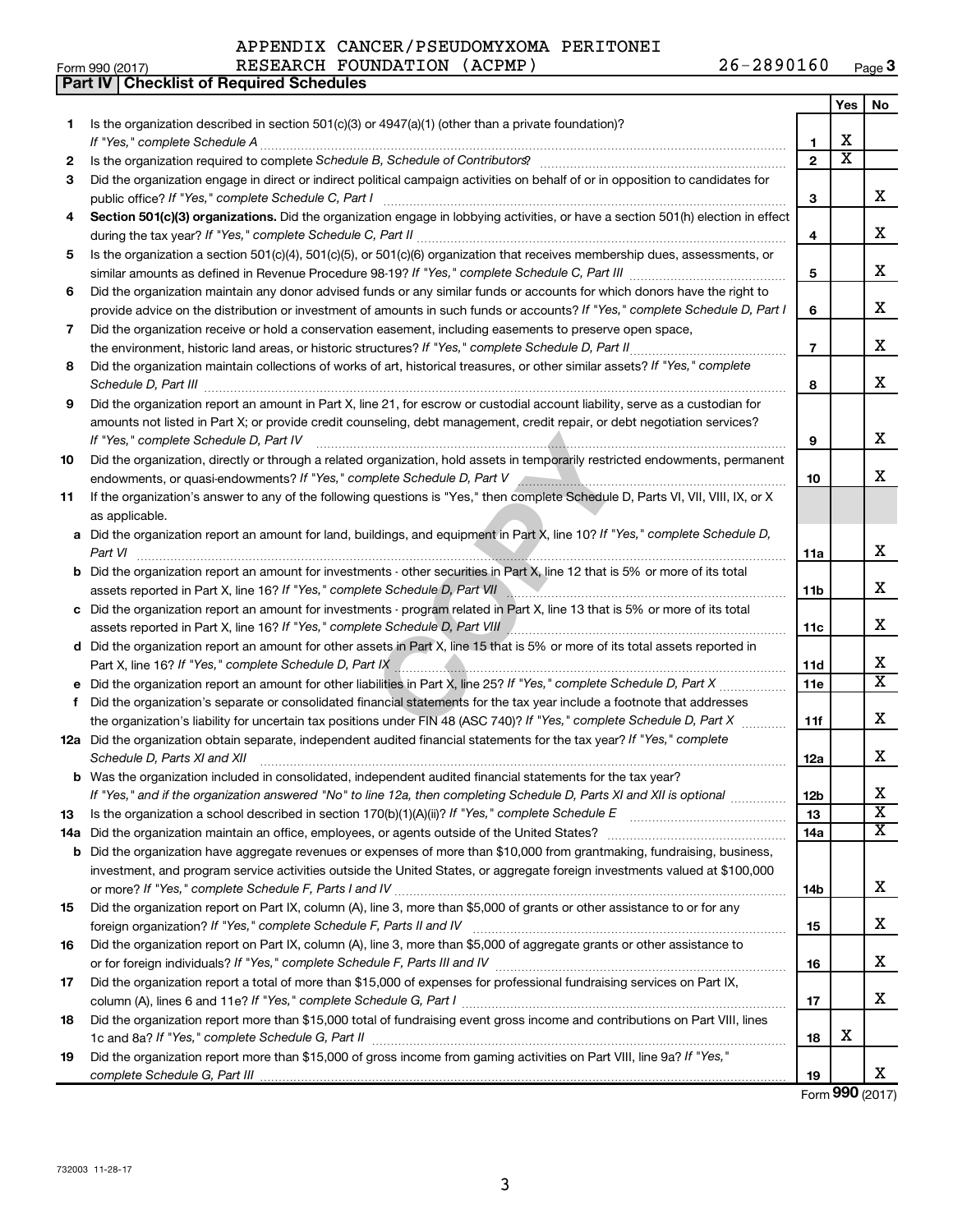| Form 990 (2017) | (ACPMP)<br>FOUNDATION<br><b>RESEARCH</b> | $-2890160$<br>$26 -$<br>Page 4 |
|-----------------|------------------------------------------|--------------------------------|
|-----------------|------------------------------------------|--------------------------------|

|    | <b>Part IV   Checklist of Required Schedules (continued)</b>                                                                        |                 |     |                         |
|----|-------------------------------------------------------------------------------------------------------------------------------------|-----------------|-----|-------------------------|
|    |                                                                                                                                     |                 | Yes | No                      |
|    | 20a Did the organization operate one or more hospital facilities? If "Yes," complete Schedule H                                     | 20a             |     | x                       |
|    |                                                                                                                                     | 20 <sub>b</sub> |     |                         |
| 21 | Did the organization report more than \$5,000 of grants or other assistance to any domestic organization or                         |                 |     |                         |
|    |                                                                                                                                     | 21              | X   |                         |
| 22 | Did the organization report more than \$5,000 of grants or other assistance to or for domestic individuals on                       |                 |     |                         |
|    |                                                                                                                                     | 22              |     | x                       |
| 23 | Did the organization answer "Yes" to Part VII, Section A, line 3, 4, or 5 about compensation of the organization's current          |                 |     |                         |
|    | and former officers, directors, trustees, key employees, and highest compensated employees? If "Yes," complete                      |                 |     |                         |
|    | Schedule J                                                                                                                          | 23              |     | x                       |
|    | 24a Did the organization have a tax-exempt bond issue with an outstanding principal amount of more than \$100,000 as of the         |                 |     |                         |
|    | last day of the year, that was issued after December 31, 2002? If "Yes," answer lines 24b through 24d and complete                  |                 |     |                         |
|    | Schedule K. If "No", go to line 25a                                                                                                 | 24a             |     | x                       |
|    |                                                                                                                                     | 24 <sub>b</sub> |     |                         |
|    | c Did the organization maintain an escrow account other than a refunding escrow at any time during the year to defease              |                 |     |                         |
|    |                                                                                                                                     | 24c             |     |                         |
|    |                                                                                                                                     | 24d             |     |                         |
|    | 25a Section 501(c)(3), 501(c)(4), and 501(c)(29) organizations. Did the organization engage in an excess benefit                    |                 |     |                         |
|    |                                                                                                                                     | 25a             |     | x                       |
|    | <b>b</b> Is the organization aware that it engaged in an excess benefit transaction with a disqualified person in a prior year, and |                 |     |                         |
|    | that the transaction has not been reported on any of the organization's prior Forms 990 or 990-EZ? If "Yes," complete               |                 |     |                         |
|    | Schedule L, Part I                                                                                                                  | 25b             |     | X                       |
| 26 | Did the organization report any amount on Part X, line 5, 6, or 22 for receivables from or payables to any current or               |                 |     |                         |
|    | former officers, directors, trustees, key employees, highest compensated employees, or disqualified persons? If "Yes,"              |                 |     |                         |
|    | complete Schedule L, Part II                                                                                                        | 26              |     | X                       |
| 27 | Did the organization provide a grant or other assistance to an officer, director, trustee, key employee, substantial                |                 |     |                         |
|    | contributor or employee thereof, a grant selection committee member, or to a 35% controlled entity or family member                 |                 |     |                         |
|    | of any of these persons? If "Yes," complete Schedule L, Part III                                                                    | 27              |     | х                       |
| 28 | Was the organization a party to a business transaction with one of the following parties (see Schedule L, Part IV                   |                 |     |                         |
|    | instructions for applicable filing thresholds, conditions, and exceptions):                                                         |                 |     |                         |
| а  | A current or former officer, director, trustee, or key employee? If "Yes," complete Schedule L, Part IV                             | 28a             |     | x                       |
| b  | A family member of a current or former officer, director, trustee, or key employee? If "Yes," complete Schedule L, Part IV          | 28b             |     | $\overline{\textbf{x}}$ |
|    | c An entity of which a current or former officer, director, trustee, or key employee (or a family member thereof) was an officer,   |                 |     |                         |
|    | director, trustee, or direct or indirect owner? If "Yes," complete Schedule L, Part IV.                                             | 28c             |     | x                       |
| 29 |                                                                                                                                     | 29              |     | $\overline{\mathtt{x}}$ |
| 30 | Did the organization receive contributions of art, historical treasures, or other similar assets, or qualified conservation         |                 |     |                         |
|    |                                                                                                                                     | 30              |     | Χ                       |
| 31 | Did the organization liquidate, terminate, or dissolve and cease operations?                                                        |                 |     |                         |
|    |                                                                                                                                     | 31              |     | x                       |
| 32 | Did the organization sell, exchange, dispose of, or transfer more than 25% of its net assets? If "Yes," complete                    |                 |     |                         |
|    |                                                                                                                                     | 32              |     | x                       |
| 33 | Did the organization own 100% of an entity disregarded as separate from the organization under Regulations                          |                 |     |                         |
|    |                                                                                                                                     | 33              |     | х                       |
| 34 | Was the organization related to any tax-exempt or taxable entity? If "Yes," complete Schedule R, Part II, III, or IV, and           |                 |     |                         |
|    | Part V, line 1                                                                                                                      | 34              |     | x                       |
|    |                                                                                                                                     | 35a             |     | $\overline{\texttt{X}}$ |
|    | b If "Yes" to line 35a, did the organization receive any payment from or engage in any transaction with a controlled entity         |                 |     |                         |
|    |                                                                                                                                     | 35 <sub>b</sub> |     |                         |
| 36 | Section 501(c)(3) organizations. Did the organization make any transfers to an exempt non-charitable related organization?          |                 |     |                         |
|    |                                                                                                                                     | 36              |     | x                       |
| 37 | Did the organization conduct more than 5% of its activities through an entity that is not a related organization                    |                 |     |                         |
|    |                                                                                                                                     | 37              |     | x                       |
| 38 | Did the organization complete Schedule O and provide explanations in Schedule O for Part VI, lines 11b and 19?                      |                 |     |                         |
|    |                                                                                                                                     | 38              | х   |                         |
|    |                                                                                                                                     |                 |     | Form 990 (2017)         |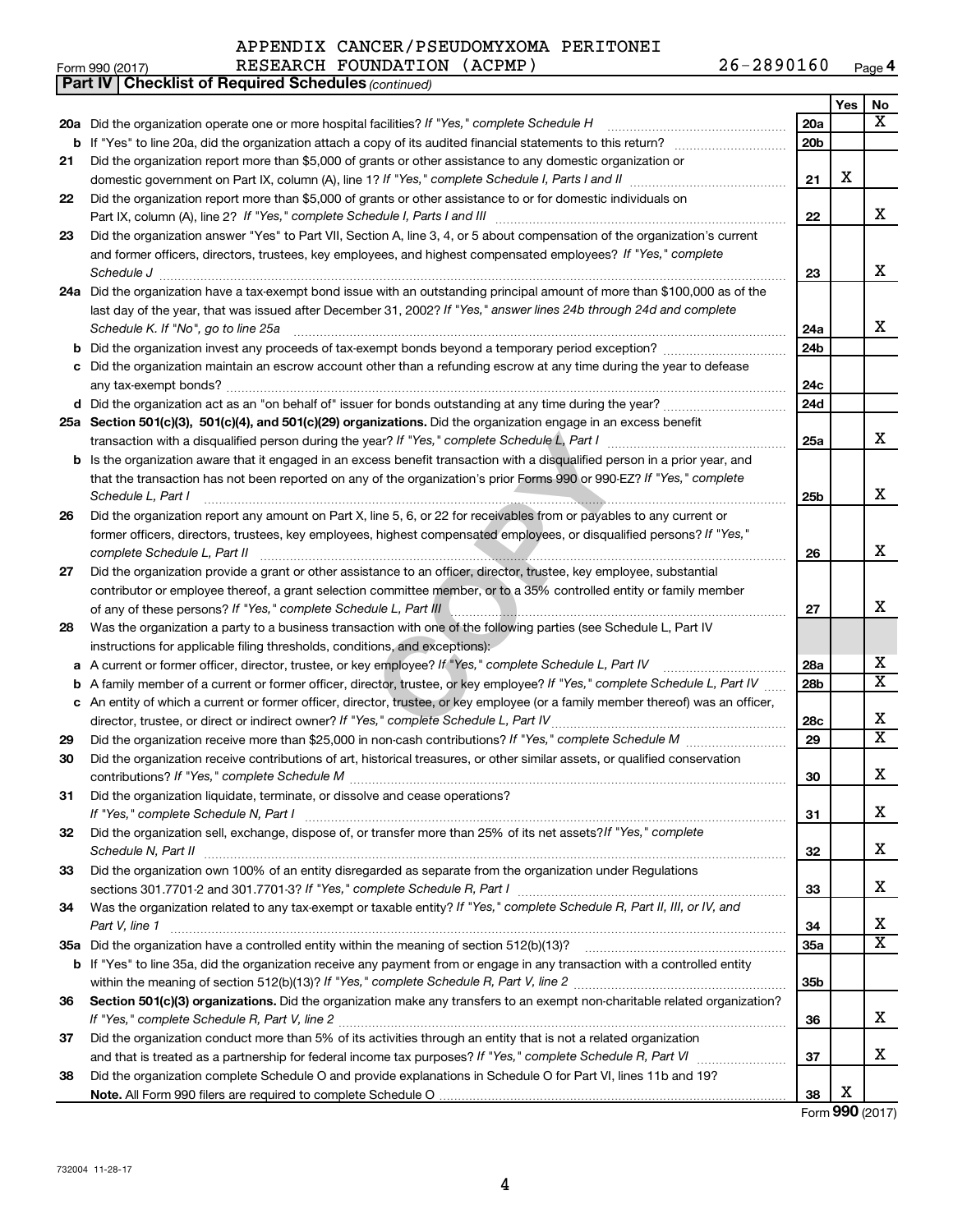|    | Part V<br><b>Statements Regarding Other IRS Filings and Tax Compliance</b>                                                                      |                 |    |                |     |                         |
|----|-------------------------------------------------------------------------------------------------------------------------------------------------|-----------------|----|----------------|-----|-------------------------|
|    | Check if Schedule O contains a response or note to any line in this Part V                                                                      |                 |    |                |     |                         |
|    |                                                                                                                                                 |                 |    |                | Yes | <b>No</b>               |
|    |                                                                                                                                                 | 1a              | O  |                |     |                         |
| b  | Enter the number of Forms W-2G included in line 1a. Enter -0- if not applicable                                                                 | 1 <sub>b</sub>  | ΩI |                |     |                         |
|    | Did the organization comply with backup withholding rules for reportable payments to vendors and reportable gaming                              |                 |    |                |     |                         |
|    |                                                                                                                                                 |                 |    | 1c             |     |                         |
|    | 2a Enter the number of employees reported on Form W-3, Transmittal of Wage and Tax Statements,                                                  |                 |    |                |     |                         |
|    | filed for the calendar year ending with or within the year covered by this return                                                               | 2a              | 01 |                |     |                         |
|    |                                                                                                                                                 |                 |    | 2 <sub>b</sub> |     |                         |
|    |                                                                                                                                                 |                 |    |                |     |                         |
|    | 3a Did the organization have unrelated business gross income of \$1,000 or more during the year?                                                |                 |    | За             |     | x.                      |
|    |                                                                                                                                                 |                 |    | 3 <sub>b</sub> |     |                         |
|    | 4a At any time during the calendar year, did the organization have an interest in, or a signature or other authority over, a                    |                 |    |                |     |                         |
|    | financial account in a foreign country (such as a bank account, securities account, or other financial account)?                                |                 |    | 4a             |     | x                       |
|    | <b>b</b> If "Yes," enter the name of the foreign country: $\blacktriangleright$                                                                 |                 |    |                |     |                         |
|    | See instructions for filing requirements for FinCEN Form 114, Report of Foreign Bank and Financial Accounts (FBAR).                             |                 |    |                |     |                         |
|    |                                                                                                                                                 |                 |    | 5a             |     | x                       |
| b  |                                                                                                                                                 |                 |    | 5 <sub>b</sub> |     | $\overline{\mathbf{X}}$ |
|    |                                                                                                                                                 |                 |    | 5c             |     |                         |
|    | 6a Does the organization have annual gross receipts that are normally greater than \$100,000, and did the organization solicit                  |                 |    |                |     |                         |
|    | any contributions that were not tax deductible as charitable contributions? And an annumeration of that were not                                |                 |    | 6a             |     | х                       |
|    | b If "Yes," did the organization include with every solicitation an express statement that such contributions or gifts                          |                 |    |                |     |                         |
|    |                                                                                                                                                 |                 |    | 6b             |     |                         |
| 7  | Organizations that may receive deductible contributions under section 170(c).                                                                   |                 |    |                |     | x.                      |
| a  | Did the organization receive a payment in excess of \$75 made partly as a contribution and partly for goods and services provided to the payor? |                 |    | 7a             |     |                         |
|    |                                                                                                                                                 |                 |    | 7b             |     |                         |
|    | c Did the organization sell, exchange, or otherwise dispose of tangible personal property for which it was required                             |                 |    | 7c             |     | x                       |
|    | d If "Yes," indicate the number of Forms 8282 filed during the year manufactured in the metal of the number of                                  | 7d              |    |                |     |                         |
| е  | Did the organization receive any funds, directly or indirectly, to pay premiums on a personal benefit contract?                                 |                 |    | 7e             |     |                         |
| Ť. |                                                                                                                                                 |                 |    | 7f             |     |                         |
| g  | If the organization received a contribution of qualified intellectual property, did the organization file Form 8899 as required?                |                 |    | 7g             |     |                         |
| h  | If the organization received a contribution of cars, boats, airplanes, or other vehicles, did the organization file a Form 1098-C?              |                 |    | 7h             |     |                         |
| 8  | Sponsoring organizations maintaining donor advised funds. Did a donor advised fund maintained by the                                            |                 |    |                |     |                         |
|    |                                                                                                                                                 |                 |    | 8              |     |                         |
| 9  | Sponsoring organizations maintaining donor advised funds.                                                                                       |                 |    |                |     |                         |
|    |                                                                                                                                                 |                 |    | эа             |     |                         |
|    | <b>b</b> Did the sponsoring organization make a distribution to a donor, donor advisor, or related person?                                      |                 |    | 9b             |     |                         |
| 10 | Section 501(c)(7) organizations. Enter:                                                                                                         |                 |    |                |     |                         |
| а  |                                                                                                                                                 | 10a             |    |                |     |                         |
| b  | Gross receipts, included on Form 990, Part VIII, line 12, for public use of club facilities                                                     | 10 <sub>b</sub> |    |                |     |                         |
| 11 | Section 501(c)(12) organizations. Enter:                                                                                                        |                 |    |                |     |                         |
| а  |                                                                                                                                                 | 11a             |    |                |     |                         |
|    | b Gross income from other sources (Do not net amounts due or paid to other sources against                                                      |                 |    |                |     |                         |
|    | amounts due or received from them.)                                                                                                             | 11b             |    |                |     |                         |
|    | 12a Section 4947(a)(1) non-exempt charitable trusts. Is the organization filing Form 990 in lieu of Form 1041?                                  |                 |    | 12a            |     |                         |
|    | <b>b</b> If "Yes," enter the amount of tax-exempt interest received or accrued during the year                                                  | 12b             |    |                |     |                         |
| 13 | Section 501(c)(29) qualified nonprofit health insurance issuers.                                                                                |                 |    |                |     |                         |
|    | a Is the organization licensed to issue qualified health plans in more than one state?                                                          |                 |    | 13a            |     |                         |
|    | Note. See the instructions for additional information the organization must report on Schedule O.                                               |                 |    |                |     |                         |
|    | <b>b</b> Enter the amount of reserves the organization is required to maintain by the states in which the                                       |                 |    |                |     |                         |
|    |                                                                                                                                                 | 13b             |    |                |     |                         |
|    |                                                                                                                                                 | 13c             |    |                |     |                         |
|    | 14a Did the organization receive any payments for indoor tanning services during the tax year?                                                  |                 |    | 14a            |     | X                       |
|    |                                                                                                                                                 |                 |    | 14b            |     |                         |

| Form 990 (2017) |  |  |  |
|-----------------|--|--|--|
|-----------------|--|--|--|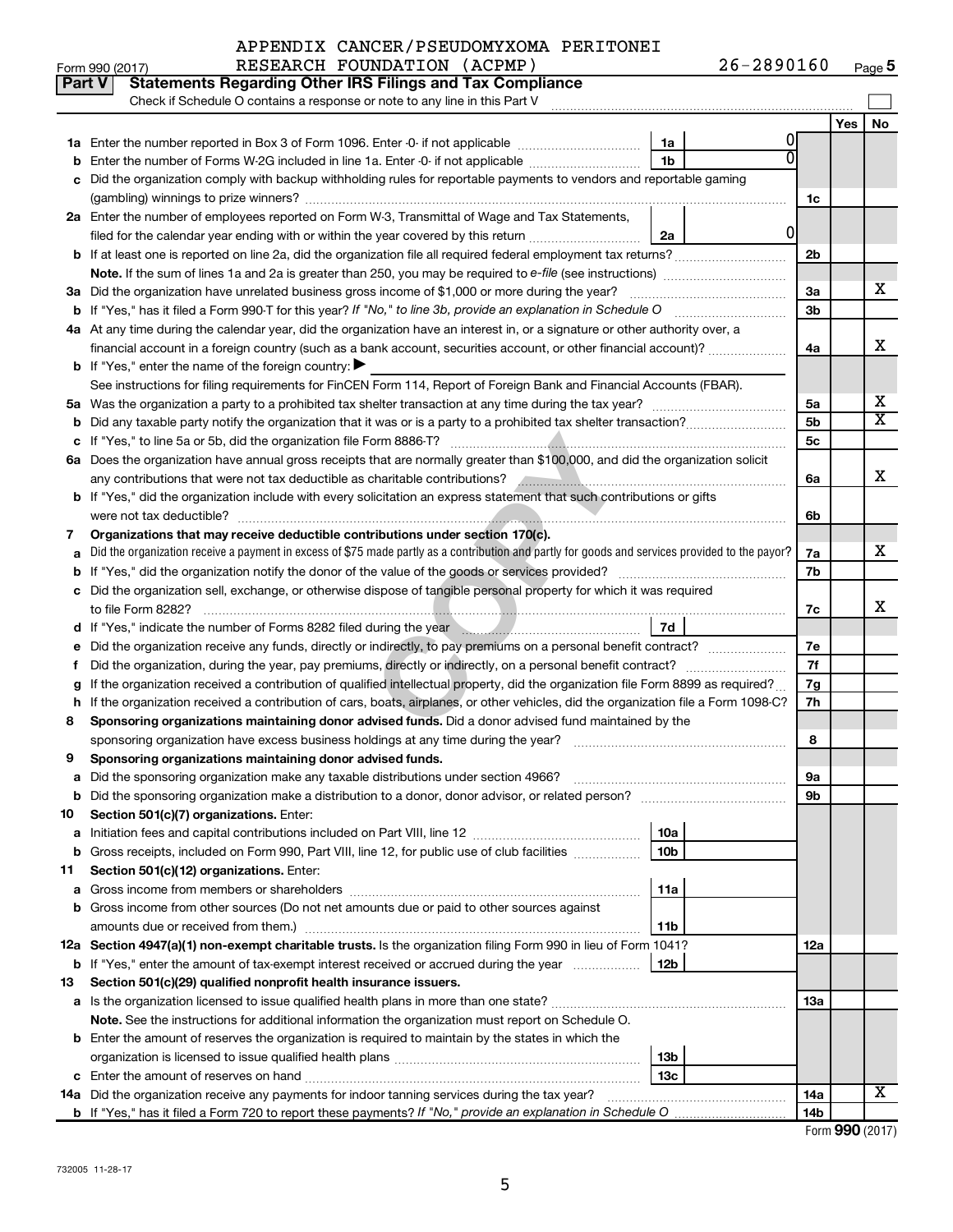#### Form 990 (2017) Page APPENDIX CANCER/PSEUDOMYXOMA PERITONEI RESEARCH FOUNDATION (ACPMP) 26-2890160

**6**

|     | Part VI Governance, Management, and Disclosure For each "Yes" response to lines 2 through 7b below, and for a "No" response                                                                                                   |                         |                              |                         |
|-----|-------------------------------------------------------------------------------------------------------------------------------------------------------------------------------------------------------------------------------|-------------------------|------------------------------|-------------------------|
|     | to line 8a, 8b, or 10b below, describe the circumstances, processes, or changes in Schedule O. See instructions.                                                                                                              |                         |                              |                         |
|     |                                                                                                                                                                                                                               |                         |                              | $\overline{\mathbf{x}}$ |
|     | <b>Section A. Governing Body and Management</b>                                                                                                                                                                               |                         |                              |                         |
|     |                                                                                                                                                                                                                               |                         | Yes                          | No                      |
|     | 1a Enter the number of voting members of the governing body at the end of the tax year<br>1a                                                                                                                                  |                         |                              |                         |
|     | If there are material differences in voting rights among members of the governing body, or if the governing                                                                                                                   |                         |                              |                         |
|     | body delegated broad authority to an executive committee or similar committee, explain in Schedule O.                                                                                                                         |                         |                              |                         |
|     | Enter the number of voting members included in line 1a, above, who are independent<br>1b                                                                                                                                      |                         |                              |                         |
| 2   | Did any officer, director, trustee, or key employee have a family relationship or a business relationship with any other                                                                                                      |                         |                              |                         |
|     | officer, director, trustee, or key employee?                                                                                                                                                                                  | 2                       |                              | х                       |
| 3   | Did the organization delegate control over management duties customarily performed by or under the direct supervision                                                                                                         |                         |                              |                         |
|     |                                                                                                                                                                                                                               | 3                       |                              | х                       |
| 4   | Did the organization make any significant changes to its governing documents since the prior Form 990 was filed?                                                                                                              | $\overline{\mathbf{4}}$ |                              | $\overline{\textbf{x}}$ |
| 5   |                                                                                                                                                                                                                               | 5                       |                              | $\overline{\mathbf{x}}$ |
| 6   |                                                                                                                                                                                                                               | 6                       |                              | $\overline{\textbf{x}}$ |
| 7a  | Did the organization have members, stockholders, or other persons who had the power to elect or appoint one or                                                                                                                |                         |                              |                         |
|     |                                                                                                                                                                                                                               | 7a                      |                              | х                       |
|     | <b>b</b> Are any governance decisions of the organization reserved to (or subject to approval by) members, stockholders, or                                                                                                   |                         |                              |                         |
|     | persons other than the governing body?                                                                                                                                                                                        | 7b                      |                              | x                       |
| 8   | Did the organization contemporaneously document the meetings held or written actions undertaken during the year by the following:                                                                                             |                         |                              |                         |
| а   |                                                                                                                                                                                                                               | 8а                      | х<br>$\overline{\textbf{x}}$ |                         |
|     |                                                                                                                                                                                                                               | 8b                      |                              |                         |
| 9   | Is there any officer, director, trustee, or key employee listed in Part VII, Section A, who cannot be reached at the                                                                                                          |                         |                              | x.                      |
|     | organization's mailing address? If "Yes," provide the names and addresses in Schedule O<br><b>Section B. Policies</b> (This Section B requests information about policies not required by the Internal Revenue Code.)         | 9                       |                              |                         |
|     |                                                                                                                                                                                                                               |                         | Yes                          | No                      |
|     |                                                                                                                                                                                                                               | 10a                     |                              | X                       |
|     | b If "Yes," did the organization have written policies and procedures governing the activities of such chapters, affiliates,                                                                                                  |                         |                              |                         |
|     |                                                                                                                                                                                                                               | 10 <sub>b</sub>         |                              |                         |
|     | 11a Has the organization provided a complete copy of this Form 990 to all members of its governing body before filing the form?                                                                                               | 11a                     | X                            |                         |
|     | <b>b</b> Describe in Schedule O the process, if any, used by the organization to review this Form 990.                                                                                                                        |                         |                              |                         |
| 12a | Did the organization have a written conflict of interest policy? If "No," go to line 13                                                                                                                                       | 12a                     | х                            |                         |
| b   | Were officers, directors, or trustees, and key employees required to disclose annually interests that could give rise to conflicts?                                                                                           | 12 <sub>b</sub>         | $\overline{\texttt{x}}$      |                         |
| с   | Did the organization regularly and consistently monitor and enforce compliance with the policy? If "Yes," describe                                                                                                            |                         |                              |                         |
|     | in Schedule O how this was done <i>manually</i> contained and the Schedule O how this was done                                                                                                                                | 12c                     | х                            |                         |
| 13  |                                                                                                                                                                                                                               | 13                      | $\overline{\texttt{x}}$      |                         |
| 14  | Did the organization have a written document retention and destruction policy? [111] [12] manument contains an                                                                                                                | 14                      | $\overline{\mathtt{x}}$      |                         |
| 15  | Did the process for determining compensation of the following persons include a review and approval by independent                                                                                                            |                         |                              |                         |
|     | persons, comparability data, and contemporaneous substantiation of the deliberation and decision?                                                                                                                             |                         |                              |                         |
|     | The organization's CEO, Executive Director, or top management official manufactured content of the organization's CEO, Executive Director, or top management official manufactured and the state of the state of the state of | 15a                     |                              | х                       |
|     |                                                                                                                                                                                                                               | 15b                     |                              | $\overline{\text{x}}$   |
|     | If "Yes" to line 15a or 15b, describe the process in Schedule O (see instructions).                                                                                                                                           |                         |                              |                         |
|     | 16a Did the organization invest in, contribute assets to, or participate in a joint venture or similar arrangement with a                                                                                                     |                         |                              |                         |
|     | taxable entity during the year?                                                                                                                                                                                               | 16a                     |                              | х                       |
|     | b If "Yes," did the organization follow a written policy or procedure requiring the organization to evaluate its participation                                                                                                |                         |                              |                         |
|     | in joint venture arrangements under applicable federal tax law, and take steps to safeguard the organization's                                                                                                                |                         |                              |                         |
|     | exempt status with respect to such arrangements?                                                                                                                                                                              | 16b                     |                              |                         |
|     | <b>Section C. Disclosure</b>                                                                                                                                                                                                  |                         |                              |                         |
| 17  | List the states with which a copy of this Form 990 is required to be filed $\blacktriangleright$ NC, $\overline{\text{PA}}$ , $\text{VA}$ , $\text{CT}$ , $\text{CA}$                                                         |                         |                              |                         |
| 18  | Section 6104 requires an organization to make its Forms 1023 (or 1024 if applicable), 990, and 990-T (Section 501(c)(3)s only) available                                                                                      |                         |                              |                         |
|     | for public inspection. Indicate how you made these available. Check all that apply.                                                                                                                                           |                         |                              |                         |
|     | $\lfloor X \rfloor$ Own website<br>Another's website<br>Upon request<br>Other (explain in Schedule O)                                                                                                                         |                         |                              |                         |
| 19  | Describe in Schedule O whether (and if so, how) the organization made its governing documents, conflict of interest policy, and financial                                                                                     |                         |                              |                         |
|     | statements available to the public during the tax year.                                                                                                                                                                       |                         |                              |                         |
| 20  | State the name, address, and telephone number of the person who possesses the organization's books and records:<br>JOHN ZISS - 216/986-7029                                                                                   |                         |                              |                         |
|     | 6415 GRANGER RD, INDEPENDENCE, OH<br>44131                                                                                                                                                                                    |                         |                              |                         |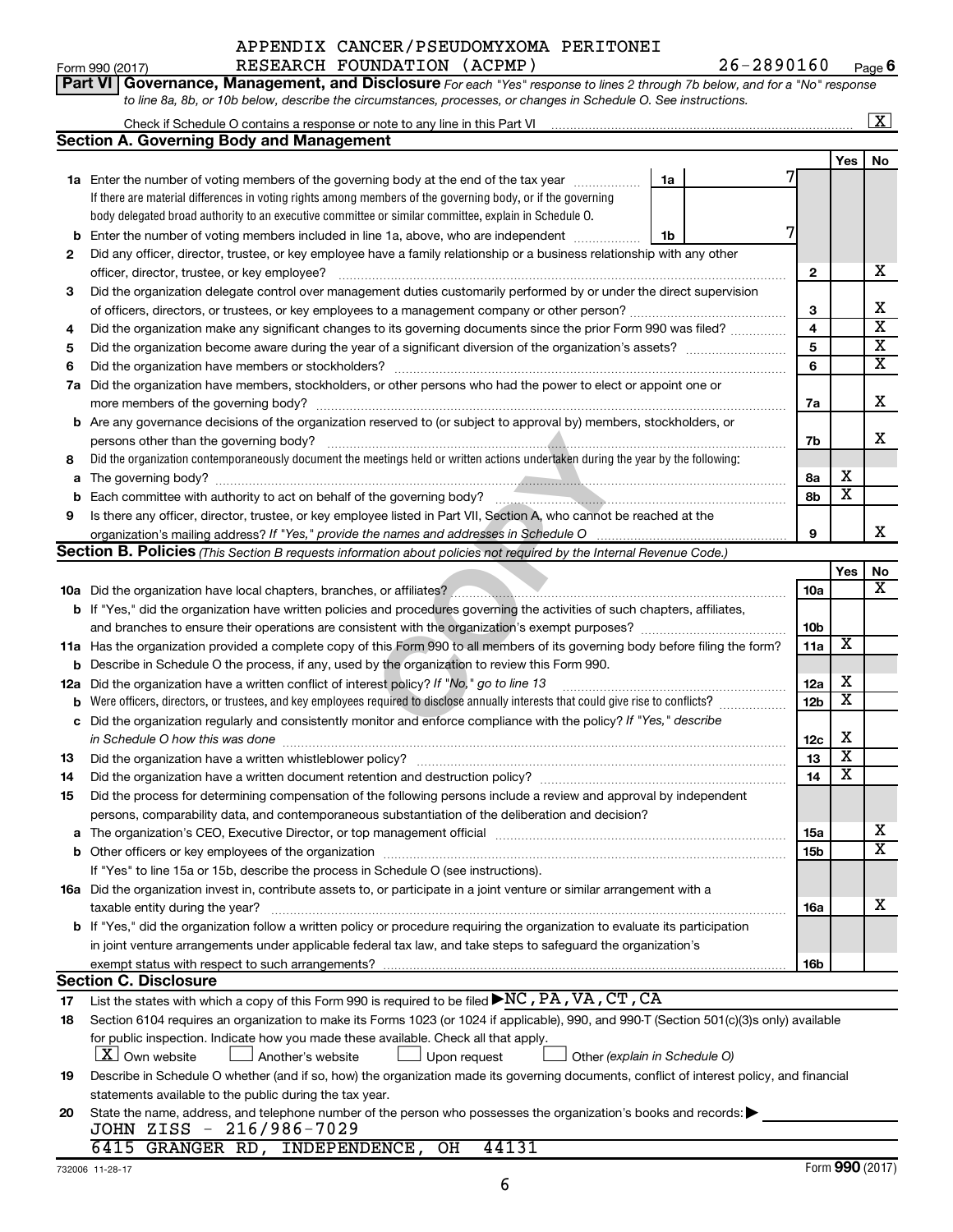|  |  | APPENDIX CANCER/PSEUDOMYXOMA PERITONEI |
|--|--|----------------------------------------|
|  |  |                                        |

 $\Box$ 

|  | Part VII Compensation of Officers, Directors, Trustees, Key Employees, Highest Compensated |
|--|--------------------------------------------------------------------------------------------|
|  | <b>Employees, and Independent Contractors</b>                                              |

#### Check if Schedule O contains a response or note to any line in this Part VII

**Section A. Officers, Directors, Trustees, Key Employees, and Highest Compensated Employees**

**1a**  Complete this table for all persons required to be listed. Report compensation for the calendar year ending with or within the organization's tax year.

**•** List all of the organization's current officers, directors, trustees (whether individuals or organizations), regardless of amount of compensation.

**•** List all of the organization's **current** key employees, if any. See instructions for definition of "key employee." Enter -0- in columns  $(D)$ ,  $(E)$ , and  $(F)$  if no compensation was paid.

**•** List the organization's five current highest compensated employees (other than an officer, director, trustee, or key employee) who received report-

**•** List all of the organization's former officers, key employees, and highest compensated employees who received more than \$100,000 of able compensation (Box 5 of Form W-2 and/or Box 7 of Form 1099-MISC) of more than \$100,000 from the organization and any related organizations. reportable compensation from the organization and any related organizations.

**•** List all of the organization's former directors or trustees that received, in the capacity as a former director or trustee of the organization, more than \$10,000 of reportable compensation from the organization and any related organizations.

List persons in the following order: individual trustees or directors; institutional trustees; officers; key employees; highest compensated employees; and former such persons.

|  |  |  | $\boxed{\mathbf{X}}$ Check this box if neither the organization nor any related organization compensated any current officer, director, or trustee. |  |  |  |  |  |
|--|--|--|-----------------------------------------------------------------------------------------------------------------------------------------------------|--|--|--|--|--|
|--|--|--|-----------------------------------------------------------------------------------------------------------------------------------------------------|--|--|--|--|--|

| (A)                         | (B)           |                                |                                         | (C)                             |              |                                 |           | (D)             | (E)             | (F)           |
|-----------------------------|---------------|--------------------------------|-----------------------------------------|---------------------------------|--------------|---------------------------------|-----------|-----------------|-----------------|---------------|
| Name and Title              | Average       |                                | Position<br>(do not check more than one |                                 | Reportable   | Reportable                      | Estimated |                 |                 |               |
|                             | hours per     |                                |                                         | box, unless person is both an   |              |                                 |           | compensation    | compensation    | amount of     |
|                             | week          |                                |                                         | officer and a director/trustee) |              |                                 |           | from            | from related    | other         |
|                             | (list any     |                                |                                         |                                 |              |                                 |           | the             | organizations   | compensation  |
|                             | hours for     |                                |                                         |                                 |              |                                 |           | organization    | (W-2/1099-MISC) | from the      |
|                             | related       |                                |                                         |                                 |              |                                 |           | (W-2/1099-MISC) |                 | organization  |
|                             | organizations |                                |                                         |                                 |              |                                 |           |                 |                 | and related   |
|                             | below         | Individual trustee or director | Institutional trustee                   |                                 | Key employee | Highest compensated<br>employee |           |                 |                 | organizations |
|                             | line)         |                                |                                         | Officer                         |              |                                 | Former    |                 |                 |               |
| (1) GERALD LEWANDOWSKI      | 4.00          |                                |                                         |                                 |              |                                 |           |                 |                 |               |
| PRES                        |               | $\mathbf X$                    |                                         |                                 |              |                                 |           | 0.              | 0.              | $\mathbf 0$ . |
| (2) JUDITH CULBERTSON       | 2.00          |                                |                                         |                                 |              |                                 |           |                 |                 |               |
| VP                          |               | $\mathbf X$                    |                                         |                                 |              |                                 |           | 0.              | 0.              | $\mathbf 0$ . |
| (3) DANIEL LUCIANO          | 2.00          |                                |                                         |                                 |              |                                 |           |                 |                 |               |
| VP                          |               | $\mathbf X$                    |                                         |                                 |              |                                 |           | 0.              | $\mathbf 0$ .   | $\mathbf 0$ . |
| <b>JAMES CARROLL</b><br>(4) | 2.00          |                                |                                         |                                 |              |                                 |           |                 |                 |               |
| VP                          |               | $\overline{\textbf{X}}$        |                                         |                                 |              |                                 |           | 0.              | 0.              | $\mathbf 0$ . |
| (5) SUSAN ORTEGA            | 2.00          |                                |                                         |                                 |              |                                 |           |                 |                 |               |
| SECRETARY                   |               | $\mathbf X$                    |                                         |                                 |              |                                 |           | 0.              | 0.              | $\mathbf 0$ . |
| (6) JOHN ZISS               | 2.00          |                                |                                         |                                 |              |                                 |           |                 |                 |               |
| <b>TREASURER</b>            |               | $\mathbf X$                    |                                         |                                 |              |                                 |           | 0.              | $\mathbf 0$ .   | $\mathbf 0$ . |
| (7) THERESE SURGES          | 2.00          |                                |                                         |                                 |              |                                 |           |                 |                 |               |
| VP                          |               | $\mathbf X$                    |                                         |                                 |              |                                 |           | 0.              | $\mathbf 0$ .   | $\mathbf 0$ . |
|                             |               |                                |                                         |                                 |              |                                 |           |                 |                 |               |
|                             |               |                                |                                         |                                 |              |                                 |           |                 |                 |               |
|                             |               |                                |                                         |                                 |              |                                 |           |                 |                 |               |
|                             |               |                                |                                         |                                 |              |                                 |           |                 |                 |               |
|                             |               |                                |                                         |                                 |              |                                 |           |                 |                 |               |
|                             |               |                                |                                         |                                 |              |                                 |           |                 |                 |               |
|                             |               |                                |                                         |                                 |              |                                 |           |                 |                 |               |
|                             |               |                                |                                         |                                 |              |                                 |           |                 |                 |               |
|                             |               |                                |                                         |                                 |              |                                 |           |                 |                 |               |
|                             |               |                                |                                         |                                 |              |                                 |           |                 |                 |               |
|                             |               |                                |                                         |                                 |              |                                 |           |                 |                 |               |
|                             |               |                                |                                         |                                 |              |                                 |           |                 |                 |               |
|                             |               |                                |                                         |                                 |              |                                 |           |                 |                 |               |
|                             |               |                                |                                         |                                 |              |                                 |           |                 |                 |               |
|                             |               |                                |                                         |                                 |              |                                 |           |                 |                 |               |
|                             |               |                                |                                         |                                 |              |                                 |           |                 |                 |               |
|                             |               |                                |                                         |                                 |              |                                 |           |                 |                 |               |
|                             |               |                                |                                         |                                 |              |                                 |           |                 |                 |               |
|                             |               |                                |                                         |                                 |              |                                 |           |                 |                 |               |
|                             |               |                                |                                         |                                 |              |                                 |           |                 |                 |               |

Form (2017) **990**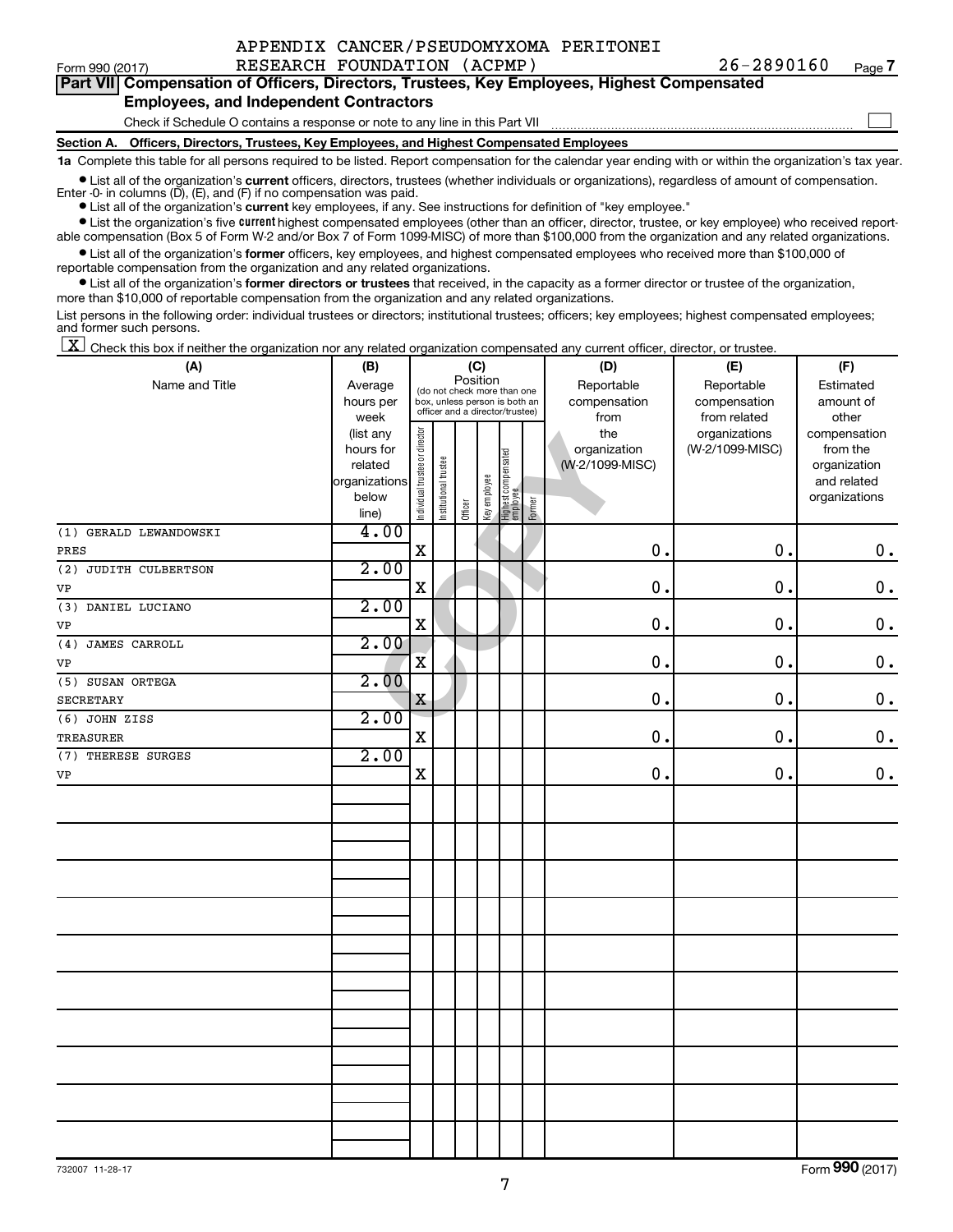|                                                                                                                                                                          |                                  |                                                               |                                |                                                                                                 |          |              |                                   |        | APPENDIX CANCER/PSEUDOMYXOMA PERITONEI                                                                 |                                                                                       |                                            |                                              |                                                          |
|--------------------------------------------------------------------------------------------------------------------------------------------------------------------------|----------------------------------|---------------------------------------------------------------|--------------------------------|-------------------------------------------------------------------------------------------------|----------|--------------|-----------------------------------|--------|--------------------------------------------------------------------------------------------------------|---------------------------------------------------------------------------------------|--------------------------------------------|----------------------------------------------|----------------------------------------------------------|
| Form 990 (2017)                                                                                                                                                          | RESEARCH FOUNDATION (ACPMP)      |                                                               |                                |                                                                                                 |          |              |                                   |        |                                                                                                        | $26 - 2890160$                                                                        |                                            |                                              | Page 8                                                   |
| <b>Part VII</b>                                                                                                                                                          |                                  |                                                               |                                |                                                                                                 |          |              |                                   |        | Section A. Officers, Directors, Trustees, Key Employees, and Highest Compensated Employees (continued) |                                                                                       |                                            |                                              |                                                          |
| (A)<br>Name and title                                                                                                                                                    |                                  | (B)<br>Average<br>hours per<br>week<br>(list any<br>hours for |                                | (do not check more than one<br>box, unless person is both an<br>officer and a director/trustee) | Position | (C)          |                                   |        | (D)<br>Reportable<br>compensation<br>from<br>the<br>organization                                       | (E)<br>Reportable<br>compensation<br>from related<br>organizations<br>(W-2/1099-MISC) |                                            | (F)<br>other<br>from the                     | Estimated<br>amount of<br>compensation                   |
|                                                                                                                                                                          |                                  | related<br>organizations<br>below<br>line)                    | Individual trustee or director | Institutional trustee                                                                           | Officer  | Key employee | Highest compensated<br>  employee | Former | (W-2/1099-MISC)                                                                                        |                                                                                       |                                            | organization<br>and related<br>organizations |                                                          |
|                                                                                                                                                                          |                                  |                                                               |                                |                                                                                                 |          |              |                                   |        |                                                                                                        |                                                                                       |                                            |                                              |                                                          |
|                                                                                                                                                                          |                                  |                                                               |                                |                                                                                                 |          |              |                                   |        |                                                                                                        |                                                                                       |                                            |                                              |                                                          |
|                                                                                                                                                                          |                                  |                                                               |                                |                                                                                                 |          |              |                                   |        |                                                                                                        |                                                                                       |                                            |                                              |                                                          |
|                                                                                                                                                                          |                                  |                                                               |                                |                                                                                                 |          |              |                                   |        |                                                                                                        |                                                                                       |                                            |                                              |                                                          |
| 1b Sub-total                                                                                                                                                             |                                  |                                                               |                                |                                                                                                 |          |              |                                   |        | 0.<br>σ.<br>О.                                                                                         |                                                                                       | $\overline{0}$ .<br>$\overline{0}$ .<br>σ. |                                              | $\overline{0}$ .<br>$\overline{0}$ .<br>$\overline{0}$ . |
| Total number of individuals (including but not limited to those listed above) who received more than \$100,000 of reportable<br>$\mathbf{2}$                             |                                  |                                                               |                                |                                                                                                 |          |              |                                   |        |                                                                                                        |                                                                                       |                                            |                                              |                                                          |
| compensation from the organization $\blacktriangleright$                                                                                                                 |                                  |                                                               |                                |                                                                                                 |          |              |                                   |        |                                                                                                        |                                                                                       |                                            |                                              | 0<br>No<br>Yes                                           |
| Did the organization list any former officer, director, or trustee, key employee, or highest compensated employee on<br>З                                                |                                  |                                                               |                                |                                                                                                 |          |              |                                   |        |                                                                                                        |                                                                                       |                                            |                                              |                                                          |
| line 1a? If "Yes," complete Schedule J for such individual manufactured content content from the content of the                                                          |                                  |                                                               |                                |                                                                                                 |          |              |                                   |        |                                                                                                        |                                                                                       |                                            | з                                            | Χ                                                        |
| For any individual listed on line 1a, is the sum of reportable compensation and other compensation from the organization<br>4                                            |                                  |                                                               |                                |                                                                                                 |          |              |                                   |        |                                                                                                        |                                                                                       |                                            | 4                                            | x                                                        |
| Did any person listed on line 1a receive or accrue compensation from any unrelated organization or individual for services<br>5                                          |                                  |                                                               |                                |                                                                                                 |          |              |                                   |        |                                                                                                        |                                                                                       |                                            |                                              |                                                          |
| <b>Section B. Independent Contractors</b>                                                                                                                                |                                  |                                                               |                                |                                                                                                 |          |              |                                   |        |                                                                                                        |                                                                                       |                                            | 5                                            | X                                                        |
| Complete this table for your five highest compensated independent contractors that received more than \$100,000 of compensation from<br>1                                |                                  |                                                               |                                |                                                                                                 |          |              |                                   |        |                                                                                                        |                                                                                       |                                            |                                              |                                                          |
| the organization. Report compensation for the calendar year ending with or within the organization's tax year.                                                           |                                  |                                                               |                                |                                                                                                 |          |              |                                   |        |                                                                                                        |                                                                                       |                                            |                                              |                                                          |
|                                                                                                                                                                          | (A)<br>Name and business address |                                                               |                                | <b>NONE</b>                                                                                     |          |              |                                   |        | (B)<br>Description of services                                                                         |                                                                                       |                                            | (C)<br>Compensation                          |                                                          |
|                                                                                                                                                                          |                                  |                                                               |                                |                                                                                                 |          |              |                                   |        |                                                                                                        |                                                                                       |                                            |                                              |                                                          |
|                                                                                                                                                                          |                                  |                                                               |                                |                                                                                                 |          |              |                                   |        |                                                                                                        |                                                                                       |                                            |                                              |                                                          |
|                                                                                                                                                                          |                                  |                                                               |                                |                                                                                                 |          |              |                                   |        |                                                                                                        |                                                                                       |                                            |                                              |                                                          |
|                                                                                                                                                                          |                                  |                                                               |                                |                                                                                                 |          |              |                                   |        |                                                                                                        |                                                                                       |                                            |                                              |                                                          |
| Total number of independent contractors (including but not limited to those listed above) who received more than<br>2<br>\$100,000 of compensation from the organization |                                  |                                                               |                                |                                                                                                 |          |              | 0                                 |        |                                                                                                        |                                                                                       |                                            |                                              |                                                          |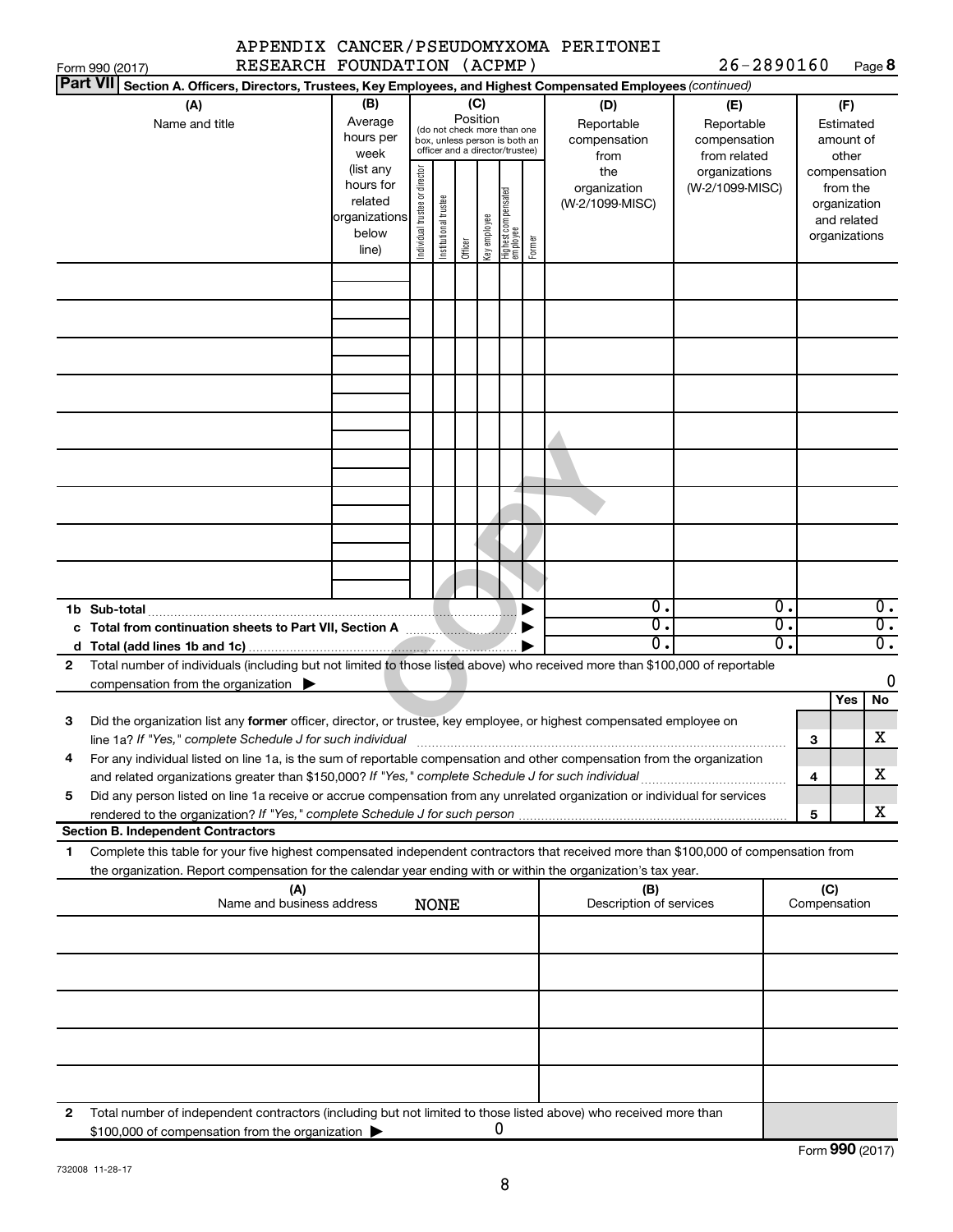|                 | APPENDIX CANCER/PSEUDOMYXOMA PERITONEI |                |      |
|-----------------|----------------------------------------|----------------|------|
| Form 990 (2017) | RESEARCH FOUNDATION (ACPMP)            | $26 - 2890160$ | Page |

|                              |                  | Form 990 (2017)                                                            | RESEARCH FOUNDATION (ACPMP) |                      |                      |                                                 | $26 - 2890160$                          | Page 9                                                             |
|------------------------------|------------------|----------------------------------------------------------------------------|-----------------------------|----------------------|----------------------|-------------------------------------------------|-----------------------------------------|--------------------------------------------------------------------|
|                              | <b>Part VIII</b> | <b>Statement of Revenue</b>                                                |                             |                      |                      |                                                 |                                         |                                                                    |
|                              |                  |                                                                            |                             |                      |                      |                                                 |                                         |                                                                    |
|                              |                  |                                                                            |                             |                      | (A)<br>Total revenue | (B)<br>Related or<br>exempt function<br>revenue | (C)<br>Unrelated<br>business<br>revenue | (D)<br>Revenue excluded<br>from tax under<br>sections<br>512 - 514 |
|                              |                  | 1 a Federated campaigns                                                    | 1a                          |                      |                      |                                                 |                                         |                                                                    |
| Contributions, Gifts, Grants | b                | Membership dues                                                            | 1 <sub>b</sub>              |                      |                      |                                                 |                                         |                                                                    |
|                              |                  | c Fundraising events                                                       | 1 <sub>c</sub>              | 104, 724.            |                      |                                                 |                                         |                                                                    |
|                              |                  | d Related organizations                                                    | 1 <sub>d</sub>              |                      |                      |                                                 |                                         |                                                                    |
|                              |                  | e Government grants (contributions)                                        | 1e                          |                      |                      |                                                 |                                         |                                                                    |
|                              |                  | f All other contributions, gifts, grants, and                              |                             |                      |                      |                                                 |                                         |                                                                    |
|                              |                  | similar amounts not included above                                         | 1f                          | 169,587.             |                      |                                                 |                                         |                                                                    |
|                              |                  | g Noncash contributions included in lines 1a-1f: \$                        |                             |                      |                      |                                                 |                                         |                                                                    |
|                              |                  |                                                                            |                             |                      | 274,311.             |                                                 |                                         |                                                                    |
|                              |                  |                                                                            |                             | <b>Business Code</b> |                      |                                                 |                                         |                                                                    |
|                              | 2 a              |                                                                            |                             |                      |                      |                                                 |                                         |                                                                    |
|                              | b                | the control of the control of the control of the control of the control of |                             |                      |                      |                                                 |                                         |                                                                    |
|                              | с                |                                                                            |                             |                      |                      |                                                 |                                         |                                                                    |
| Program Service<br>Revenue   | d                |                                                                            |                             |                      |                      |                                                 |                                         |                                                                    |
|                              | е                |                                                                            |                             |                      |                      |                                                 |                                         |                                                                    |
|                              |                  | f All other program service revenue                                        |                             |                      |                      |                                                 |                                         |                                                                    |
|                              |                  |                                                                            |                             |                      |                      |                                                 |                                         |                                                                    |
|                              | 3                | Investment income (including dividends, interest, and                      |                             |                      |                      |                                                 |                                         |                                                                    |
|                              |                  |                                                                            |                             |                      | 558.                 | 558.                                            |                                         |                                                                    |
|                              | 4                | Income from investment of tax-exempt bond proceeds                         |                             |                      |                      |                                                 |                                         |                                                                    |
|                              | 5                |                                                                            |                             |                      |                      |                                                 |                                         |                                                                    |
|                              |                  |                                                                            | (i) Real                    | (ii) Personal        |                      |                                                 |                                         |                                                                    |
|                              | 6а               | Gross rents<br>$\ldots \ldots \ldots \ldots \ldots$                        |                             |                      |                      |                                                 |                                         |                                                                    |
|                              | b                | Less: rental expenses                                                      |                             |                      |                      |                                                 |                                         |                                                                    |
|                              | С                | Rental income or (loss)                                                    |                             |                      |                      |                                                 |                                         |                                                                    |
|                              |                  |                                                                            |                             | Þ                    |                      |                                                 |                                         |                                                                    |
|                              |                  | 7 a Gross amount from sales of                                             | (i) Securities              | (ii) Other           |                      |                                                 |                                         |                                                                    |
|                              |                  | assets other than inventory                                                |                             |                      |                      |                                                 |                                         |                                                                    |
|                              |                  | <b>b</b> Less: cost or other basis                                         |                             |                      |                      |                                                 |                                         |                                                                    |
|                              |                  | and sales expenses                                                         |                             |                      |                      |                                                 |                                         |                                                                    |
|                              |                  |                                                                            |                             |                      |                      |                                                 |                                         |                                                                    |
|                              |                  |                                                                            |                             |                      |                      |                                                 |                                         |                                                                    |
|                              |                  | 8 a Gross income from fundraising events (not                              |                             |                      |                      |                                                 |                                         |                                                                    |
|                              |                  | $104$ , $724$ $\cdot$ of<br>including \$                                   |                             |                      |                      |                                                 |                                         |                                                                    |
|                              |                  | contributions reported on line 1c). See                                    |                             |                      |                      |                                                 |                                         |                                                                    |
|                              |                  |                                                                            |                             | 0.                   |                      |                                                 |                                         |                                                                    |
| <b>Other Revenue</b>         |                  | <b>b</b> Less: direct expenses <i></i>                                     |                             | 5,639                |                      |                                                 |                                         |                                                                    |
|                              |                  | c Net income or (loss) from fundraising events                             |                             |                      | $-5,639.$            |                                                 |                                         | $-5,639.$                                                          |
|                              |                  | 9 a Gross income from gaming activities. See                               |                             |                      |                      |                                                 |                                         |                                                                    |
|                              |                  |                                                                            |                             |                      |                      |                                                 |                                         |                                                                    |
|                              |                  |                                                                            |                             |                      |                      |                                                 |                                         |                                                                    |
|                              |                  | c Net income or (loss) from gaming activities                              |                             | ▶                    |                      |                                                 |                                         |                                                                    |
|                              |                  | 10 a Gross sales of inventory, less returns                                |                             |                      |                      |                                                 |                                         |                                                                    |
|                              |                  |                                                                            |                             |                      |                      |                                                 |                                         |                                                                    |
|                              |                  | <b>b</b> Less: cost of goods sold $\ldots$ <b>b</b>                        |                             |                      |                      |                                                 |                                         |                                                                    |
|                              |                  | c Net income or (loss) from sales of inventory                             |                             |                      |                      |                                                 |                                         |                                                                    |
|                              |                  | Miscellaneous Revenue                                                      |                             | <b>Business Code</b> |                      |                                                 |                                         |                                                                    |
|                              | 11 a             | the control of the control of the control of the control of                |                             |                      |                      |                                                 |                                         |                                                                    |
|                              | b                |                                                                            |                             |                      |                      |                                                 |                                         |                                                                    |
|                              | с                |                                                                            |                             |                      |                      |                                                 |                                         |                                                                    |
|                              |                  |                                                                            |                             |                      |                      |                                                 |                                         |                                                                    |
|                              |                  |                                                                            |                             |                      | 269, 230.            | 558.                                            | 0.1                                     | $-5,639.$                                                          |
|                              | 12               |                                                                            |                             |                      |                      |                                                 |                                         |                                                                    |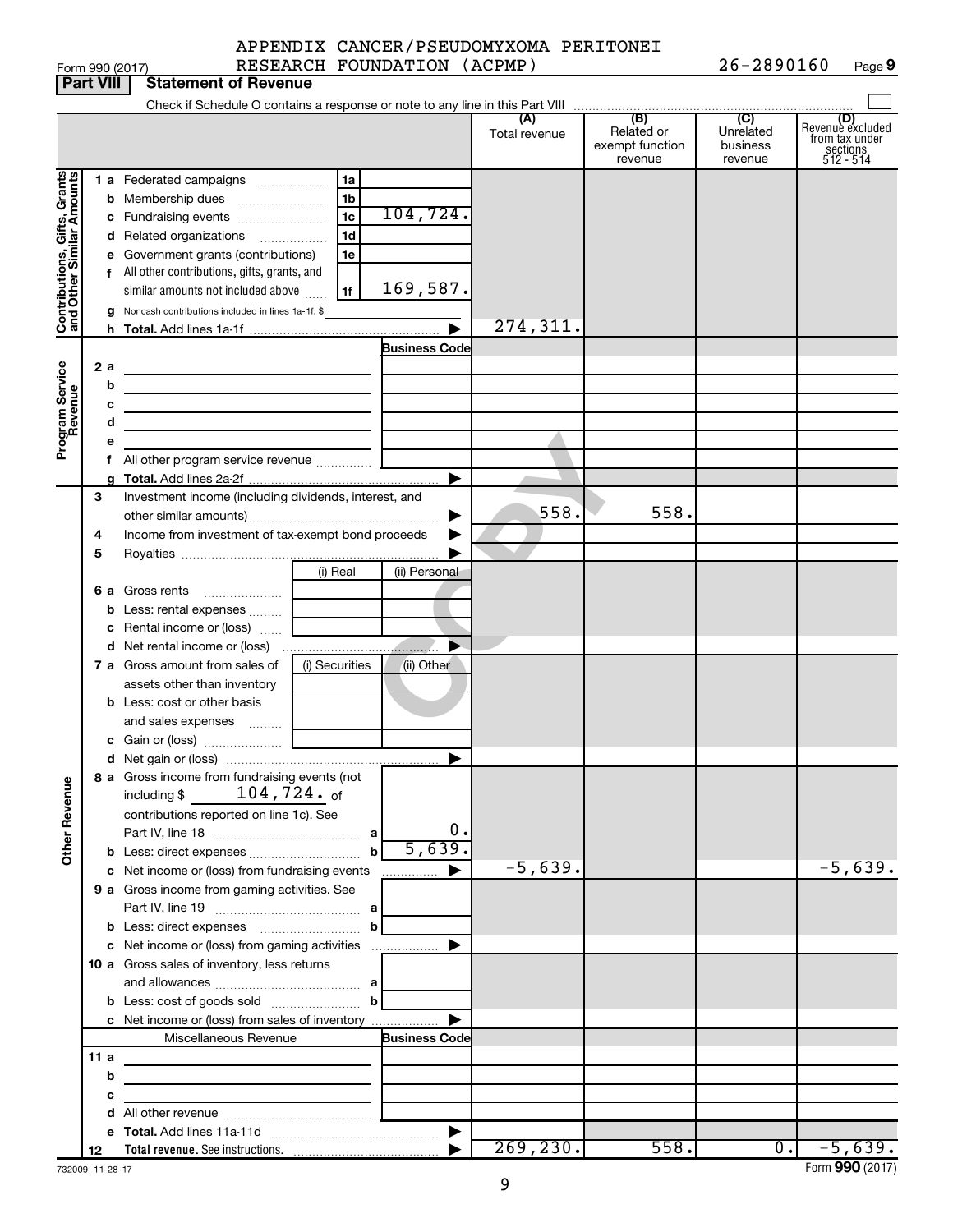#### Form 990 (2017) Page APPENDIX CANCER/PSEUDOMYXOMA PERITONEI RESEARCH FOUNDATION (ACPMP) 26-2890160

26-2890160 Page 10

| Section 501(c)(3) and 501(c)(4) organizations must complete all columns. All other organizations must complete column (A).<br>Check if Schedule O contains a response or note to any line in this Part IX<br>(C)<br>(B)<br>(D)<br>(A)<br>Do not include amounts reported on lines 6b,<br>Total expenses<br>Program service<br>Management and<br>Fundraising<br>7b, 8b, 9b, and 10b of Part VIII.<br>general expenses<br>expenses<br>expenses<br>Grants and other assistance to domestic organizations<br>1<br>150,000.<br>150,000.<br>and domestic governments. See Part IV, line 21<br>Grants and other assistance to domestic<br>$\mathbf{2}$<br>individuals. See Part IV, line 22<br>Grants and other assistance to foreign<br>3<br>organizations, foreign governments, and foreign<br>individuals. See Part IV, lines 15 and 16<br>Benefits paid to or for members<br>4<br>Compensation of current officers, directors,<br>5<br>trustees, and key employees<br>Compensation not included above, to disqualified<br>6<br>persons (as defined under section 4958(f)(1)) and<br>persons described in section 4958(c)(3)(B)<br>Other salaries and wages<br>7<br>Pension plan accruals and contributions (include<br>8<br>section 401(k) and 403(b) employer contributions)<br>9<br>10<br>Fees for services (non-employees):<br>11<br>а<br>b<br>с<br>d<br>Professional fundraising services. See Part IV, line 17<br>Investment management fees<br>f<br>Other. (If line 11g amount exceeds 10% of line 25,<br>g<br>column (A) amount, list line 11g expenses on Sch O.)<br>771.<br>771.<br>12<br>1,189.<br>1,189.<br>13<br>5,165.<br>1,722.<br>3,443.<br>14<br>15<br>16<br>17<br>Travel<br>Payments of travel or entertainment expenses<br>18<br>for any federal, state, or local public officials<br>Conferences, conventions, and meetings<br>19<br>20<br>Interest<br>21<br>Depreciation, depletion, and amortization<br>22<br>2,505.<br>1,253.<br>23<br>Insurance<br>Other expenses. Itemize expenses not covered<br>24<br>above. (List miscellaneous expenses in line 24e. If line<br>24e amount exceeds 10% of line 25, column (A)<br>amount, list line 24e expenses on Schedule O.)<br>14,000.<br>14,000.<br>SYMPOSIUMS<br>a<br>11,258.<br>11,258.<br>GRANT ADMINISTRATION EX<br>b<br>4,217.<br>4,217.<br><b>MERCHANT FEES</b><br>1,464.<br>1,464.<br>LICENSE & REGISTRATION<br>d<br>551.<br>200.<br>351.<br>e All other expenses | Part IX   Statement of Functional Expenses |          |           |        |        |
|----------------------------------------------------------------------------------------------------------------------------------------------------------------------------------------------------------------------------------------------------------------------------------------------------------------------------------------------------------------------------------------------------------------------------------------------------------------------------------------------------------------------------------------------------------------------------------------------------------------------------------------------------------------------------------------------------------------------------------------------------------------------------------------------------------------------------------------------------------------------------------------------------------------------------------------------------------------------------------------------------------------------------------------------------------------------------------------------------------------------------------------------------------------------------------------------------------------------------------------------------------------------------------------------------------------------------------------------------------------------------------------------------------------------------------------------------------------------------------------------------------------------------------------------------------------------------------------------------------------------------------------------------------------------------------------------------------------------------------------------------------------------------------------------------------------------------------------------------------------------------------------------------------------------------------------------------------------------------------------------------------------------------------------------------------------------------------------------------------------------------------------------------------------------------------------------------------------------------------------------------------------------------------------------------------------------------------------------------------------------------------------------------------------------------------------|--------------------------------------------|----------|-----------|--------|--------|
|                                                                                                                                                                                                                                                                                                                                                                                                                                                                                                                                                                                                                                                                                                                                                                                                                                                                                                                                                                                                                                                                                                                                                                                                                                                                                                                                                                                                                                                                                                                                                                                                                                                                                                                                                                                                                                                                                                                                                                                                                                                                                                                                                                                                                                                                                                                                                                                                                                        |                                            |          |           |        |        |
|                                                                                                                                                                                                                                                                                                                                                                                                                                                                                                                                                                                                                                                                                                                                                                                                                                                                                                                                                                                                                                                                                                                                                                                                                                                                                                                                                                                                                                                                                                                                                                                                                                                                                                                                                                                                                                                                                                                                                                                                                                                                                                                                                                                                                                                                                                                                                                                                                                        |                                            |          |           |        |        |
|                                                                                                                                                                                                                                                                                                                                                                                                                                                                                                                                                                                                                                                                                                                                                                                                                                                                                                                                                                                                                                                                                                                                                                                                                                                                                                                                                                                                                                                                                                                                                                                                                                                                                                                                                                                                                                                                                                                                                                                                                                                                                                                                                                                                                                                                                                                                                                                                                                        |                                            |          |           |        |        |
|                                                                                                                                                                                                                                                                                                                                                                                                                                                                                                                                                                                                                                                                                                                                                                                                                                                                                                                                                                                                                                                                                                                                                                                                                                                                                                                                                                                                                                                                                                                                                                                                                                                                                                                                                                                                                                                                                                                                                                                                                                                                                                                                                                                                                                                                                                                                                                                                                                        |                                            |          |           |        |        |
|                                                                                                                                                                                                                                                                                                                                                                                                                                                                                                                                                                                                                                                                                                                                                                                                                                                                                                                                                                                                                                                                                                                                                                                                                                                                                                                                                                                                                                                                                                                                                                                                                                                                                                                                                                                                                                                                                                                                                                                                                                                                                                                                                                                                                                                                                                                                                                                                                                        |                                            |          |           |        |        |
|                                                                                                                                                                                                                                                                                                                                                                                                                                                                                                                                                                                                                                                                                                                                                                                                                                                                                                                                                                                                                                                                                                                                                                                                                                                                                                                                                                                                                                                                                                                                                                                                                                                                                                                                                                                                                                                                                                                                                                                                                                                                                                                                                                                                                                                                                                                                                                                                                                        |                                            |          |           |        |        |
|                                                                                                                                                                                                                                                                                                                                                                                                                                                                                                                                                                                                                                                                                                                                                                                                                                                                                                                                                                                                                                                                                                                                                                                                                                                                                                                                                                                                                                                                                                                                                                                                                                                                                                                                                                                                                                                                                                                                                                                                                                                                                                                                                                                                                                                                                                                                                                                                                                        |                                            |          |           |        |        |
|                                                                                                                                                                                                                                                                                                                                                                                                                                                                                                                                                                                                                                                                                                                                                                                                                                                                                                                                                                                                                                                                                                                                                                                                                                                                                                                                                                                                                                                                                                                                                                                                                                                                                                                                                                                                                                                                                                                                                                                                                                                                                                                                                                                                                                                                                                                                                                                                                                        |                                            |          |           |        |        |
|                                                                                                                                                                                                                                                                                                                                                                                                                                                                                                                                                                                                                                                                                                                                                                                                                                                                                                                                                                                                                                                                                                                                                                                                                                                                                                                                                                                                                                                                                                                                                                                                                                                                                                                                                                                                                                                                                                                                                                                                                                                                                                                                                                                                                                                                                                                                                                                                                                        |                                            |          |           |        |        |
|                                                                                                                                                                                                                                                                                                                                                                                                                                                                                                                                                                                                                                                                                                                                                                                                                                                                                                                                                                                                                                                                                                                                                                                                                                                                                                                                                                                                                                                                                                                                                                                                                                                                                                                                                                                                                                                                                                                                                                                                                                                                                                                                                                                                                                                                                                                                                                                                                                        |                                            |          |           |        |        |
|                                                                                                                                                                                                                                                                                                                                                                                                                                                                                                                                                                                                                                                                                                                                                                                                                                                                                                                                                                                                                                                                                                                                                                                                                                                                                                                                                                                                                                                                                                                                                                                                                                                                                                                                                                                                                                                                                                                                                                                                                                                                                                                                                                                                                                                                                                                                                                                                                                        |                                            |          |           |        |        |
|                                                                                                                                                                                                                                                                                                                                                                                                                                                                                                                                                                                                                                                                                                                                                                                                                                                                                                                                                                                                                                                                                                                                                                                                                                                                                                                                                                                                                                                                                                                                                                                                                                                                                                                                                                                                                                                                                                                                                                                                                                                                                                                                                                                                                                                                                                                                                                                                                                        |                                            |          |           |        |        |
|                                                                                                                                                                                                                                                                                                                                                                                                                                                                                                                                                                                                                                                                                                                                                                                                                                                                                                                                                                                                                                                                                                                                                                                                                                                                                                                                                                                                                                                                                                                                                                                                                                                                                                                                                                                                                                                                                                                                                                                                                                                                                                                                                                                                                                                                                                                                                                                                                                        |                                            |          |           |        |        |
|                                                                                                                                                                                                                                                                                                                                                                                                                                                                                                                                                                                                                                                                                                                                                                                                                                                                                                                                                                                                                                                                                                                                                                                                                                                                                                                                                                                                                                                                                                                                                                                                                                                                                                                                                                                                                                                                                                                                                                                                                                                                                                                                                                                                                                                                                                                                                                                                                                        |                                            |          |           |        |        |
|                                                                                                                                                                                                                                                                                                                                                                                                                                                                                                                                                                                                                                                                                                                                                                                                                                                                                                                                                                                                                                                                                                                                                                                                                                                                                                                                                                                                                                                                                                                                                                                                                                                                                                                                                                                                                                                                                                                                                                                                                                                                                                                                                                                                                                                                                                                                                                                                                                        |                                            |          |           |        |        |
|                                                                                                                                                                                                                                                                                                                                                                                                                                                                                                                                                                                                                                                                                                                                                                                                                                                                                                                                                                                                                                                                                                                                                                                                                                                                                                                                                                                                                                                                                                                                                                                                                                                                                                                                                                                                                                                                                                                                                                                                                                                                                                                                                                                                                                                                                                                                                                                                                                        |                                            |          |           |        |        |
|                                                                                                                                                                                                                                                                                                                                                                                                                                                                                                                                                                                                                                                                                                                                                                                                                                                                                                                                                                                                                                                                                                                                                                                                                                                                                                                                                                                                                                                                                                                                                                                                                                                                                                                                                                                                                                                                                                                                                                                                                                                                                                                                                                                                                                                                                                                                                                                                                                        |                                            |          |           |        |        |
|                                                                                                                                                                                                                                                                                                                                                                                                                                                                                                                                                                                                                                                                                                                                                                                                                                                                                                                                                                                                                                                                                                                                                                                                                                                                                                                                                                                                                                                                                                                                                                                                                                                                                                                                                                                                                                                                                                                                                                                                                                                                                                                                                                                                                                                                                                                                                                                                                                        |                                            |          |           |        |        |
|                                                                                                                                                                                                                                                                                                                                                                                                                                                                                                                                                                                                                                                                                                                                                                                                                                                                                                                                                                                                                                                                                                                                                                                                                                                                                                                                                                                                                                                                                                                                                                                                                                                                                                                                                                                                                                                                                                                                                                                                                                                                                                                                                                                                                                                                                                                                                                                                                                        |                                            |          |           |        |        |
|                                                                                                                                                                                                                                                                                                                                                                                                                                                                                                                                                                                                                                                                                                                                                                                                                                                                                                                                                                                                                                                                                                                                                                                                                                                                                                                                                                                                                                                                                                                                                                                                                                                                                                                                                                                                                                                                                                                                                                                                                                                                                                                                                                                                                                                                                                                                                                                                                                        |                                            |          |           |        |        |
|                                                                                                                                                                                                                                                                                                                                                                                                                                                                                                                                                                                                                                                                                                                                                                                                                                                                                                                                                                                                                                                                                                                                                                                                                                                                                                                                                                                                                                                                                                                                                                                                                                                                                                                                                                                                                                                                                                                                                                                                                                                                                                                                                                                                                                                                                                                                                                                                                                        |                                            |          |           |        |        |
|                                                                                                                                                                                                                                                                                                                                                                                                                                                                                                                                                                                                                                                                                                                                                                                                                                                                                                                                                                                                                                                                                                                                                                                                                                                                                                                                                                                                                                                                                                                                                                                                                                                                                                                                                                                                                                                                                                                                                                                                                                                                                                                                                                                                                                                                                                                                                                                                                                        |                                            |          |           |        |        |
|                                                                                                                                                                                                                                                                                                                                                                                                                                                                                                                                                                                                                                                                                                                                                                                                                                                                                                                                                                                                                                                                                                                                                                                                                                                                                                                                                                                                                                                                                                                                                                                                                                                                                                                                                                                                                                                                                                                                                                                                                                                                                                                                                                                                                                                                                                                                                                                                                                        |                                            |          |           |        |        |
|                                                                                                                                                                                                                                                                                                                                                                                                                                                                                                                                                                                                                                                                                                                                                                                                                                                                                                                                                                                                                                                                                                                                                                                                                                                                                                                                                                                                                                                                                                                                                                                                                                                                                                                                                                                                                                                                                                                                                                                                                                                                                                                                                                                                                                                                                                                                                                                                                                        |                                            |          |           |        |        |
|                                                                                                                                                                                                                                                                                                                                                                                                                                                                                                                                                                                                                                                                                                                                                                                                                                                                                                                                                                                                                                                                                                                                                                                                                                                                                                                                                                                                                                                                                                                                                                                                                                                                                                                                                                                                                                                                                                                                                                                                                                                                                                                                                                                                                                                                                                                                                                                                                                        |                                            |          |           |        |        |
|                                                                                                                                                                                                                                                                                                                                                                                                                                                                                                                                                                                                                                                                                                                                                                                                                                                                                                                                                                                                                                                                                                                                                                                                                                                                                                                                                                                                                                                                                                                                                                                                                                                                                                                                                                                                                                                                                                                                                                                                                                                                                                                                                                                                                                                                                                                                                                                                                                        |                                            |          |           |        |        |
|                                                                                                                                                                                                                                                                                                                                                                                                                                                                                                                                                                                                                                                                                                                                                                                                                                                                                                                                                                                                                                                                                                                                                                                                                                                                                                                                                                                                                                                                                                                                                                                                                                                                                                                                                                                                                                                                                                                                                                                                                                                                                                                                                                                                                                                                                                                                                                                                                                        |                                            |          |           |        |        |
|                                                                                                                                                                                                                                                                                                                                                                                                                                                                                                                                                                                                                                                                                                                                                                                                                                                                                                                                                                                                                                                                                                                                                                                                                                                                                                                                                                                                                                                                                                                                                                                                                                                                                                                                                                                                                                                                                                                                                                                                                                                                                                                                                                                                                                                                                                                                                                                                                                        |                                            |          |           |        |        |
|                                                                                                                                                                                                                                                                                                                                                                                                                                                                                                                                                                                                                                                                                                                                                                                                                                                                                                                                                                                                                                                                                                                                                                                                                                                                                                                                                                                                                                                                                                                                                                                                                                                                                                                                                                                                                                                                                                                                                                                                                                                                                                                                                                                                                                                                                                                                                                                                                                        |                                            |          |           |        |        |
|                                                                                                                                                                                                                                                                                                                                                                                                                                                                                                                                                                                                                                                                                                                                                                                                                                                                                                                                                                                                                                                                                                                                                                                                                                                                                                                                                                                                                                                                                                                                                                                                                                                                                                                                                                                                                                                                                                                                                                                                                                                                                                                                                                                                                                                                                                                                                                                                                                        |                                            |          |           |        |        |
|                                                                                                                                                                                                                                                                                                                                                                                                                                                                                                                                                                                                                                                                                                                                                                                                                                                                                                                                                                                                                                                                                                                                                                                                                                                                                                                                                                                                                                                                                                                                                                                                                                                                                                                                                                                                                                                                                                                                                                                                                                                                                                                                                                                                                                                                                                                                                                                                                                        |                                            |          |           |        |        |
|                                                                                                                                                                                                                                                                                                                                                                                                                                                                                                                                                                                                                                                                                                                                                                                                                                                                                                                                                                                                                                                                                                                                                                                                                                                                                                                                                                                                                                                                                                                                                                                                                                                                                                                                                                                                                                                                                                                                                                                                                                                                                                                                                                                                                                                                                                                                                                                                                                        |                                            |          |           |        |        |
|                                                                                                                                                                                                                                                                                                                                                                                                                                                                                                                                                                                                                                                                                                                                                                                                                                                                                                                                                                                                                                                                                                                                                                                                                                                                                                                                                                                                                                                                                                                                                                                                                                                                                                                                                                                                                                                                                                                                                                                                                                                                                                                                                                                                                                                                                                                                                                                                                                        |                                            |          |           |        |        |
|                                                                                                                                                                                                                                                                                                                                                                                                                                                                                                                                                                                                                                                                                                                                                                                                                                                                                                                                                                                                                                                                                                                                                                                                                                                                                                                                                                                                                                                                                                                                                                                                                                                                                                                                                                                                                                                                                                                                                                                                                                                                                                                                                                                                                                                                                                                                                                                                                                        |                                            |          |           |        |        |
|                                                                                                                                                                                                                                                                                                                                                                                                                                                                                                                                                                                                                                                                                                                                                                                                                                                                                                                                                                                                                                                                                                                                                                                                                                                                                                                                                                                                                                                                                                                                                                                                                                                                                                                                                                                                                                                                                                                                                                                                                                                                                                                                                                                                                                                                                                                                                                                                                                        |                                            |          |           |        |        |
|                                                                                                                                                                                                                                                                                                                                                                                                                                                                                                                                                                                                                                                                                                                                                                                                                                                                                                                                                                                                                                                                                                                                                                                                                                                                                                                                                                                                                                                                                                                                                                                                                                                                                                                                                                                                                                                                                                                                                                                                                                                                                                                                                                                                                                                                                                                                                                                                                                        |                                            |          |           |        |        |
|                                                                                                                                                                                                                                                                                                                                                                                                                                                                                                                                                                                                                                                                                                                                                                                                                                                                                                                                                                                                                                                                                                                                                                                                                                                                                                                                                                                                                                                                                                                                                                                                                                                                                                                                                                                                                                                                                                                                                                                                                                                                                                                                                                                                                                                                                                                                                                                                                                        |                                            |          |           |        |        |
|                                                                                                                                                                                                                                                                                                                                                                                                                                                                                                                                                                                                                                                                                                                                                                                                                                                                                                                                                                                                                                                                                                                                                                                                                                                                                                                                                                                                                                                                                                                                                                                                                                                                                                                                                                                                                                                                                                                                                                                                                                                                                                                                                                                                                                                                                                                                                                                                                                        |                                            |          |           |        |        |
|                                                                                                                                                                                                                                                                                                                                                                                                                                                                                                                                                                                                                                                                                                                                                                                                                                                                                                                                                                                                                                                                                                                                                                                                                                                                                                                                                                                                                                                                                                                                                                                                                                                                                                                                                                                                                                                                                                                                                                                                                                                                                                                                                                                                                                                                                                                                                                                                                                        |                                            |          |           |        |        |
|                                                                                                                                                                                                                                                                                                                                                                                                                                                                                                                                                                                                                                                                                                                                                                                                                                                                                                                                                                                                                                                                                                                                                                                                                                                                                                                                                                                                                                                                                                                                                                                                                                                                                                                                                                                                                                                                                                                                                                                                                                                                                                                                                                                                                                                                                                                                                                                                                                        |                                            |          |           |        |        |
|                                                                                                                                                                                                                                                                                                                                                                                                                                                                                                                                                                                                                                                                                                                                                                                                                                                                                                                                                                                                                                                                                                                                                                                                                                                                                                                                                                                                                                                                                                                                                                                                                                                                                                                                                                                                                                                                                                                                                                                                                                                                                                                                                                                                                                                                                                                                                                                                                                        |                                            |          |           |        | 1,252. |
|                                                                                                                                                                                                                                                                                                                                                                                                                                                                                                                                                                                                                                                                                                                                                                                                                                                                                                                                                                                                                                                                                                                                                                                                                                                                                                                                                                                                                                                                                                                                                                                                                                                                                                                                                                                                                                                                                                                                                                                                                                                                                                                                                                                                                                                                                                                                                                                                                                        |                                            |          |           |        |        |
|                                                                                                                                                                                                                                                                                                                                                                                                                                                                                                                                                                                                                                                                                                                                                                                                                                                                                                                                                                                                                                                                                                                                                                                                                                                                                                                                                                                                                                                                                                                                                                                                                                                                                                                                                                                                                                                                                                                                                                                                                                                                                                                                                                                                                                                                                                                                                                                                                                        |                                            |          |           |        |        |
|                                                                                                                                                                                                                                                                                                                                                                                                                                                                                                                                                                                                                                                                                                                                                                                                                                                                                                                                                                                                                                                                                                                                                                                                                                                                                                                                                                                                                                                                                                                                                                                                                                                                                                                                                                                                                                                                                                                                                                                                                                                                                                                                                                                                                                                                                                                                                                                                                                        |                                            |          |           |        |        |
|                                                                                                                                                                                                                                                                                                                                                                                                                                                                                                                                                                                                                                                                                                                                                                                                                                                                                                                                                                                                                                                                                                                                                                                                                                                                                                                                                                                                                                                                                                                                                                                                                                                                                                                                                                                                                                                                                                                                                                                                                                                                                                                                                                                                                                                                                                                                                                                                                                        |                                            |          |           |        |        |
|                                                                                                                                                                                                                                                                                                                                                                                                                                                                                                                                                                                                                                                                                                                                                                                                                                                                                                                                                                                                                                                                                                                                                                                                                                                                                                                                                                                                                                                                                                                                                                                                                                                                                                                                                                                                                                                                                                                                                                                                                                                                                                                                                                                                                                                                                                                                                                                                                                        |                                            |          |           |        |        |
|                                                                                                                                                                                                                                                                                                                                                                                                                                                                                                                                                                                                                                                                                                                                                                                                                                                                                                                                                                                                                                                                                                                                                                                                                                                                                                                                                                                                                                                                                                                                                                                                                                                                                                                                                                                                                                                                                                                                                                                                                                                                                                                                                                                                                                                                                                                                                                                                                                        |                                            |          |           |        |        |
|                                                                                                                                                                                                                                                                                                                                                                                                                                                                                                                                                                                                                                                                                                                                                                                                                                                                                                                                                                                                                                                                                                                                                                                                                                                                                                                                                                                                                                                                                                                                                                                                                                                                                                                                                                                                                                                                                                                                                                                                                                                                                                                                                                                                                                                                                                                                                                                                                                        |                                            |          |           |        |        |
|                                                                                                                                                                                                                                                                                                                                                                                                                                                                                                                                                                                                                                                                                                                                                                                                                                                                                                                                                                                                                                                                                                                                                                                                                                                                                                                                                                                                                                                                                                                                                                                                                                                                                                                                                                                                                                                                                                                                                                                                                                                                                                                                                                                                                                                                                                                                                                                                                                        |                                            | 191,120. | 177, 180. | 4,257. | 9,683. |
| Total functional expenses. Add lines 1 through 24e<br>25                                                                                                                                                                                                                                                                                                                                                                                                                                                                                                                                                                                                                                                                                                                                                                                                                                                                                                                                                                                                                                                                                                                                                                                                                                                                                                                                                                                                                                                                                                                                                                                                                                                                                                                                                                                                                                                                                                                                                                                                                                                                                                                                                                                                                                                                                                                                                                               |                                            |          |           |        |        |
| Joint costs. Complete this line only if the organization<br>26<br>reported in column (B) joint costs from a combined                                                                                                                                                                                                                                                                                                                                                                                                                                                                                                                                                                                                                                                                                                                                                                                                                                                                                                                                                                                                                                                                                                                                                                                                                                                                                                                                                                                                                                                                                                                                                                                                                                                                                                                                                                                                                                                                                                                                                                                                                                                                                                                                                                                                                                                                                                                   |                                            |          |           |        |        |
| educational campaign and fundraising solicitation.                                                                                                                                                                                                                                                                                                                                                                                                                                                                                                                                                                                                                                                                                                                                                                                                                                                                                                                                                                                                                                                                                                                                                                                                                                                                                                                                                                                                                                                                                                                                                                                                                                                                                                                                                                                                                                                                                                                                                                                                                                                                                                                                                                                                                                                                                                                                                                                     |                                            |          |           |        |        |
| Check here $\blacktriangleright$<br>if following SOP 98-2 (ASC 958-720)                                                                                                                                                                                                                                                                                                                                                                                                                                                                                                                                                                                                                                                                                                                                                                                                                                                                                                                                                                                                                                                                                                                                                                                                                                                                                                                                                                                                                                                                                                                                                                                                                                                                                                                                                                                                                                                                                                                                                                                                                                                                                                                                                                                                                                                                                                                                                                |                                            |          |           |        |        |

Form (2017) **990**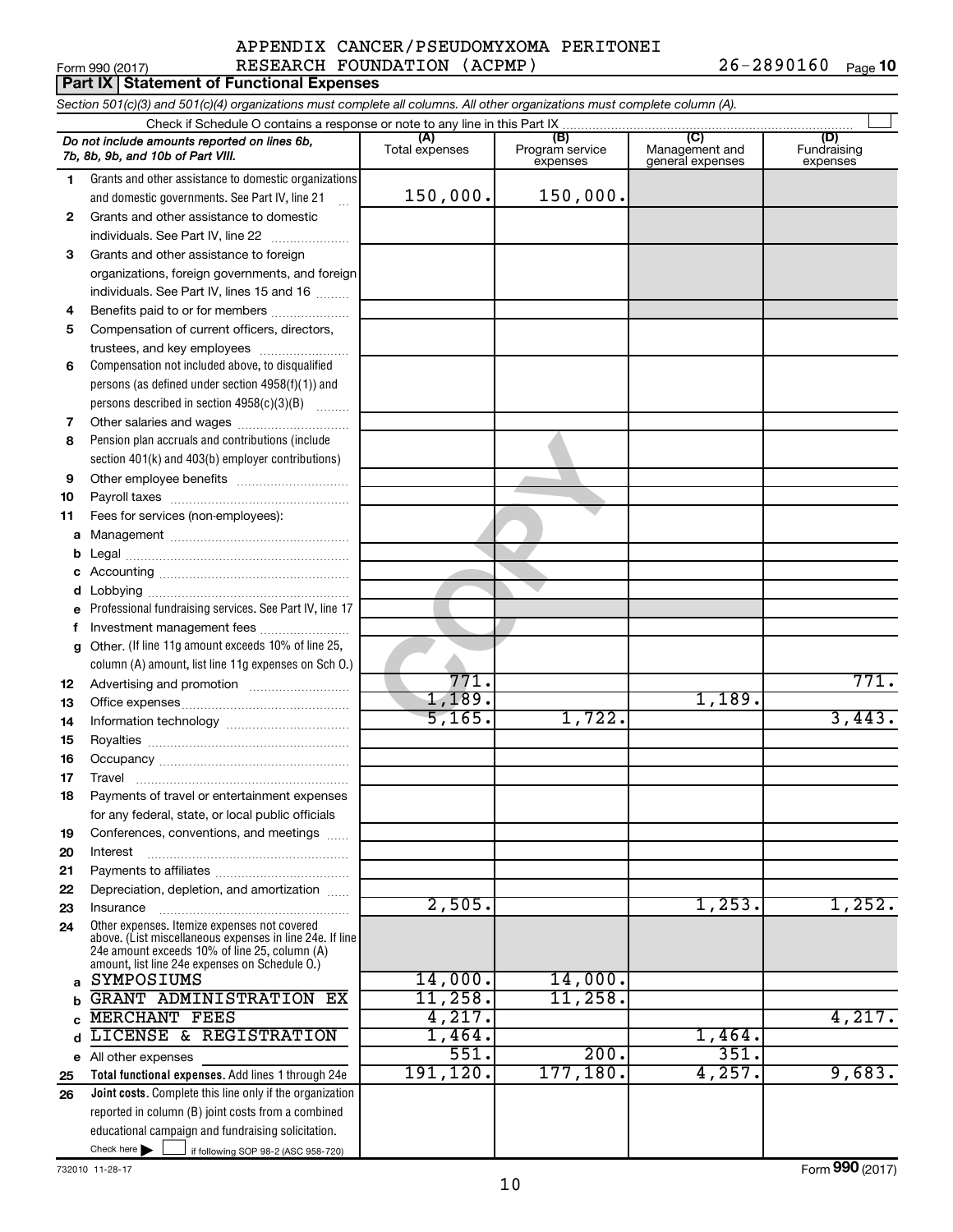**32 33 34**

#### Form 990 (2017) RESEARCH FOUNDATION (ACPMP)  $26-2890160$  Page APPENDIX CANCER/PSEUDOMYXOMA PERITONEI

26-2890160 Page 11

|                             | <b>Fail V</b> | <b>Dalalice Stieet</b>                                                                                                       |                          |                |                    |
|-----------------------------|---------------|------------------------------------------------------------------------------------------------------------------------------|--------------------------|----------------|--------------------|
|                             |               |                                                                                                                              |                          |                |                    |
|                             |               |                                                                                                                              | (A)<br>Beginning of year |                | (B)<br>End of year |
|                             | 1             |                                                                                                                              | 305,754.                 | 1.             | 383,864.           |
|                             | 2             |                                                                                                                              |                          | 2              |                    |
|                             | З             |                                                                                                                              |                          | 3              |                    |
|                             | 4             |                                                                                                                              |                          | 4              |                    |
|                             | 5             | Loans and other receivables from current and former officers, directors,                                                     |                          |                |                    |
|                             |               | trustees, key employees, and highest compensated employees. Complete                                                         |                          |                |                    |
|                             |               | Part II of Schedule L                                                                                                        |                          | 5              |                    |
|                             | 6             | Loans and other receivables from other disqualified persons (as defined under                                                |                          |                |                    |
|                             |               | section 4958(f)(1)), persons described in section 4958(c)(3)(B), and contributing                                            |                          |                |                    |
|                             |               | employers and sponsoring organizations of section 501(c)(9) voluntary                                                        |                          |                |                    |
|                             |               | employees' beneficiary organizations (see instr). Complete Part II of Sch L                                                  |                          | 6              |                    |
| Assets                      | 7             |                                                                                                                              |                          | $\overline{7}$ |                    |
|                             | 8             |                                                                                                                              |                          | 8              |                    |
|                             | 9             |                                                                                                                              |                          | 9              |                    |
|                             |               | 10a Land, buildings, and equipment: cost or other                                                                            |                          |                |                    |
|                             |               | basis. Complete Part VI of Schedule D    10a                                                                                 |                          |                |                    |
|                             |               | 10b                                                                                                                          |                          | 10c            |                    |
|                             | 11            |                                                                                                                              |                          | 11             |                    |
|                             | 12            |                                                                                                                              |                          | 12             |                    |
|                             | 13            |                                                                                                                              |                          | 13             |                    |
|                             | 14            |                                                                                                                              |                          | 14             |                    |
|                             | 15            |                                                                                                                              |                          | 15             |                    |
|                             | 16            | Total assets. Add lines 1 through 15 (must equal line 34)                                                                    | 305, 754.                | 16             | 383,864.           |
|                             | 17            |                                                                                                                              |                          | 17             |                    |
|                             | 18            |                                                                                                                              |                          | 18             |                    |
|                             | 19            |                                                                                                                              |                          | 19             |                    |
|                             | 20            |                                                                                                                              |                          | 20             |                    |
|                             | 21            | Escrow or custodial account liability. Complete Part IV of Schedule D                                                        |                          | 21             |                    |
|                             | 22            | Loans and other payables to current and former officers, directors, trustees,                                                |                          |                |                    |
| Liabilities                 |               | key employees, highest compensated employees, and disqualified persons.                                                      |                          |                |                    |
|                             |               |                                                                                                                              |                          | 22             |                    |
|                             | 23            | Secured mortgages and notes payable to unrelated third parties                                                               |                          | 23             |                    |
|                             | 24            | Unsecured notes and loans payable to unrelated third parties                                                                 |                          | 24             |                    |
|                             | 25            | Other liabilities (including federal income tax, payables to related third                                                   |                          |                |                    |
|                             |               | parties, and other liabilities not included on lines 17-24). Complete Part X of                                              |                          |                |                    |
|                             |               | Schedule D                                                                                                                   |                          | 25             |                    |
|                             | 26            | <b>Total liabilities.</b> Add lines 17 through 25                                                                            | $\overline{\text{o}}$ .  | 26             | $\overline{0}$ .   |
|                             |               | Organizations that follow SFAS 117 (ASC 958), check here $\blacktriangleright \begin{array}{c} \boxed{X} \\ \end{array}$ and |                          |                |                    |
|                             |               | complete lines 27 through 29, and lines 33 and 34.                                                                           |                          |                |                    |
|                             | 27            |                                                                                                                              | 305,754.                 | 27             | 383,864.           |
|                             | 28            | Temporarily restricted net assets                                                                                            |                          | 28             |                    |
|                             | 29            | Permanently restricted net assets                                                                                            |                          | 29             |                    |
|                             |               | Organizations that do not follow SFAS 117 (ASC 958), check here ▶                                                            |                          |                |                    |
|                             |               | and complete lines 30 through 34.                                                                                            |                          |                |                    |
| Net Assets or Fund Balances | 30            |                                                                                                                              |                          | 30             |                    |
|                             | 31            | Paid-in or capital surplus, or land, building, or equipment fund                                                             |                          | 31             |                    |
|                             | 32            | Retained earnings, endowment, accumulated income, or other funds<br>1.1.1.1.1.1.1.1.1                                        |                          | 32             |                    |
|                             |               |                                                                                                                              | 305, 751                 |                | <b>383 861</b>     |

 $305, 754.$   $34$  383,864.

 $305, 754.$   $383, 864.$ 

Form (2017) **990**

Total liabilities and net assets/fund balances

Total net assets or fund balances ~~~~~~~~~~~~~~~~~~~~~~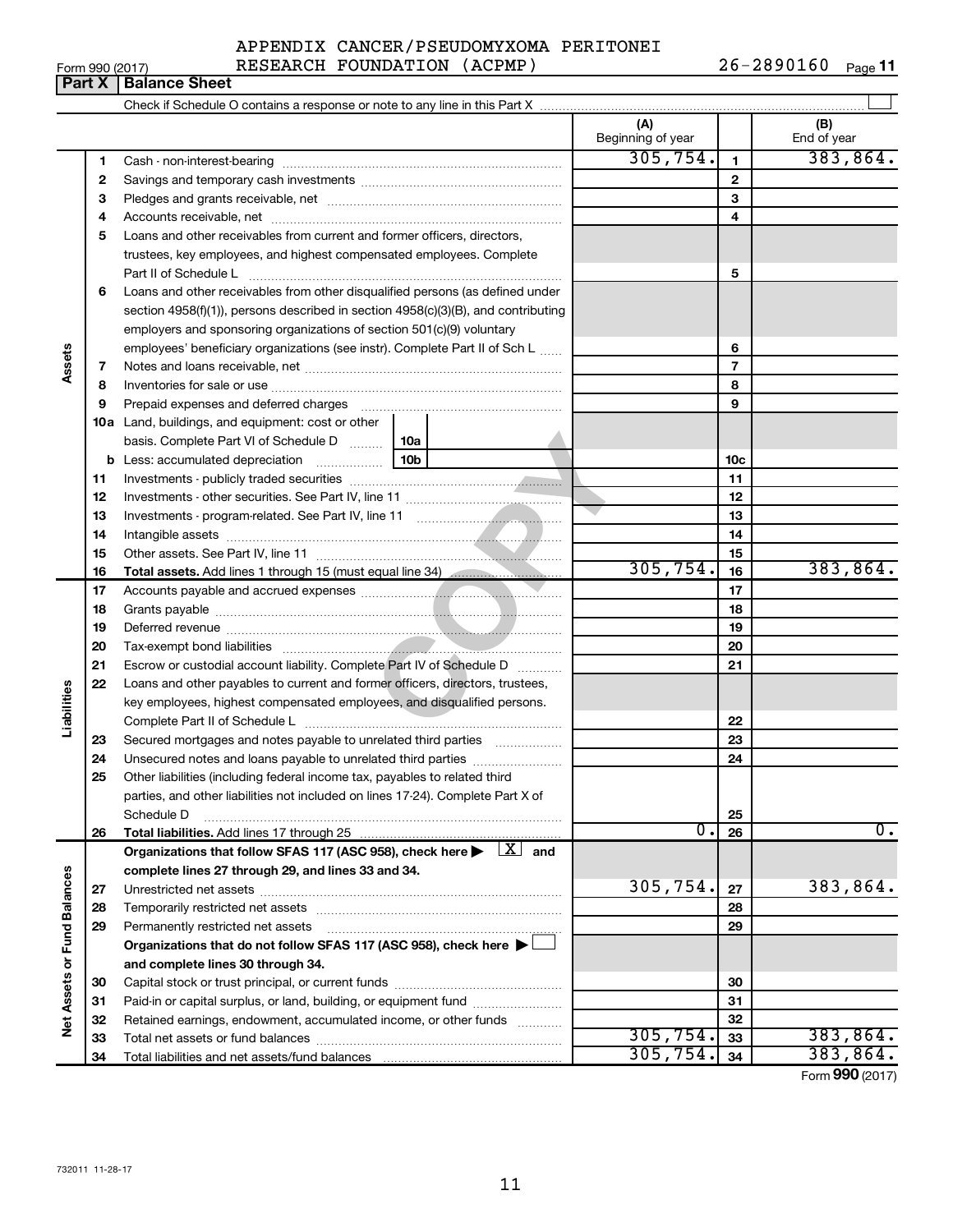|                 | APPENDIX CANCER/PSEUDOMYXOMA PERITONEI |  |                |                |
|-----------------|----------------------------------------|--|----------------|----------------|
| Form 990 (2017) | RESEARCH FOUNDATION (ACPMP)            |  | $26 - 2890160$ | Page $\sf{12}$ |

|    | Part XI   Reconciliation of Net Assets                                                                                                                            |                         |                |          |                 |  |  |  |  |  |
|----|-------------------------------------------------------------------------------------------------------------------------------------------------------------------|-------------------------|----------------|----------|-----------------|--|--|--|--|--|
|    | Check if Schedule O contains a response or note to any line in this Part XI [11] [12] Check if Schedule O contains a response or note to any line in this Part XI |                         |                |          |                 |  |  |  |  |  |
|    |                                                                                                                                                                   |                         |                |          |                 |  |  |  |  |  |
| 1  |                                                                                                                                                                   | $\mathbf{1}$            |                | 269,230. |                 |  |  |  |  |  |
| 2  |                                                                                                                                                                   | $\overline{2}$          |                |          | 191, 120.       |  |  |  |  |  |
| з  | Revenue less expenses. Subtract line 2 from line 1                                                                                                                | $\mathbf{3}$            |                |          | 78,110.         |  |  |  |  |  |
| 4  |                                                                                                                                                                   | $\overline{\mathbf{4}}$ |                |          | 305, 754.       |  |  |  |  |  |
| 5  |                                                                                                                                                                   | 5                       |                |          |                 |  |  |  |  |  |
| 6  | Donated services and use of facilities                                                                                                                            | 6                       |                |          |                 |  |  |  |  |  |
| 7  | Investment expenses                                                                                                                                               | $\overline{7}$          |                |          |                 |  |  |  |  |  |
| 8  | Prior period adjustments                                                                                                                                          | 8                       |                |          |                 |  |  |  |  |  |
| 9  |                                                                                                                                                                   | $\mathbf{Q}$            |                |          | $0$ .           |  |  |  |  |  |
| 10 | Net assets or fund balances at end of year. Combine lines 3 through 9 (must equal Part X, line 33,                                                                |                         |                |          |                 |  |  |  |  |  |
|    | column (B))                                                                                                                                                       | 10                      |                | 383,864. |                 |  |  |  |  |  |
|    | Part XII Financial Statements and Reporting                                                                                                                       |                         |                |          |                 |  |  |  |  |  |
|    |                                                                                                                                                                   |                         |                |          |                 |  |  |  |  |  |
|    |                                                                                                                                                                   |                         |                |          |                 |  |  |  |  |  |
| 1  | Accounting method used to prepare the Form 990: $X$ Cash<br>Accrual<br>Other                                                                                      |                         |                |          |                 |  |  |  |  |  |
|    | If the organization changed its method of accounting from a prior year or checked "Other," explain in Schedule O.                                                 |                         |                |          |                 |  |  |  |  |  |
|    |                                                                                                                                                                   |                         |                |          |                 |  |  |  |  |  |
|    | If "Yes," check a box below to indicate whether the financial statements for the year were compiled or reviewed on a                                              |                         |                |          |                 |  |  |  |  |  |
|    | separate basis, consolidated basis, or both:                                                                                                                      |                         |                |          |                 |  |  |  |  |  |
|    | Separate basis<br>Consolidated basis<br>Both consolidated and separate basis                                                                                      |                         |                |          |                 |  |  |  |  |  |
|    |                                                                                                                                                                   |                         | 2 <sub>b</sub> |          | х               |  |  |  |  |  |
|    | If "Yes," check a box below to indicate whether the financial statements for the year were audited on a separate basis,                                           |                         |                |          |                 |  |  |  |  |  |
|    | consolidated basis, or both:                                                                                                                                      |                         |                |          |                 |  |  |  |  |  |
|    | Consolidated basis<br>Both consolidated and separate basis<br>Separate basis                                                                                      |                         |                |          |                 |  |  |  |  |  |
|    | c If "Yes" to line 2a or 2b, does the organization have a committee that assumes responsibility for oversight of the audit,                                       |                         |                |          |                 |  |  |  |  |  |
|    |                                                                                                                                                                   |                         |                |          |                 |  |  |  |  |  |
|    | If the organization changed either its oversight process or selection process during the tax year, explain in Schedule O.                                         |                         |                |          |                 |  |  |  |  |  |
|    | 3a As a result of a federal award, was the organization required to undergo an audit or audits as set forth in the Single Audit                                   |                         |                |          |                 |  |  |  |  |  |
|    |                                                                                                                                                                   |                         |                |          |                 |  |  |  |  |  |
|    | b If "Yes," did the organization undergo the required audit or audits? If the organization did not undergo the required audit                                     |                         |                |          |                 |  |  |  |  |  |
|    |                                                                                                                                                                   |                         | 3 <sub>b</sub> |          |                 |  |  |  |  |  |
|    |                                                                                                                                                                   |                         |                |          | Form 990 (2017) |  |  |  |  |  |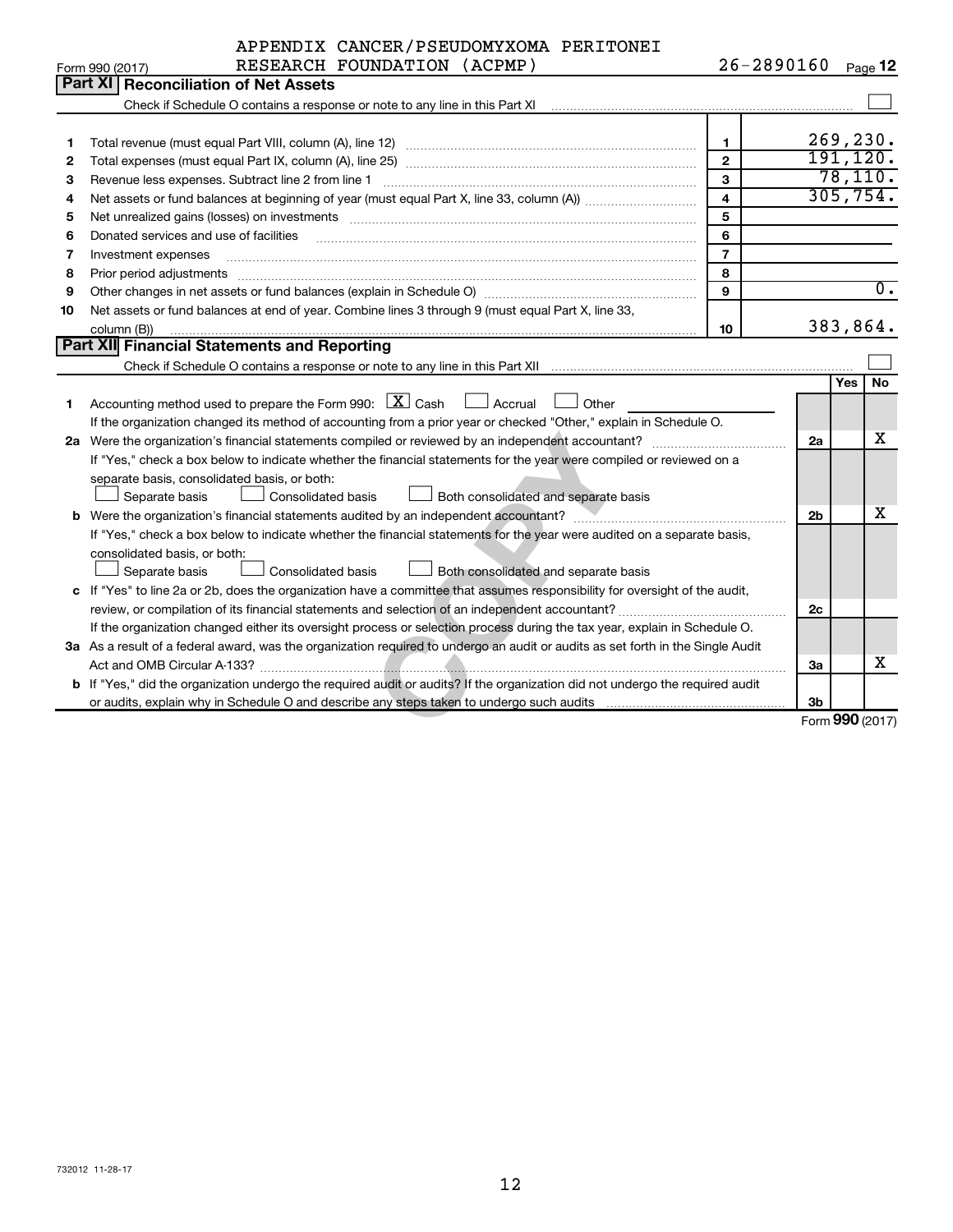| <b>SCHEDULE A</b>                                                                                              |                                               |  |                                                                                                                                                               |                                                                                                                                                                                       |     |                                                                |                            |  | OMB No. 1545-0047                                                                                                                             |  |  |
|----------------------------------------------------------------------------------------------------------------|-----------------------------------------------|--|---------------------------------------------------------------------------------------------------------------------------------------------------------------|---------------------------------------------------------------------------------------------------------------------------------------------------------------------------------------|-----|----------------------------------------------------------------|----------------------------|--|-----------------------------------------------------------------------------------------------------------------------------------------------|--|--|
| (Form 990 or 990-EZ)                                                                                           |                                               |  |                                                                                                                                                               | <b>Public Charity Status and Public Support</b>                                                                                                                                       |     |                                                                |                            |  |                                                                                                                                               |  |  |
|                                                                                                                |                                               |  | Complete if the organization is a section 501(c)(3) organization or a section<br>4947(a)(1) nonexempt charitable trust.<br>Attach to Form 990 or Form 990-EZ. |                                                                                                                                                                                       |     |                                                                |                            |  |                                                                                                                                               |  |  |
| Department of the Treasury                                                                                     |                                               |  | <b>Open to Public</b>                                                                                                                                         |                                                                                                                                                                                       |     |                                                                |                            |  |                                                                                                                                               |  |  |
| Internal Revenue Service                                                                                       |                                               |  |                                                                                                                                                               | ► Go to www.irs.gov/Form990 for instructions and the latest information.                                                                                                              |     |                                                                |                            |  | <b>Inspection</b>                                                                                                                             |  |  |
| Name of the organization                                                                                       |                                               |  |                                                                                                                                                               | APPENDIX CANCER/PSEUDOMYXOMA PERITONEI<br>RESEARCH FOUNDATION (ACPMP)                                                                                                                 |     |                                                                |                            |  | <b>Employer identification number</b>                                                                                                         |  |  |
| Part I                                                                                                         |                                               |  | 26-2890160                                                                                                                                                    |                                                                                                                                                                                       |     |                                                                |                            |  |                                                                                                                                               |  |  |
|                                                                                                                |                                               |  |                                                                                                                                                               | Reason for Public Charity Status (All organizations must complete this part.) See instructions.                                                                                       |     |                                                                |                            |  |                                                                                                                                               |  |  |
| The organization is not a private foundation because it is: (For lines 1 through 12, check only one box.)<br>1 |                                               |  |                                                                                                                                                               | A church, convention of churches, or association of churches described in <b>section 170(b)(1)(A)(i).</b>                                                                             |     |                                                                |                            |  |                                                                                                                                               |  |  |
| 2                                                                                                              |                                               |  |                                                                                                                                                               | A school described in section 170(b)(1)(A)(ii). (Attach Schedule E (Form 990 or 990-EZ).)                                                                                             |     |                                                                |                            |  |                                                                                                                                               |  |  |
| 3                                                                                                              |                                               |  |                                                                                                                                                               | A hospital or a cooperative hospital service organization described in section 170(b)(1)(A)(iii).                                                                                     |     |                                                                |                            |  |                                                                                                                                               |  |  |
| 4                                                                                                              |                                               |  |                                                                                                                                                               | A medical research organization operated in conjunction with a hospital described in section 170(b)(1)(A)(iii). Enter the hospital's name,                                            |     |                                                                |                            |  |                                                                                                                                               |  |  |
| city, and state:                                                                                               |                                               |  |                                                                                                                                                               |                                                                                                                                                                                       |     |                                                                |                            |  |                                                                                                                                               |  |  |
| 5                                                                                                              |                                               |  |                                                                                                                                                               | An organization operated for the benefit of a college or university owned or operated by a governmental unit described in                                                             |     |                                                                |                            |  |                                                                                                                                               |  |  |
|                                                                                                                | section 170(b)(1)(A)(iv). (Complete Part II.) |  |                                                                                                                                                               |                                                                                                                                                                                       |     |                                                                |                            |  |                                                                                                                                               |  |  |
| 6                                                                                                              |                                               |  |                                                                                                                                                               | A federal, state, or local government or governmental unit described in section 170(b)(1)(A)(v).                                                                                      |     |                                                                |                            |  |                                                                                                                                               |  |  |
| 7                                                                                                              |                                               |  |                                                                                                                                                               | An organization that normally receives a substantial part of its support from a governmental unit or from the general public described in                                             |     |                                                                |                            |  |                                                                                                                                               |  |  |
|                                                                                                                | section 170(b)(1)(A)(vi). (Complete Part II.) |  |                                                                                                                                                               |                                                                                                                                                                                       |     |                                                                |                            |  |                                                                                                                                               |  |  |
| 8                                                                                                              |                                               |  |                                                                                                                                                               | A community trust described in section 170(b)(1)(A)(vi). (Complete Part II.)                                                                                                          |     |                                                                |                            |  |                                                                                                                                               |  |  |
| 9                                                                                                              |                                               |  |                                                                                                                                                               | An agricultural research organization described in section 170(b)(1)(A)(ix) operated in conjunction with a land-grant college                                                         |     |                                                                |                            |  |                                                                                                                                               |  |  |
| university:                                                                                                    |                                               |  |                                                                                                                                                               | or university or a non-land-grant college of agriculture (see instructions). Enter the name, city, and state of the college or                                                        |     |                                                                |                            |  |                                                                                                                                               |  |  |
| $\lfloor x \rfloor$<br>10                                                                                      |                                               |  |                                                                                                                                                               | An organization that normally receives: (1) more than 33 1/3% of its support from contributions, membership fees, and gross receipts from                                             |     |                                                                |                            |  |                                                                                                                                               |  |  |
|                                                                                                                |                                               |  |                                                                                                                                                               |                                                                                                                                                                                       |     |                                                                |                            |  | activities related to its exempt functions - subject to certain exceptions, and (2) no more than 33 1/3% of its support from gross investment |  |  |
|                                                                                                                |                                               |  |                                                                                                                                                               | income and unrelated business taxable income (less section 511 tax) from businesses acquired by the organization after June 30, 1975.                                                 |     |                                                                |                            |  |                                                                                                                                               |  |  |
|                                                                                                                | See section 509(a)(2). (Complete Part III.)   |  |                                                                                                                                                               |                                                                                                                                                                                       |     |                                                                |                            |  |                                                                                                                                               |  |  |
| 11                                                                                                             |                                               |  |                                                                                                                                                               | An organization organized and operated exclusively to test for public safety. See section 509(a)(4).                                                                                  |     |                                                                |                            |  |                                                                                                                                               |  |  |
| 12                                                                                                             |                                               |  |                                                                                                                                                               | An organization organized and operated exclusively for the benefit of, to perform the functions of, or to carry out the purposes of one or                                            |     |                                                                |                            |  |                                                                                                                                               |  |  |
|                                                                                                                |                                               |  |                                                                                                                                                               | more publicly supported organizations described in section 509(a)(1) or section 509(a)(2). See section 509(a)(3). Check the box in                                                    |     |                                                                |                            |  |                                                                                                                                               |  |  |
|                                                                                                                |                                               |  |                                                                                                                                                               | lines 12a through 12d that describes the type of supporting organization and complete lines 12e, 12f, and 12g.                                                                        |     |                                                                |                            |  |                                                                                                                                               |  |  |
| a                                                                                                              |                                               |  |                                                                                                                                                               | Type I. A supporting organization operated, supervised, or controlled by its supported organization(s), typically by giving                                                           |     |                                                                |                            |  |                                                                                                                                               |  |  |
|                                                                                                                |                                               |  |                                                                                                                                                               | the supported organization(s) the power to regularly appoint or elect a majority of the directors or trustees of the supporting                                                       |     |                                                                |                            |  |                                                                                                                                               |  |  |
| b                                                                                                              |                                               |  |                                                                                                                                                               | organization. You must complete Part IV, Sections A and B.<br>Type II. A supporting organization supervised or controlled in connection with its supported organization(s), by having |     |                                                                |                            |  |                                                                                                                                               |  |  |
|                                                                                                                |                                               |  |                                                                                                                                                               | control or management of the supporting organization vested in the same persons that control or manage the supported                                                                  |     |                                                                |                            |  |                                                                                                                                               |  |  |
|                                                                                                                |                                               |  |                                                                                                                                                               | organization(s). You must complete Part IV, Sections A and C.                                                                                                                         |     |                                                                |                            |  |                                                                                                                                               |  |  |
| с                                                                                                              |                                               |  |                                                                                                                                                               | Type III functionally integrated. A supporting organization operated in connection with, and functionally integrated with,                                                            |     |                                                                |                            |  |                                                                                                                                               |  |  |
|                                                                                                                |                                               |  |                                                                                                                                                               | its supported organization(s) (see instructions). You must complete Part IV, Sections A, D, and E.                                                                                    |     |                                                                |                            |  |                                                                                                                                               |  |  |
| d                                                                                                              |                                               |  |                                                                                                                                                               | Type III non-functionally integrated. A supporting organization operated in connection with its supported organization(s)                                                             |     |                                                                |                            |  |                                                                                                                                               |  |  |
|                                                                                                                |                                               |  |                                                                                                                                                               | that is not functionally integrated. The organization generally must satisfy a distribution requirement and an attentiveness                                                          |     |                                                                |                            |  |                                                                                                                                               |  |  |
|                                                                                                                |                                               |  |                                                                                                                                                               | requirement (see instructions). You must complete Part IV, Sections A and D, and Part V.                                                                                              |     |                                                                |                            |  |                                                                                                                                               |  |  |
| e                                                                                                              |                                               |  |                                                                                                                                                               | Check this box if the organization received a written determination from the IRS that it is a Type I, Type II, Type III                                                               |     |                                                                |                            |  |                                                                                                                                               |  |  |
|                                                                                                                |                                               |  |                                                                                                                                                               | functionally integrated, or Type III non-functionally integrated supporting organization.                                                                                             |     |                                                                |                            |  |                                                                                                                                               |  |  |
| Provide the following information about the supported organization(s).                                         |                                               |  |                                                                                                                                                               |                                                                                                                                                                                       |     |                                                                |                            |  |                                                                                                                                               |  |  |
| g<br>(i) Name of supported                                                                                     |                                               |  | (ii) EIN                                                                                                                                                      | (iii) Type of organization                                                                                                                                                            |     | (iv) Is the organization listed<br>in your governing document? | (v) Amount of monetary     |  | (vi) Amount of other                                                                                                                          |  |  |
| organization                                                                                                   |                                               |  |                                                                                                                                                               | (described on lines 1-10<br>above (see instructions))                                                                                                                                 | Yes | No                                                             | support (see instructions) |  | support (see instructions)                                                                                                                    |  |  |
|                                                                                                                |                                               |  |                                                                                                                                                               |                                                                                                                                                                                       |     |                                                                |                            |  |                                                                                                                                               |  |  |
|                                                                                                                |                                               |  |                                                                                                                                                               |                                                                                                                                                                                       |     |                                                                |                            |  |                                                                                                                                               |  |  |
|                                                                                                                |                                               |  |                                                                                                                                                               |                                                                                                                                                                                       |     |                                                                |                            |  |                                                                                                                                               |  |  |
|                                                                                                                |                                               |  |                                                                                                                                                               |                                                                                                                                                                                       |     |                                                                |                            |  |                                                                                                                                               |  |  |
|                                                                                                                |                                               |  |                                                                                                                                                               |                                                                                                                                                                                       |     |                                                                |                            |  |                                                                                                                                               |  |  |
|                                                                                                                |                                               |  |                                                                                                                                                               |                                                                                                                                                                                       |     |                                                                |                            |  |                                                                                                                                               |  |  |
|                                                                                                                |                                               |  |                                                                                                                                                               |                                                                                                                                                                                       |     |                                                                |                            |  |                                                                                                                                               |  |  |
|                                                                                                                |                                               |  |                                                                                                                                                               |                                                                                                                                                                                       |     |                                                                |                            |  |                                                                                                                                               |  |  |
|                                                                                                                |                                               |  |                                                                                                                                                               |                                                                                                                                                                                       |     |                                                                |                            |  |                                                                                                                                               |  |  |
| Total                                                                                                          |                                               |  |                                                                                                                                                               |                                                                                                                                                                                       |     |                                                                |                            |  |                                                                                                                                               |  |  |
|                                                                                                                |                                               |  |                                                                                                                                                               |                                                                                                                                                                                       |     |                                                                |                            |  |                                                                                                                                               |  |  |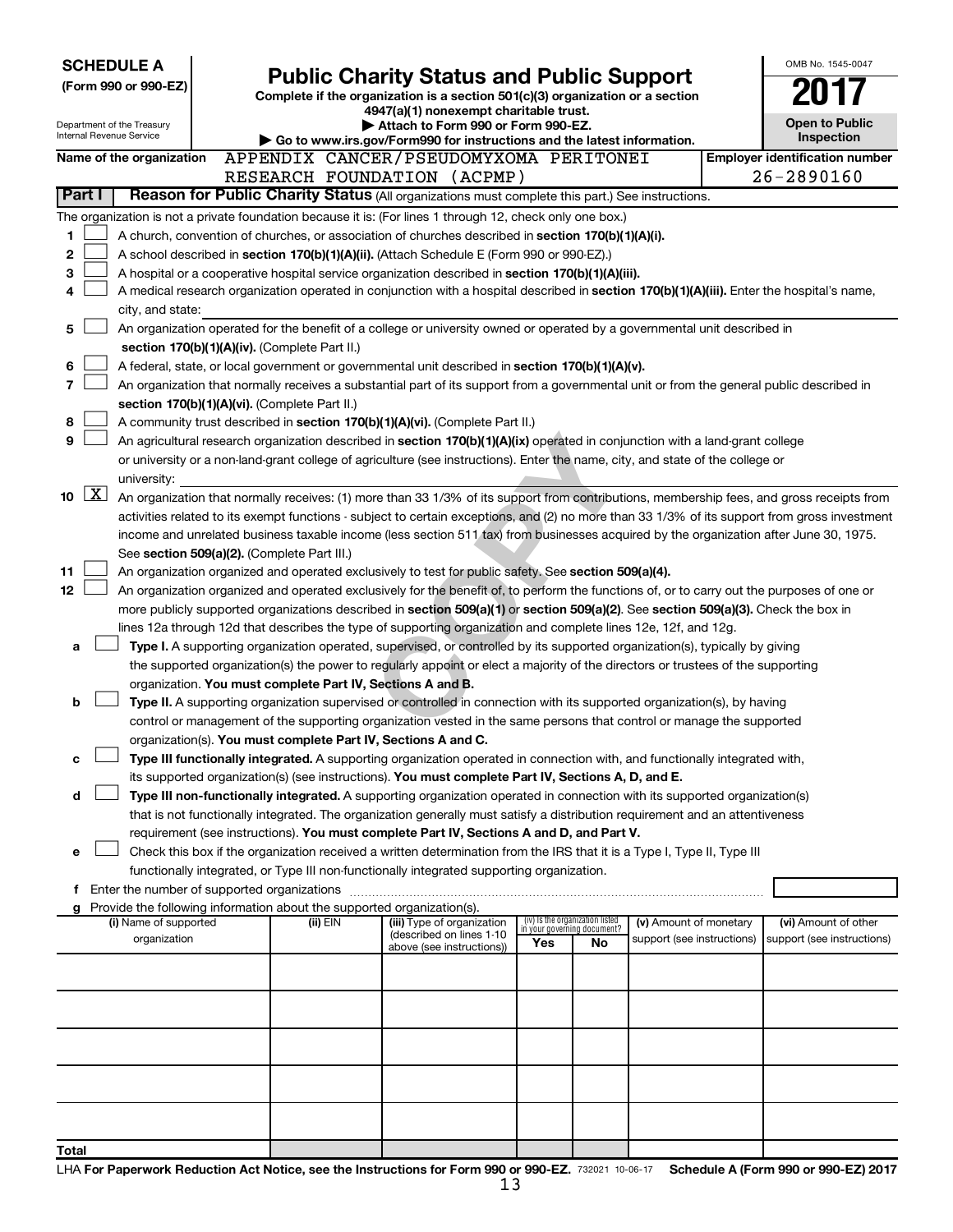## Schedule A (Form 990 or 990-EZ) 2017 Page RESEARCH FOUNDATION (ACPMP) 26-2890160

26-2890160 Page 2

**Part II Support Schedule for Organizations Described in Sections 170(b)(1)(A)(iv) and 170(b)(1)(A)(vi)**

(Complete only if you checked the box on line 5, 7, or 8 of Part I or if the organization failed to qualify under Part III. If the organization fails to qualify under the tests listed below, please complete Part III.)

|    | <b>Section A. Public Support</b>                                                                                                           |          |          |            |            |          |           |
|----|--------------------------------------------------------------------------------------------------------------------------------------------|----------|----------|------------|------------|----------|-----------|
|    | Calendar year (or fiscal year beginning in)                                                                                                | (a) 2013 | (b) 2014 | $(c)$ 2015 | $(d)$ 2016 | (e) 2017 | (f) Total |
|    | 1 Gifts, grants, contributions, and                                                                                                        |          |          |            |            |          |           |
|    | membership fees received. (Do not                                                                                                          |          |          |            |            |          |           |
|    | include any "unusual grants.")                                                                                                             |          |          |            |            |          |           |
|    | 2 Tax revenues levied for the organ-                                                                                                       |          |          |            |            |          |           |
|    | ization's benefit and either paid to                                                                                                       |          |          |            |            |          |           |
|    | or expended on its behalf                                                                                                                  |          |          |            |            |          |           |
|    | 3 The value of services or facilities                                                                                                      |          |          |            |            |          |           |
|    | furnished by a governmental unit to                                                                                                        |          |          |            |            |          |           |
|    | the organization without charge                                                                                                            |          |          |            |            |          |           |
|    | 4 Total. Add lines 1 through 3                                                                                                             |          |          |            |            |          |           |
| 5. | The portion of total contributions                                                                                                         |          |          |            |            |          |           |
|    | by each person (other than a                                                                                                               |          |          |            |            |          |           |
|    | governmental unit or publicly                                                                                                              |          |          |            |            |          |           |
|    | supported organization) included                                                                                                           |          |          |            |            |          |           |
|    | on line 1 that exceeds 2% of the                                                                                                           |          |          |            |            |          |           |
|    | amount shown on line 11,                                                                                                                   |          |          |            |            |          |           |
|    | column (f)                                                                                                                                 |          |          |            |            |          |           |
|    | 6 Public support. Subtract line 5 from line 4.                                                                                             |          |          |            |            |          |           |
|    | <b>Section B. Total Support</b>                                                                                                            |          |          |            |            |          |           |
|    | Calendar year (or fiscal year beginning in)                                                                                                | (a) 2013 | (b) 2014 | $(c)$ 2015 | $(d)$ 2016 | (e) 2017 | (f) Total |
|    | 7 Amounts from line 4                                                                                                                      |          |          |            |            |          |           |
| 8  | Gross income from interest,                                                                                                                |          |          |            |            |          |           |
|    | dividends, payments received on                                                                                                            |          |          |            |            |          |           |
|    | securities loans, rents, royalties,                                                                                                        |          |          |            |            |          |           |
|    | and income from similar sources                                                                                                            |          |          |            |            |          |           |
| 9  | Net income from unrelated business                                                                                                         |          |          |            |            |          |           |
|    | activities, whether or not the                                                                                                             |          |          |            |            |          |           |
|    | business is regularly carried on                                                                                                           |          |          |            |            |          |           |
|    | 10 Other income. Do not include gain                                                                                                       |          |          |            |            |          |           |
|    | or loss from the sale of capital                                                                                                           |          |          |            |            |          |           |
|    | assets (Explain in Part VI.)                                                                                                               |          |          |            |            |          |           |
|    | 11 Total support. Add lines 7 through 10                                                                                                   |          |          |            |            |          |           |
|    | <b>12</b> Gross receipts from related activities, etc. (see instructions)                                                                  |          |          |            |            | 12       |           |
|    | 13 First five years. If the Form 990 is for the organization's first, second, third, fourth, or fifth tax year as a section 501(c)(3)      |          |          |            |            |          |           |
|    | organization, check this box and stop here                                                                                                 |          |          |            |            |          |           |
|    | <b>Section C. Computation of Public Support Percentage</b>                                                                                 |          |          |            |            |          |           |
|    |                                                                                                                                            |          |          |            |            | 14       | %         |
|    |                                                                                                                                            |          |          |            |            | 15       | %         |
|    | 16a 33 1/3% support test - 2017. If the organization did not check the box on line 13, and line 14 is 33 1/3% or more, check this box and  |          |          |            |            |          |           |
|    | stop here. The organization qualifies as a publicly supported organization manufaction manufacture or the organization                     |          |          |            |            |          |           |
|    | b 33 1/3% support test - 2016. If the organization did not check a box on line 13 or 16a, and line 15 is 33 1/3% or more, check this box   |          |          |            |            |          |           |
|    |                                                                                                                                            |          |          |            |            |          |           |
|    | 17a 10% -facts-and-circumstances test - 2017. If the organization did not check a box on line 13, 16a, or 16b, and line 14 is 10% or more, |          |          |            |            |          |           |
|    | and if the organization meets the "facts-and-circumstances" test, check this box and stop here. Explain in Part VI how the organization    |          |          |            |            |          |           |
|    |                                                                                                                                            |          |          |            |            |          |           |
|    | b 10% -facts-and-circumstances test - 2016. If the organization did not check a box on line 13, 16a, 16b, or 17a, and line 15 is 10% or    |          |          |            |            |          |           |
|    | more, and if the organization meets the "facts-and-circumstances" test, check this box and stop here. Explain in Part VI how the           |          |          |            |            |          |           |
|    | organization meets the "facts-and-circumstances" test. The organization qualifies as a publicly supported organization                     |          |          |            |            |          |           |
|    | 18 Private foundation. If the organization did not check a box on line 13, 16a, 16b, 17a, or 17b, check this box and see instructions      |          |          |            |            |          |           |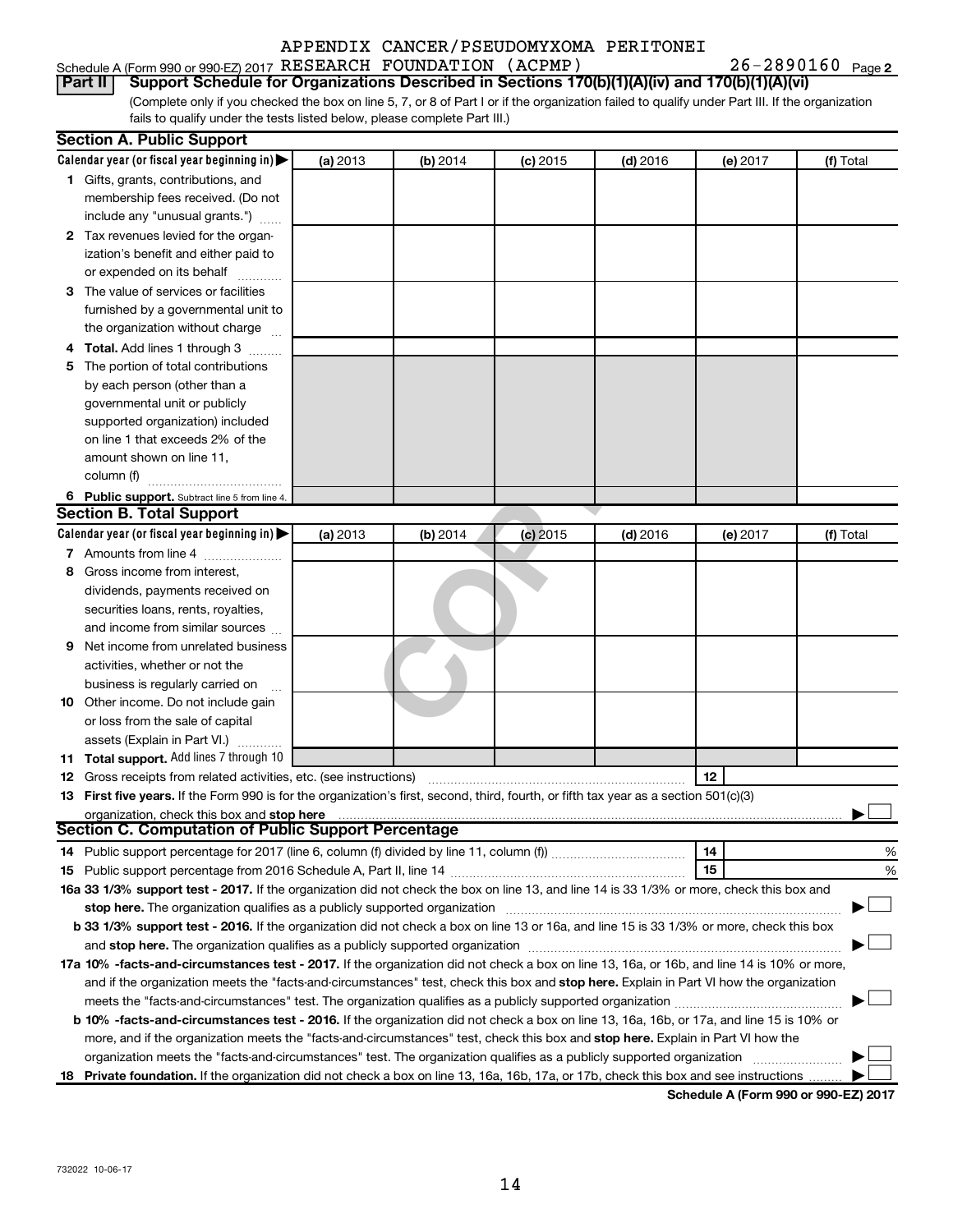# Schedule A (Form 990 or 990-EZ) 2017 Page RESEARCH FOUNDATION (ACPMP) 26-2890160

**Part III Support Schedule for Organizations Described in Section 509(a)(2)** 

(Complete only if you checked the box on line 10 of Part I or if the organization failed to qualify under Part II. If the organization fails to qualify under the tests listed below, please complete Part II.)

| <b>Section A. Public Support</b>                                                                                                                                                                                                                                 |           |                   |            |                                               |                        |                                      |
|------------------------------------------------------------------------------------------------------------------------------------------------------------------------------------------------------------------------------------------------------------------|-----------|-------------------|------------|-----------------------------------------------|------------------------|--------------------------------------|
| Calendar year (or fiscal year beginning in)                                                                                                                                                                                                                      | (a) 2013  | (b) 2014          | $(c)$ 2015 | $(d)$ 2016                                    | (e) 2017               | (f) Total                            |
| 1 Gifts, grants, contributions, and                                                                                                                                                                                                                              |           |                   |            |                                               |                        |                                      |
| membership fees received. (Do not                                                                                                                                                                                                                                |           |                   |            |                                               |                        |                                      |
| include any "unusual grants.")                                                                                                                                                                                                                                   |           | 186,791. 134,218. | 155,494.   | 237,645.                                      | 274,311.               | 988,459.                             |
| 2 Gross receipts from admissions,<br>merchandise sold or services per-<br>formed, or facilities furnished in<br>any activity that is related to the<br>organization's tax-exempt purpose                                                                         | 55.       | 59.               | 63.        |                                               |                        | 177.                                 |
| <b>3</b> Gross receipts from activities that                                                                                                                                                                                                                     |           |                   |            |                                               |                        |                                      |
| are not an unrelated trade or bus-                                                                                                                                                                                                                               |           |                   |            |                                               |                        |                                      |
| iness under section 513                                                                                                                                                                                                                                          |           |                   |            |                                               |                        |                                      |
| 4 Tax revenues levied for the organ-                                                                                                                                                                                                                             |           |                   |            |                                               |                        |                                      |
| ization's benefit and either paid to                                                                                                                                                                                                                             |           |                   |            |                                               |                        |                                      |
| or expended on its behalf                                                                                                                                                                                                                                        |           |                   |            |                                               |                        |                                      |
| 5 The value of services or facilities                                                                                                                                                                                                                            |           |                   |            |                                               |                        |                                      |
| furnished by a governmental unit to                                                                                                                                                                                                                              |           |                   |            |                                               |                        |                                      |
| the organization without charge                                                                                                                                                                                                                                  |           |                   |            |                                               |                        |                                      |
| <b>6 Total.</b> Add lines 1 through 5                                                                                                                                                                                                                            | 186, 846. | 134, 277.         | 155, 557.  | 237,645.                                      | 274, 311.              | 988,636.                             |
| 7a Amounts included on lines 1, 2, and                                                                                                                                                                                                                           |           |                   |            |                                               |                        |                                      |
| 3 received from disqualified persons                                                                                                                                                                                                                             |           |                   |            |                                               |                        | 0.                                   |
| <b>b</b> Amounts included on lines 2 and 3 received<br>from other than disqualified persons that<br>exceed the greater of \$5,000 or 1% of the                                                                                                                   |           |                   |            |                                               |                        | 0.                                   |
| amount on line 13 for the year                                                                                                                                                                                                                                   |           |                   |            |                                               |                        | $\overline{0}$ .                     |
| c Add lines 7a and 7b                                                                                                                                                                                                                                            |           |                   |            |                                               |                        | 988,636.                             |
| 8 Public support. (Subtract line 7c from line 6.)<br><b>Section B. Total Support</b>                                                                                                                                                                             |           |                   |            |                                               |                        |                                      |
| Calendar year (or fiscal year beginning in)                                                                                                                                                                                                                      | (a) 2013  | (b) 2014          | $(c)$ 2015 | $(d)$ 2016                                    | (e) 2017               | (f) Total                            |
| <b>9</b> Amounts from line 6                                                                                                                                                                                                                                     | 186, 846. | 134,277.          | 155,557.   | 237,645.                                      | $\overline{274,311}$ . | 988,636.                             |
| <b>10a</b> Gross income from interest,<br>dividends, payments received on<br>securities loans, rents, royalties,<br>and income from similar sources                                                                                                              | 293.      | 400.              | 366.       | 426.                                          | 558.                   | 2,043.                               |
| <b>b</b> Unrelated business taxable income<br>(less section 511 taxes) from businesses<br>acquired after June 30, 1975                                                                                                                                           |           |                   |            |                                               |                        |                                      |
| <b>c</b> Add lines 10a and 10b                                                                                                                                                                                                                                   | 293.      | 400.              | 366.       | 426.                                          | 558.                   | 2,043.                               |
| <b>11</b> Net income from unrelated business<br>activities not included in line 10b,<br>whether or not the business is<br>regularly carried on                                                                                                                   |           |                   |            |                                               |                        |                                      |
| 12 Other income. Do not include gain<br>or loss from the sale of capital                                                                                                                                                                                         |           |                   |            |                                               |                        |                                      |
| assets (Explain in Part VI.)<br><b>13</b> Total support. (Add lines 9, 10c, 11, and 12.)                                                                                                                                                                         |           |                   |            | 187, 139.   134, 677.   155, 923.   238, 071. | 274,869. 990,679.      |                                      |
| 14 First five years. If the Form 990 is for the organization's first, second, third, fourth, or fifth tax year as a section 501(c)(3) organization,                                                                                                              |           |                   |            |                                               |                        |                                      |
| check this box and stop here                                                                                                                                                                                                                                     |           |                   |            |                                               |                        |                                      |
| Section C. Computation of Public Support Percentage                                                                                                                                                                                                              |           |                   |            |                                               |                        |                                      |
|                                                                                                                                                                                                                                                                  |           |                   |            |                                               | 15                     | 99.79<br>%                           |
|                                                                                                                                                                                                                                                                  |           |                   |            |                                               | 16                     | 99.79<br>$\%$                        |
| Section D. Computation of Investment Income Percentage                                                                                                                                                                                                           |           |                   |            |                                               |                        |                                      |
| 17 Investment income percentage for 2017 (line 10c, column (f) divided by line 13, column (f))                                                                                                                                                                   |           |                   |            |                                               | 17                     | .21<br>%                             |
| 18 Investment income percentage from 2016 Schedule A, Part III, line 17                                                                                                                                                                                          |           |                   |            |                                               | 18                     | $\overline{.21}$<br>$\%$             |
| 19a 33 1/3% support tests - 2017. If the organization did not check the box on line 14, and line 15 is more than 33 1/3%, and line 17 is not                                                                                                                     |           |                   |            |                                               |                        |                                      |
| more than 33 1/3%, check this box and stop here. The organization qualifies as a publicly supported organization<br><b>b 33 1/3% support tests - 2016.</b> If the organization did not check a box on line 14 or line 19a, and line 16 is more than 33 1/3%, and |           |                   |            |                                               |                        | $\blacktriangleright$ $\mathbf{X}$   |
| line 18 is not more than 33 1/3%, check this box andstop here. The organization qualifies as a publicly supported organization                                                                                                                                   |           |                   |            |                                               |                        |                                      |
|                                                                                                                                                                                                                                                                  |           |                   |            |                                               |                        |                                      |
| 732023 10-06-17                                                                                                                                                                                                                                                  |           |                   |            |                                               |                        | Schedule A (Form 990 or 990-EZ) 2017 |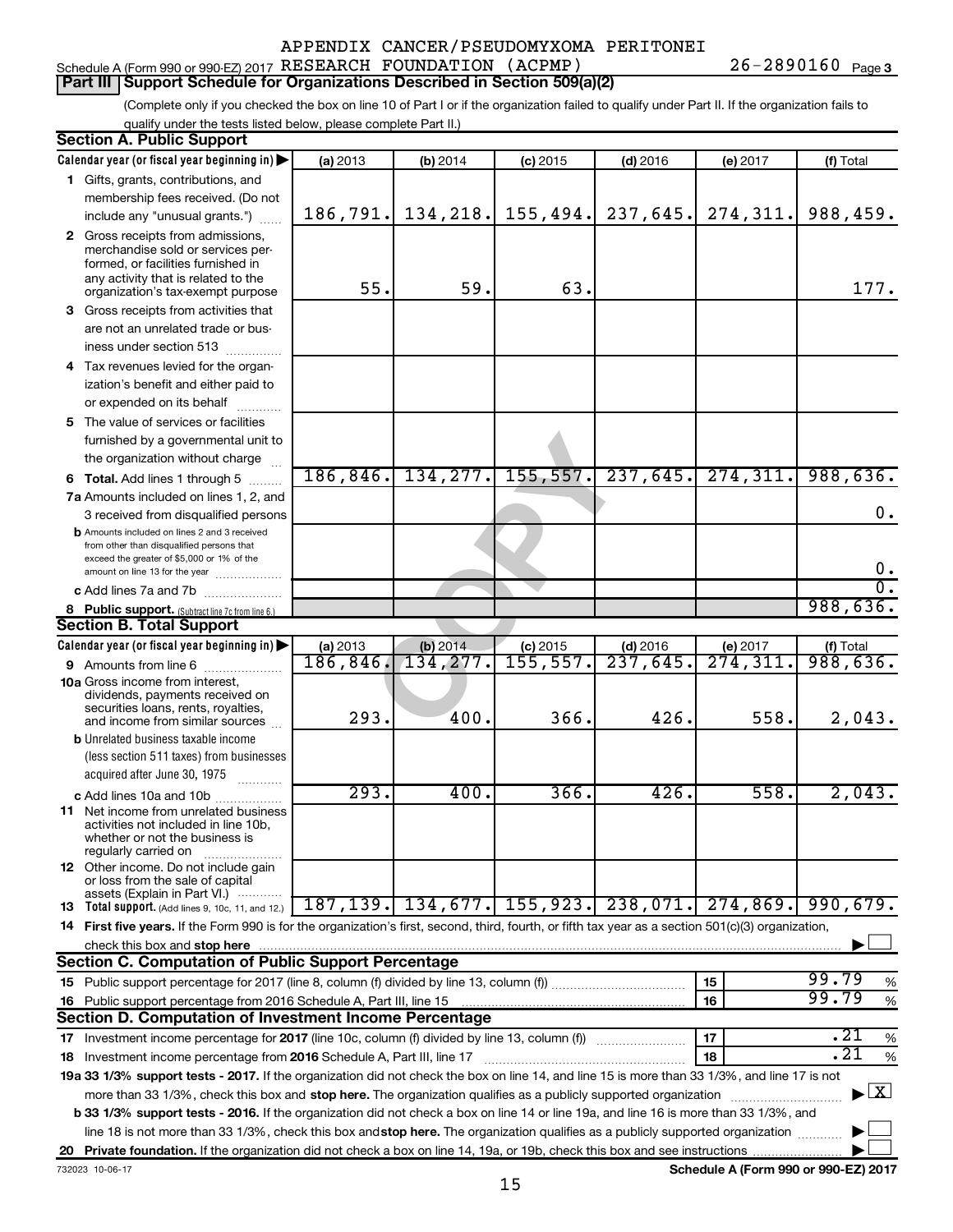Schedule A (Form 990 or 990-EZ) 2017 Page RESEARCH FOUNDATION (ACPMP) 26-2890160

26-2890160 Page 4

**Yes No**

### **Part IV Supporting Organizations**

(Complete only if you checked a box in line 12 on Part I. If you checked 12a of Part I, complete Sections A and B. If you checked 12b of Part I, complete Sections A and C. If you checked 12c of Part I, complete Sections A, D, and E. If you checked 12d of Part I, complete Sections A and D, and complete Part V.)

#### **Section A. All Supporting Organizations**

- **1** Are all of the organization's supported organizations listed by name in the organization's governing documents? If "No," describe in Part VI how the supported organizations are designated. If designated by *class or purpose, describe the designation. If historic and continuing relationship, explain.*
- **2** Did the organization have any supported organization that does not have an IRS determination of status under section 509(a)(1) or (2)? If "Yes," explain in Part **VI** how the organization determined that the supported *organization was described in section 509(a)(1) or (2).*
- **3a** Did the organization have a supported organization described in section 501(c)(4), (5), or (6)? If "Yes," answer *(b) and (c) below.*
- **b** Did the organization confirm that each supported organization qualified under section 501(c)(4), (5), or (6) and satisfied the public support tests under section 509(a)(2)? If "Yes," describe in Part VI when and how the *organization made the determination.*
- **c** Did the organization ensure that all support to such organizations was used exclusively for section 170(c)(2)(B) purposes? If "Yes," explain in Part VI what controls the organization put in place to ensure such use.
- **4 a** *If* Was any supported organization not organized in the United States ("foreign supported organization")? *"Yes," and if you checked 12a or 12b in Part I, answer (b) and (c) below.*
- **b** Did the organization have ultimate control and discretion in deciding whether to make grants to the foreign supported organization? If "Yes," describe in Part VI how the organization had such control and discretion *despite being controlled or supervised by or in connection with its supported organizations.*
- **c** Did the organization support any foreign supported organization that does not have an IRS determination under sections 501(c)(3) and 509(a)(1) or (2)? If "Yes," explain in Part VI what controls the organization used *to ensure that all support to the foreign supported organization was used exclusively for section 170(c)(2)(B) purposes.*
- the United States ("foreign supported organization")? *I*<br>wer (b) and (c) below.<br>Correction in deciding whether to make grants to the foreignal to the foreign whether to make grants to the foreign<br>**VI** how the organization **5a** Did the organization add, substitute, or remove any supported organizations during the tax year? If "Yes," answer (b) and (c) below (if applicable). Also, provide detail in **Part VI,** including (i) the names and EIN *numbers of the supported organizations added, substituted, or removed; (ii) the reasons for each such action; (iii) the authority under the organization's organizing document authorizing such action; and (iv) how the action was accomplished (such as by amendment to the organizing document).*
- **b** Type I or Type II only. Was any added or substituted supported organization part of a class already designated in the organization's organizing document?
- **c Substitutions only.**  Was the substitution the result of an event beyond the organization's control?
- **6** Did the organization provide support (whether in the form of grants or the provision of services or facilities) to **Part VI.** support or benefit one or more of the filing organization's supported organizations? If "Yes," provide detail in anyone other than (i) its supported organizations, (ii) individuals that are part of the charitable class benefited by one or more of its supported organizations, or (iii) other supporting organizations that also
- **7** Did the organization provide a grant, loan, compensation, or other similar payment to a substantial contributor regard to a substantial contributor? If "Yes," complete Part I of Schedule L (Form 990 or 990-EZ). (defined in section 4958(c)(3)(C)), a family member of a substantial contributor, or a 35% controlled entity with
- **8** Did the organization make a loan to a disqualified person (as defined in section 4958) not described in line 7? *If "Yes," complete Part I of Schedule L (Form 990 or 990-EZ).*
- **9 a** Was the organization controlled directly or indirectly at any time during the tax year by one or more in section 509(a)(1) or (2))? If "Yes," provide detail in **Part VI.** disqualified persons as defined in section 4946 (other than foundation managers and organizations described
- **b** Did one or more disqualified persons (as defined in line 9a) hold a controlling interest in any entity in which the supporting organization had an interest? If "Yes," provide detail in Part VI.
- **c** Did a disqualified person (as defined in line 9a) have an ownership interest in, or derive any personal benefit from, assets in which the supporting organization also had an interest? If "Yes," provide detail in Part VI.
- **10 a** Was the organization subject to the excess business holdings rules of section 4943 because of section supporting organizations)? If "Yes," answer 10b below. 4943(f) (regarding certain Type II supporting organizations, and all Type III non-functionally integrated
	- **b** Did the organization have any excess business holdings in the tax year? (Use Schedule C, Form 4720, to *determine whether the organization had excess business holdings.)*

**1 2 3a 3b 3c 4a 4b 4c 5a 5b 5c 6 7 8 9a 9b 9c 10a**

**10b**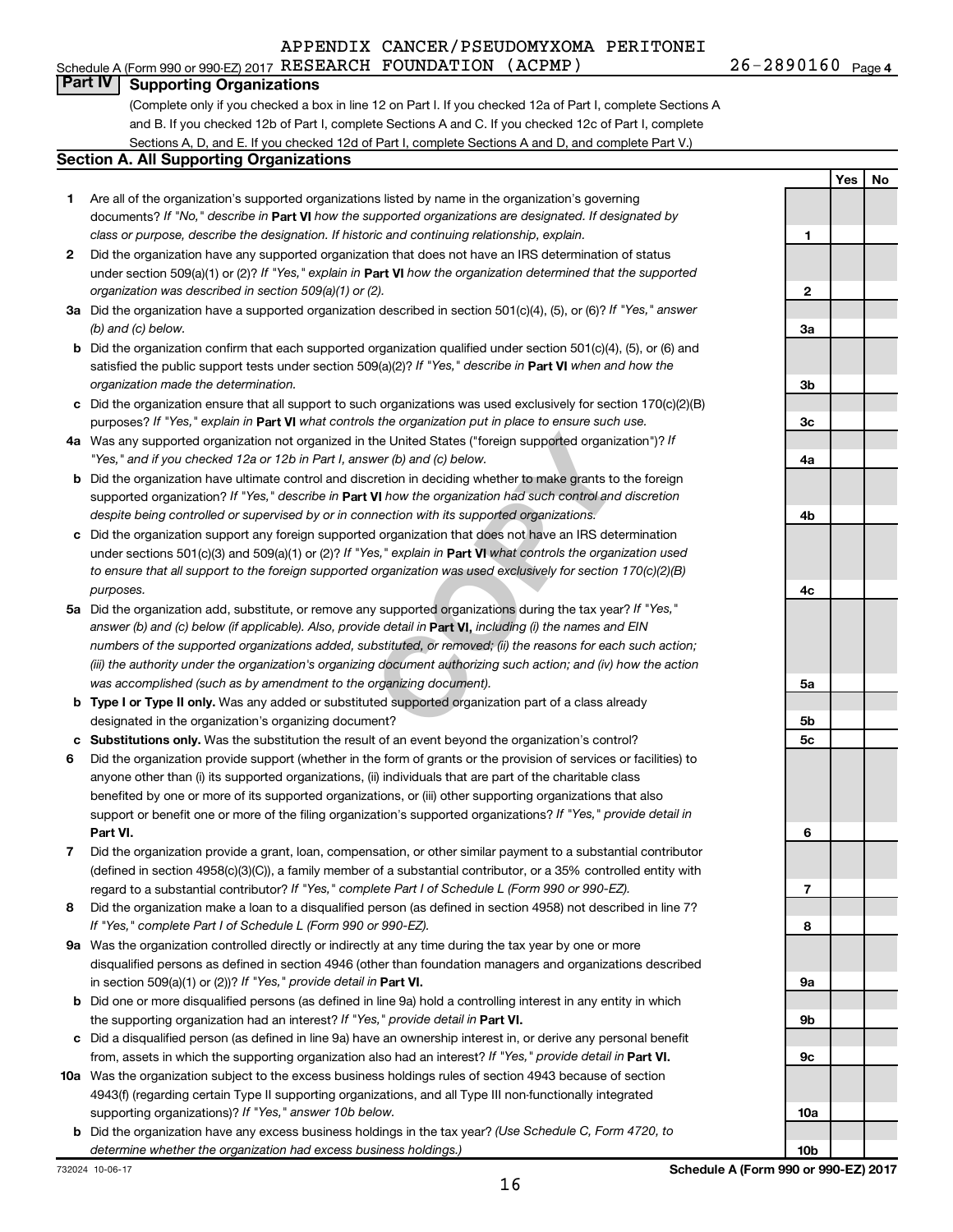26-2890160 Page 5 Schedule A (Form 990 or 990-EZ) 2017 RESEARCH FOUNDATION (ACPMP) Z6-Z89UI6U Page RESEARCH FOUNDATION (ACPMP) 26-2890160

|             | <b>Part IV</b><br><b>Supporting Organizations (continued)</b>                                                                   |                 |            |    |
|-------------|---------------------------------------------------------------------------------------------------------------------------------|-----------------|------------|----|
|             |                                                                                                                                 |                 | Yes        | No |
| 11          | Has the organization accepted a gift or contribution from any of the following persons?                                         |                 |            |    |
|             | a A person who directly or indirectly controls, either alone or together with persons described in (b) and (c)                  |                 |            |    |
|             | below, the governing body of a supported organization?                                                                          | 11a             |            |    |
|             | <b>b</b> A family member of a person described in (a) above?                                                                    | 11 <sub>b</sub> |            |    |
|             | c A 35% controlled entity of a person described in (a) or (b) above? If "Yes" to a, b, or c, provide detail in Part VI.         | 11c             |            |    |
|             | <b>Section B. Type I Supporting Organizations</b>                                                                               |                 |            |    |
|             |                                                                                                                                 |                 | <b>Yes</b> | No |
| 1           | Did the directors, trustees, or membership of one or more supported organizations have the power to                             |                 |            |    |
|             | regularly appoint or elect at least a majority of the organization's directors or trustees at all times during the              |                 |            |    |
|             | tax year? If "No," describe in Part VI how the supported organization(s) effectively operated, supervised, or                   |                 |            |    |
|             | controlled the organization's activities. If the organization had more than one supported organization,                         |                 |            |    |
|             | describe how the powers to appoint and/or remove directors or trustees were allocated among the supported                       |                 |            |    |
|             | organizations and what conditions or restrictions, if any, applied to such powers during the tax year.                          | 1               |            |    |
| 2           | Did the organization operate for the benefit of any supported organization other than the supported                             |                 |            |    |
|             | organization(s) that operated, supervised, or controlled the supporting organization? If "Yes," explain in                      |                 |            |    |
|             | Part VI how providing such benefit carried out the purposes of the supported organization(s) that operated,                     |                 |            |    |
|             | supervised, or controlled the supporting organization.                                                                          | $\mathbf{2}$    |            |    |
|             | <b>Section C. Type II Supporting Organizations</b>                                                                              |                 |            |    |
|             |                                                                                                                                 |                 | Yes        | No |
| 1           | Were a majority of the organization's directors or trustees during the tax year also a majority of the directors                |                 |            |    |
|             | or trustees of each of the organization's supported organization(s)? If "No," describe in Part VI how control                   |                 |            |    |
|             | or management of the supporting organization was vested in the same persons that controlled or managed                          |                 |            |    |
|             | the supported organization(s).                                                                                                  | 1               |            |    |
|             | <b>Section D. All Type III Supporting Organizations</b>                                                                         |                 |            |    |
|             |                                                                                                                                 |                 | Yes        | No |
| 1           | Did the organization provide to each of its supported organizations, by the last day of the fifth month of the                  |                 |            |    |
|             | organization's tax year, (i) a written notice describing the type and amount of support provided during the prior tax           |                 |            |    |
|             | year, (ii) a copy of the Form 990 that was most recently filed as of the date of notification, and (iii) copies of the          |                 |            |    |
|             | organization's governing documents in effect on the date of notification, to the extent not previously provided?                | 1               |            |    |
| 2           | Were any of the organization's officers, directors, or trustees either (i) appointed or elected by the supported                |                 |            |    |
|             | organization(s) or (ii) serving on the governing body of a supported organization? If "No," explain in Part VI how              |                 |            |    |
|             | the organization maintained a close and continuous working relationship with the supported organization(s).                     | $\mathbf{2}$    |            |    |
| 3           | By reason of the relationship described in (2), did the organization's supported organizations have a                           |                 |            |    |
|             | significant voice in the organization's investment policies and in directing the use of the organization's                      |                 |            |    |
|             | income or assets at all times during the tax year? If "Yes," describe in Part VI the role the organization's                    |                 |            |    |
|             | supported organizations played in this regard.                                                                                  | З               |            |    |
|             | Section E. Type III Functionally Integrated Supporting Organizations                                                            |                 |            |    |
| 1           | Check the box next to the method that the organization used to satisfy the Integral Part Test during the yealsee instructions). |                 |            |    |
| a           | The organization satisfied the Activities Test. Complete line 2 below.                                                          |                 |            |    |
| $\mathbf b$ | The organization is the parent of each of its supported organizations. Complete line 3 below.                                   |                 |            |    |
| c           | The organization supported a governmental entity. Describe in Part VI how you supported a government entity (see instructions). |                 |            |    |
| 2           | Activities Test. Answer (a) and (b) below.                                                                                      |                 | Yes        | No |
| a           | Did substantially all of the organization's activities during the tax year directly further the exempt purposes of              |                 |            |    |
|             | the supported organization(s) to which the organization was responsive? If "Yes," then in Part VI identify                      |                 |            |    |
|             | those supported organizations and explain how these activities directly furthered their exempt purposes,                        |                 |            |    |
|             | how the organization was responsive to those supported organizations, and how the organization determined                       |                 |            |    |
|             | that these activities constituted substantially all of its activities.                                                          | 2a              |            |    |
| b           | Did the activities described in (a) constitute activities that, but for the organization's involvement, one or more             |                 |            |    |
|             | of the organization's supported organization(s) would have been engaged in? If "Yes," explain in Part VI the                    |                 |            |    |
|             | reasons for the organization's position that its supported organization(s) would have engaged in these                          |                 |            |    |
|             | activities but for the organization's involvement.                                                                              | 2b              |            |    |
| з           | Parent of Supported Organizations. Answer (a) and (b) below.                                                                    |                 |            |    |
| a           | Did the organization have the power to regularly appoint or elect a majority of the officers, directors, or                     |                 |            |    |
|             | trustees of each of the supported organizations? Provide details in Part VI.                                                    | За              |            |    |
| b           | Did the organization exercise a substantial degree of direction over the policies, programs, and activities of each             |                 |            |    |
|             | of its supported organizations? If "Yes," describe in Part VI the role played by the organization in this regard.               | 3b              |            |    |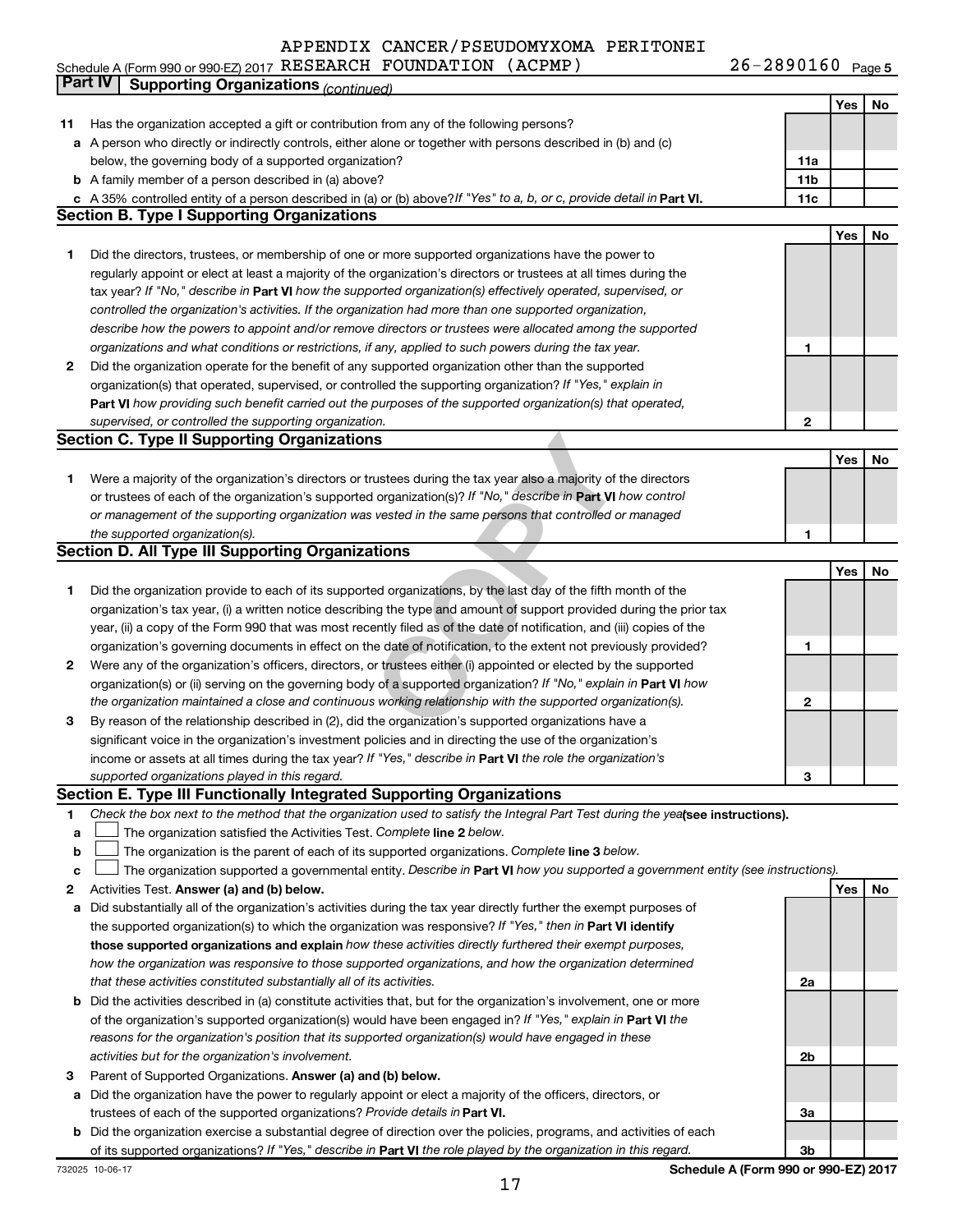|  | Schedule A (Form 990 or 990-EZ) 2017 RESEARCH FOUNDATION (ACPMP) |  |  |  | $26 - 2890160$ Page 6 |  |
|--|------------------------------------------------------------------|--|--|--|-----------------------|--|
|--|------------------------------------------------------------------|--|--|--|-----------------------|--|

### **Part V Type III Non-Functionally Integrated 509(a)(3) Supporting Organizations**

1 **Letter See instructions.** All Check here if the organization satisfied the Integral Part Test as a qualifying trust on Nov. 20, 1970 (explain in Part VI.) See instructions. All other Type III non-functionally integrated supporting organizations must complete Sections A through E.

|                | Section A - Adjusted Net Income                                              |                | (A) Prior Year | (B) Current Year<br>(optional) |
|----------------|------------------------------------------------------------------------------|----------------|----------------|--------------------------------|
| 1              | Net short-term capital gain                                                  | 1              |                |                                |
| 2              | Recoveries of prior-year distributions                                       | $\overline{2}$ |                |                                |
| 3              | Other gross income (see instructions)                                        | 3              |                |                                |
| 4              | Add lines 1 through 3                                                        | 4              |                |                                |
| 5              | Depreciation and depletion                                                   | 5              |                |                                |
| 6              | Portion of operating expenses paid or incurred for production or             |                |                |                                |
|                | collection of gross income or for management, conservation, or               |                |                |                                |
|                | maintenance of property held for production of income (see instructions)     | 6              |                |                                |
| 7              | Other expenses (see instructions)                                            | 7              |                |                                |
| 8              | Adjusted Net Income (subtract lines 5, 6, and 7 from line 4)                 | 8              |                |                                |
|                | <b>Section B - Minimum Asset Amount</b>                                      |                | (A) Prior Year | (B) Current Year<br>(optional) |
| 1              | Aggregate fair market value of all non-exempt-use assets (see                |                |                |                                |
|                | instructions for short tax year or assets held for part of year):            |                |                |                                |
|                | a Average monthly value of securities                                        | 1a             |                |                                |
|                | <b>b</b> Average monthly cash balances                                       | 1 <sub>b</sub> |                |                                |
|                | c Fair market value of other non-exempt-use assets                           | 1 <sub>c</sub> |                |                                |
|                | <b>d</b> Total (add lines 1a, 1b, and 1c)                                    | 1 <sub>d</sub> |                |                                |
|                | <b>e</b> Discount claimed for blockage or other                              |                |                |                                |
|                | factors (explain in detail in Part VI):                                      |                |                |                                |
| 2              | Acquisition indebtedness applicable to non-exempt-use assets                 | 2              |                |                                |
| 3              | Subtract line 2 from line 1d                                                 | 3              |                |                                |
| 4              | Cash deemed held for exempt use. Enter 1-1/2% of line 3 (for greater amount, |                |                |                                |
|                | see instructions)                                                            | 4              |                |                                |
| 5              | Net value of non-exempt-use assets (subtract line 4 from line 3)             | 5              |                |                                |
| 6              | 035. Multiply line 5 by                                                      | 6              |                |                                |
| $\overline{7}$ | Recoveries of prior-year distributions                                       | 7              |                |                                |
| 8              | Minimum Asset Amount (add line 7 to line 6)                                  | 8              |                |                                |
|                | <b>Section C - Distributable Amount</b>                                      |                |                | <b>Current Year</b>            |
| 1              | Adjusted net income for prior year (from Section A, line 8, Column A)        | 1              |                |                                |
| 2              | Enter 85% of line 1                                                          | $\overline{2}$ |                |                                |
| 3              | Minimum asset amount for prior year (from Section B, line 8, Column A)       | 3              |                |                                |
| 4              | Enter greater of line 2 or line 3                                            | 4              |                |                                |
| 5              | Income tax imposed in prior year                                             | 5              |                |                                |
| 6              | Distributable Amount. Subtract line 5 from line 4, unless subject to         |                |                |                                |
|                | emergency temporary reduction (see instructions)                             | 6              |                |                                |
|                |                                                                              |                |                |                                |

**7** Check here if the current year is the organization's first as a non-functionally integrated Type III supporting organization (see † instructions).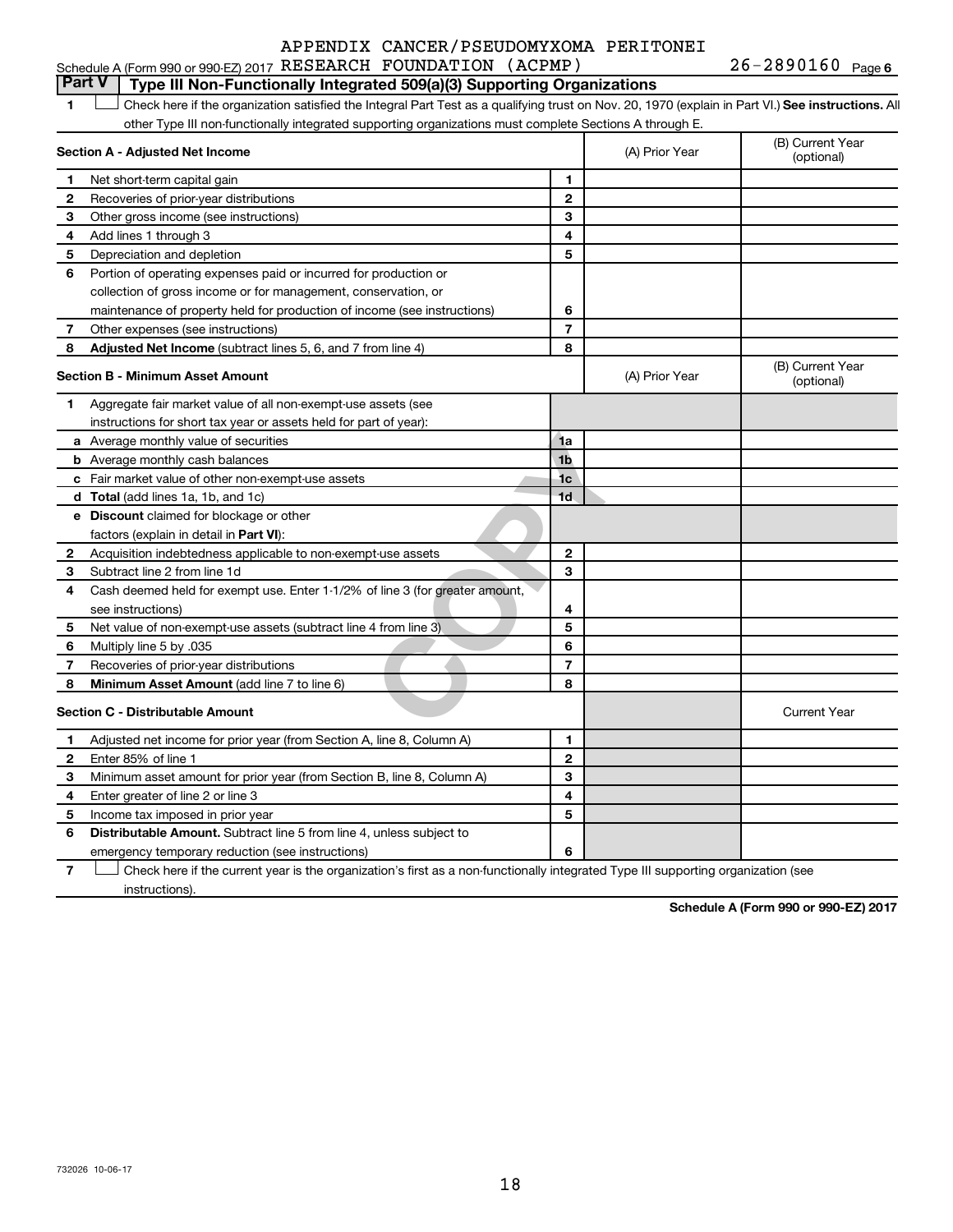|                                                                                            | Schedule A (Form 990 or 990-EZ) 2017 RESEARCH FOUNDATION (ACPMP)                                                  |                                    |                                               | $26 - 2890160$ Page 7                                   |
|--------------------------------------------------------------------------------------------|-------------------------------------------------------------------------------------------------------------------|------------------------------------|-----------------------------------------------|---------------------------------------------------------|
| <b>Part V</b>                                                                              | Type III Non-Functionally Integrated 509(a)(3) Supporting Organizations (continued)                               |                                    |                                               |                                                         |
|                                                                                            | <b>Section D - Distributions</b>                                                                                  |                                    |                                               | <b>Current Year</b>                                     |
| 1                                                                                          | Amounts paid to supported organizations to accomplish exempt purposes                                             |                                    |                                               |                                                         |
| 2                                                                                          | Amounts paid to perform activity that directly furthers exempt purposes of supported                              |                                    |                                               |                                                         |
|                                                                                            | organizations, in excess of income from activity                                                                  |                                    |                                               |                                                         |
| Administrative expenses paid to accomplish exempt purposes of supported organizations<br>З |                                                                                                                   |                                    |                                               |                                                         |
| 4                                                                                          | Amounts paid to acquire exempt-use assets                                                                         |                                    |                                               |                                                         |
| 5                                                                                          | Qualified set-aside amounts (prior IRS approval required)                                                         |                                    |                                               |                                                         |
| 6                                                                                          | Other distributions (describe in Part VI). See instructions.                                                      |                                    |                                               |                                                         |
| 7                                                                                          | Total annual distributions. Add lines 1 through 6.                                                                |                                    |                                               |                                                         |
| 8                                                                                          | Distributions to attentive supported organizations to which the organization is responsive                        |                                    |                                               |                                                         |
|                                                                                            | (provide details in Part VI). See instructions.                                                                   |                                    |                                               |                                                         |
| 9                                                                                          | Distributable amount for 2017 from Section C, line 6                                                              |                                    |                                               |                                                         |
| 10                                                                                         | Line 8 amount divided by line 9 amount                                                                            |                                    |                                               |                                                         |
|                                                                                            | Section E - Distribution Allocations (see instructions)                                                           | (i)<br><b>Excess Distributions</b> | (ii)<br><b>Underdistributions</b><br>Pre-2017 | (iii)<br><b>Distributable</b><br><b>Amount for 2017</b> |
|                                                                                            |                                                                                                                   |                                    |                                               |                                                         |
| 1                                                                                          | Distributable amount for 2017 from Section C, line 6                                                              |                                    |                                               |                                                         |
| 2                                                                                          | Underdistributions, if any, for years prior to 2017 (reason-                                                      |                                    |                                               |                                                         |
|                                                                                            | able cause required- explain in Part VI). See instructions.                                                       |                                    |                                               |                                                         |
| 3                                                                                          | Excess distributions carryover, if any, to 2017                                                                   |                                    |                                               |                                                         |
| a                                                                                          |                                                                                                                   |                                    |                                               |                                                         |
|                                                                                            | <b>b</b> From 2013                                                                                                |                                    |                                               |                                                         |
|                                                                                            | c From 2014                                                                                                       |                                    |                                               |                                                         |
|                                                                                            | d From 2015                                                                                                       |                                    |                                               |                                                         |
|                                                                                            | e From 2016                                                                                                       |                                    |                                               |                                                         |
|                                                                                            | f Total of lines 3a through e                                                                                     |                                    |                                               |                                                         |
|                                                                                            | g Applied to underdistributions of prior years                                                                    |                                    |                                               |                                                         |
|                                                                                            | h Applied to 2017 distributable amount                                                                            |                                    |                                               |                                                         |
| Ť.                                                                                         | Carryover from 2012 not applied (see instructions)                                                                |                                    |                                               |                                                         |
|                                                                                            | Remainder. Subtract lines 3g, 3h, and 3i from 3f.<br>Distributions for 2017 from Section D,                       |                                    |                                               |                                                         |
| 4                                                                                          |                                                                                                                   |                                    |                                               |                                                         |
|                                                                                            | line $7:$                                                                                                         |                                    |                                               |                                                         |
|                                                                                            | a Applied to underdistributions of prior years<br><b>b</b> Applied to 2017 distributable amount                   |                                    |                                               |                                                         |
|                                                                                            | c Remainder. Subtract lines 4a and 4b from 4.                                                                     |                                    |                                               |                                                         |
|                                                                                            | 5 Remaining underdistributions for years prior to 2017, if                                                        |                                    |                                               |                                                         |
|                                                                                            |                                                                                                                   |                                    |                                               |                                                         |
|                                                                                            | any. Subtract lines 3g and 4a from line 2. For result greater<br>than zero, explain in Part VI. See instructions. |                                    |                                               |                                                         |
| 6                                                                                          | Remaining underdistributions for 2017. Subtract lines 3h                                                          |                                    |                                               |                                                         |
|                                                                                            | and 4b from line 1. For result greater than zero, explain in                                                      |                                    |                                               |                                                         |
|                                                                                            |                                                                                                                   |                                    |                                               |                                                         |
|                                                                                            | <b>Part VI.</b> See instructions.                                                                                 |                                    |                                               |                                                         |
| 7                                                                                          | Excess distributions carryover to 2018. Add lines 3j                                                              |                                    |                                               |                                                         |
|                                                                                            | and 4c.<br>Breakdown of line 7:                                                                                   |                                    |                                               |                                                         |
| 8                                                                                          |                                                                                                                   |                                    |                                               |                                                         |
|                                                                                            | a Excess from 2013<br><b>b</b> Excess from 2014                                                                   |                                    |                                               |                                                         |
|                                                                                            | c Excess from 2015                                                                                                |                                    |                                               |                                                         |
|                                                                                            | d Excess from 2016                                                                                                |                                    |                                               |                                                         |
|                                                                                            | e Excess from 2017                                                                                                |                                    |                                               |                                                         |
|                                                                                            |                                                                                                                   |                                    |                                               |                                                         |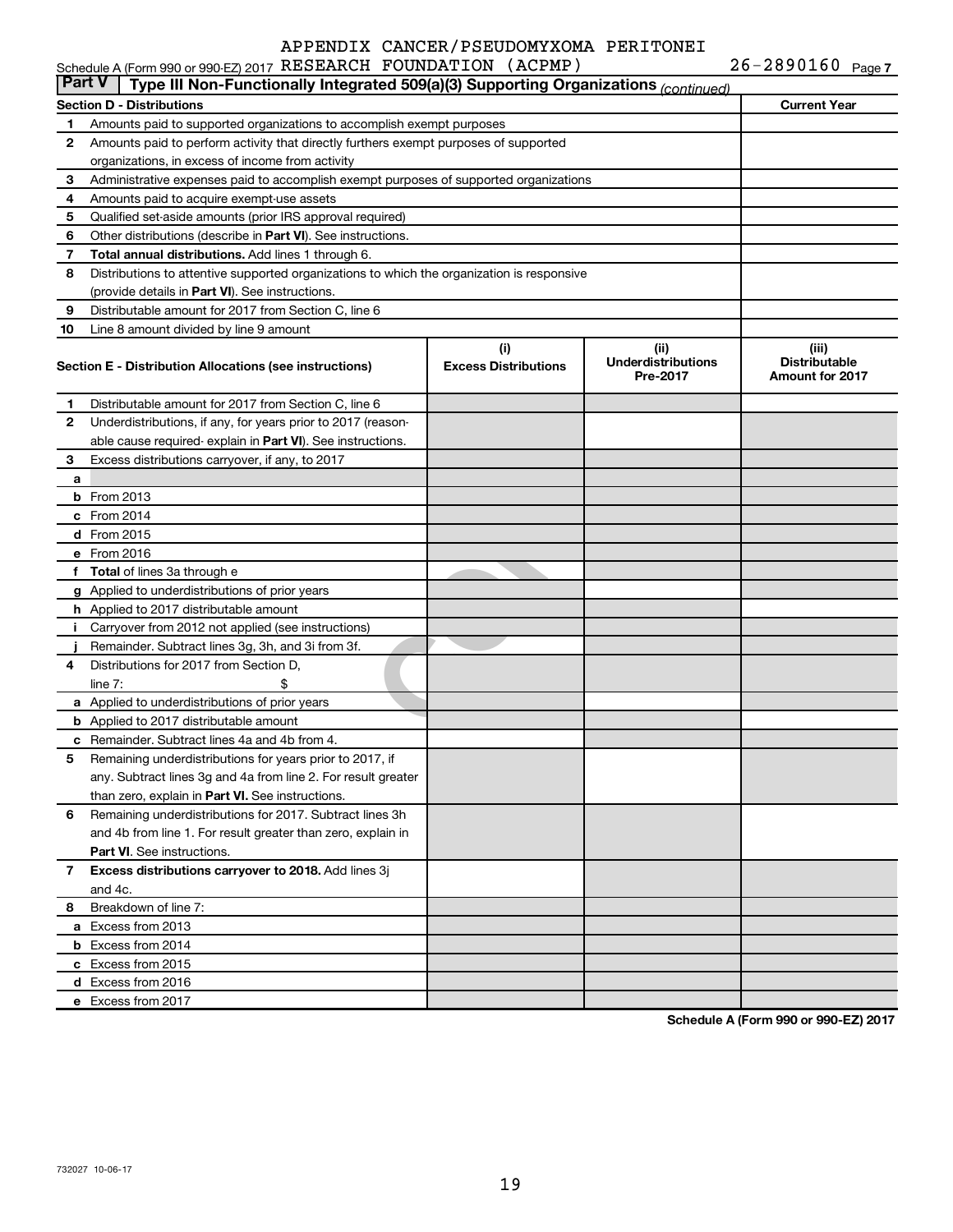|                |                                                                                                                                                                                                                                                                                                                                                                                                                  | APPENDIX CANCER/PSEUDOMYXOMA PERITONEI |  |                                                                                                                                                  |
|----------------|------------------------------------------------------------------------------------------------------------------------------------------------------------------------------------------------------------------------------------------------------------------------------------------------------------------------------------------------------------------------------------------------------------------|----------------------------------------|--|--------------------------------------------------------------------------------------------------------------------------------------------------|
|                | Schedule A (Form 990 or 990-EZ) 2017 RESEARCH FOUNDATION (ACPMP)                                                                                                                                                                                                                                                                                                                                                 |                                        |  | 26-2890160 Page 8                                                                                                                                |
| <b>Part VI</b> | Supplemental Information. Provide the explanations required by Part II, line 10; Part II, line 17a or 17b; Part III, line 12;<br>Part IV, Section A, lines 1, 2, 3b, 3c, 4b, 4c, 5a, 6, 9a, 9b, 9c, 11a, 11b, and 11c; Part IV, Section B, lines 1 and 2; Part IV, Section C,<br>Section D, lines 5, 6, and 8; and Part V, Section E, lines 2, 5, and 6. Also complete this part for any additional information. |                                        |  | line 1; Part IV, Section D, lines 2 and 3; Part IV, Section E, lines 1c, 2a, 2b, 3a, and 3b; Part V, line 1; Part V, Section B, line 1e; Part V, |
|                | (See instructions.)                                                                                                                                                                                                                                                                                                                                                                                              |                                        |  |                                                                                                                                                  |
|                |                                                                                                                                                                                                                                                                                                                                                                                                                  |                                        |  |                                                                                                                                                  |
|                |                                                                                                                                                                                                                                                                                                                                                                                                                  |                                        |  |                                                                                                                                                  |
|                |                                                                                                                                                                                                                                                                                                                                                                                                                  |                                        |  |                                                                                                                                                  |
|                |                                                                                                                                                                                                                                                                                                                                                                                                                  |                                        |  |                                                                                                                                                  |
|                |                                                                                                                                                                                                                                                                                                                                                                                                                  |                                        |  |                                                                                                                                                  |
|                |                                                                                                                                                                                                                                                                                                                                                                                                                  |                                        |  |                                                                                                                                                  |
|                |                                                                                                                                                                                                                                                                                                                                                                                                                  |                                        |  |                                                                                                                                                  |
|                |                                                                                                                                                                                                                                                                                                                                                                                                                  |                                        |  |                                                                                                                                                  |
|                |                                                                                                                                                                                                                                                                                                                                                                                                                  |                                        |  |                                                                                                                                                  |
|                |                                                                                                                                                                                                                                                                                                                                                                                                                  |                                        |  |                                                                                                                                                  |
|                |                                                                                                                                                                                                                                                                                                                                                                                                                  |                                        |  |                                                                                                                                                  |
|                |                                                                                                                                                                                                                                                                                                                                                                                                                  |                                        |  |                                                                                                                                                  |
|                |                                                                                                                                                                                                                                                                                                                                                                                                                  |                                        |  |                                                                                                                                                  |
|                |                                                                                                                                                                                                                                                                                                                                                                                                                  |                                        |  |                                                                                                                                                  |
|                |                                                                                                                                                                                                                                                                                                                                                                                                                  |                                        |  |                                                                                                                                                  |
|                |                                                                                                                                                                                                                                                                                                                                                                                                                  |                                        |  |                                                                                                                                                  |
|                |                                                                                                                                                                                                                                                                                                                                                                                                                  |                                        |  |                                                                                                                                                  |
|                |                                                                                                                                                                                                                                                                                                                                                                                                                  |                                        |  |                                                                                                                                                  |
|                |                                                                                                                                                                                                                                                                                                                                                                                                                  |                                        |  |                                                                                                                                                  |
|                |                                                                                                                                                                                                                                                                                                                                                                                                                  |                                        |  |                                                                                                                                                  |
|                |                                                                                                                                                                                                                                                                                                                                                                                                                  |                                        |  |                                                                                                                                                  |
|                |                                                                                                                                                                                                                                                                                                                                                                                                                  |                                        |  |                                                                                                                                                  |
|                |                                                                                                                                                                                                                                                                                                                                                                                                                  |                                        |  |                                                                                                                                                  |
|                |                                                                                                                                                                                                                                                                                                                                                                                                                  |                                        |  |                                                                                                                                                  |
|                |                                                                                                                                                                                                                                                                                                                                                                                                                  |                                        |  |                                                                                                                                                  |
|                |                                                                                                                                                                                                                                                                                                                                                                                                                  |                                        |  |                                                                                                                                                  |
|                |                                                                                                                                                                                                                                                                                                                                                                                                                  |                                        |  |                                                                                                                                                  |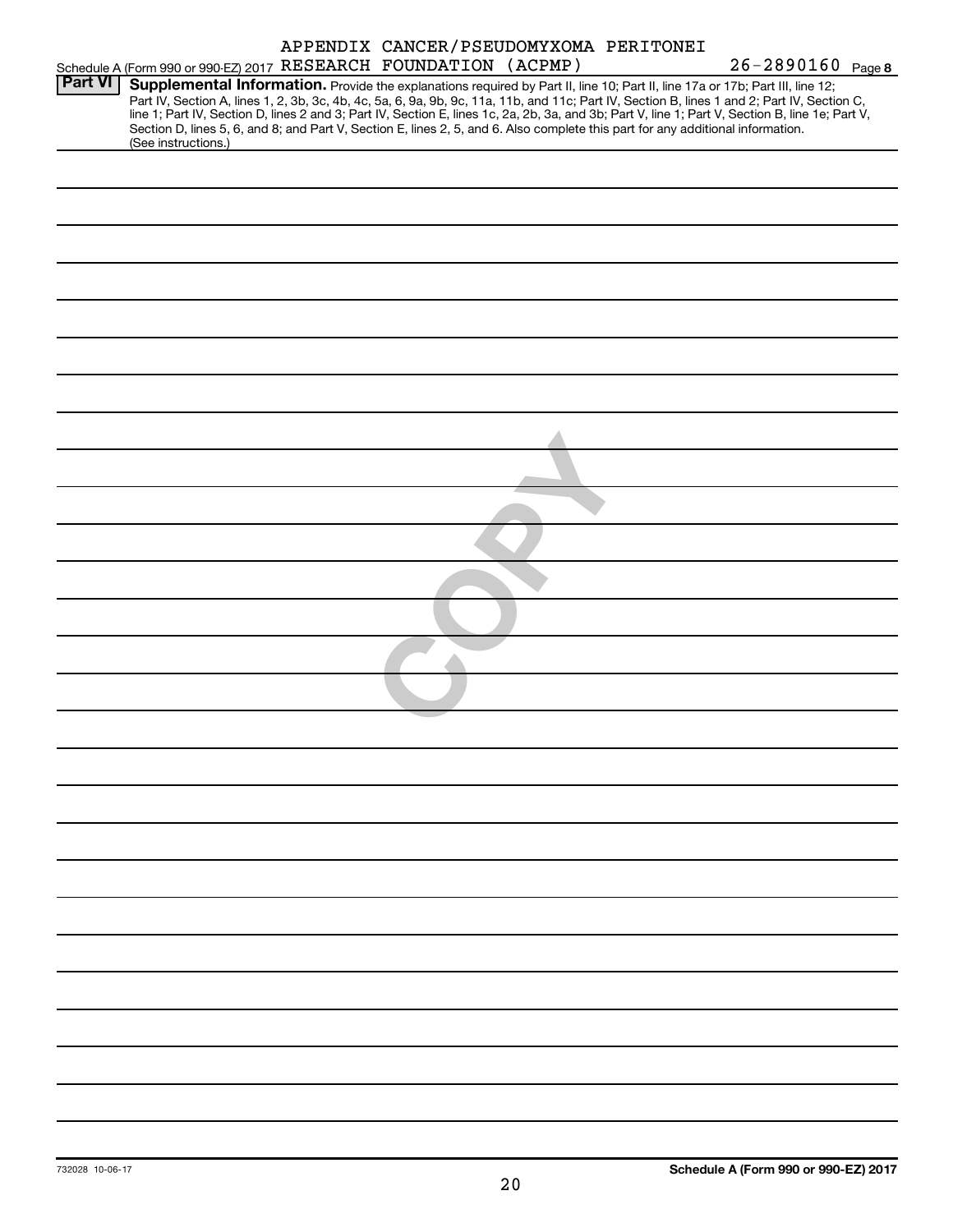| <b>SCHEDULE G</b>                                            |                                                                            |                                                                                                                                                                                                                                                             |            |                               |                                       |                                   | OMB No. 1545-0047                     |  |  |  |
|--------------------------------------------------------------|----------------------------------------------------------------------------|-------------------------------------------------------------------------------------------------------------------------------------------------------------------------------------------------------------------------------------------------------------|------------|-------------------------------|---------------------------------------|-----------------------------------|---------------------------------------|--|--|--|
| (Form 990 or 990-EZ)                                         |                                                                            | <b>Supplemental Information Regarding Fundraising or Gaming Activities</b><br>Complete if the organization answered "Yes" on Form 990, Part IV, line 17, 18, or 19, or if the                                                                               |            |                               |                                       |                                   |                                       |  |  |  |
| Department of the Treasury                                   |                                                                            | organization entered more than \$15,000 on Form 990-EZ, line 6a.<br>Attach to Form 990 or Form 990-EZ.                                                                                                                                                      |            |                               |                                       |                                   | <b>Open to Public</b>                 |  |  |  |
| Internal Revenue Service                                     |                                                                            | $\triangleright$ Go to www.irs.gov/Form990 for the latest instructions.                                                                                                                                                                                     |            |                               |                                       |                                   | Inspection                            |  |  |  |
| Name of the organization                                     |                                                                            | APPENDIX CANCER/PSEUDOMYXOMA PERITONEI<br>RESEARCH FOUNDATION (ACPMP)                                                                                                                                                                                       |            |                               |                                       | 26-2890160                        | <b>Employer identification number</b> |  |  |  |
| Part I                                                       |                                                                            | Fundraising Activities. Complete if the organization answered "Yes" on Form 990, Part IV, line 17. Form 990-EZ filers are not                                                                                                                               |            |                               |                                       |                                   |                                       |  |  |  |
| required to complete this part.                              |                                                                            | Indicate whether the organization raised funds through any of the following activities. Check all that apply.                                                                                                                                               |            |                               |                                       |                                   |                                       |  |  |  |
| 1.<br>Mail solicitations<br>a                                |                                                                            | e                                                                                                                                                                                                                                                           |            |                               | Solicitation of non-government grants |                                   |                                       |  |  |  |
| b                                                            | Internet and email solicitations<br>f<br>Solicitation of government grants |                                                                                                                                                                                                                                                             |            |                               |                                       |                                   |                                       |  |  |  |
| Phone solicitations<br>c                                     |                                                                            | Special fundraising events<br>g                                                                                                                                                                                                                             |            |                               |                                       |                                   |                                       |  |  |  |
| d<br>In-person solicitations                                 |                                                                            |                                                                                                                                                                                                                                                             |            |                               |                                       |                                   |                                       |  |  |  |
|                                                              |                                                                            | 2 a Did the organization have a written or oral agreement with any individual (including officers, directors, trustees, or                                                                                                                                  |            |                               |                                       |                                   |                                       |  |  |  |
|                                                              |                                                                            | key employees listed in Form 990, Part VII) or entity in connection with professional fundraising services?<br><b>b</b> If "Yes," list the 10 highest paid individuals or entities (fundraisers) pursuant to agreements under which the fundraiser is to be |            |                               |                                       |                                   | Yes<br><b>No</b>                      |  |  |  |
| compensated at least \$5,000 by the organization.            |                                                                            |                                                                                                                                                                                                                                                             |            |                               |                                       |                                   |                                       |  |  |  |
|                                                              |                                                                            |                                                                                                                                                                                                                                                             | (iii) Did  |                               |                                       | (v) Amount paid                   | (vi) Amount paid                      |  |  |  |
| (i) Name and address of individual<br>or entity (fundraiser) |                                                                            | (ii) Activity                                                                                                                                                                                                                                               | fundraiser | have custody<br>or control of | (iv) Gross receipts<br>from activity  | to (or retained by)<br>fundraiser | to (or retained by)                   |  |  |  |
|                                                              |                                                                            |                                                                                                                                                                                                                                                             |            | contributions?                |                                       | listed in col. (i)                | organization                          |  |  |  |
|                                                              |                                                                            |                                                                                                                                                                                                                                                             | Yes        | <b>No</b>                     |                                       |                                   |                                       |  |  |  |
|                                                              |                                                                            |                                                                                                                                                                                                                                                             |            |                               |                                       |                                   |                                       |  |  |  |
|                                                              |                                                                            |                                                                                                                                                                                                                                                             |            |                               |                                       |                                   |                                       |  |  |  |
|                                                              |                                                                            |                                                                                                                                                                                                                                                             |            |                               |                                       |                                   |                                       |  |  |  |
|                                                              |                                                                            |                                                                                                                                                                                                                                                             |            |                               |                                       |                                   |                                       |  |  |  |
|                                                              |                                                                            |                                                                                                                                                                                                                                                             |            |                               |                                       |                                   |                                       |  |  |  |
|                                                              |                                                                            |                                                                                                                                                                                                                                                             |            |                               |                                       |                                   |                                       |  |  |  |
|                                                              |                                                                            |                                                                                                                                                                                                                                                             |            |                               |                                       |                                   |                                       |  |  |  |
|                                                              |                                                                            |                                                                                                                                                                                                                                                             |            |                               |                                       |                                   |                                       |  |  |  |
|                                                              |                                                                            |                                                                                                                                                                                                                                                             |            |                               |                                       |                                   |                                       |  |  |  |
| Total                                                        |                                                                            |                                                                                                                                                                                                                                                             |            |                               |                                       |                                   |                                       |  |  |  |
| or licensing.                                                |                                                                            | 3 List all states in which the organization is registered or licensed to solicit contributions or has been notified it is exempt from registration                                                                                                          |            |                               |                                       |                                   |                                       |  |  |  |
|                                                              |                                                                            |                                                                                                                                                                                                                                                             |            |                               |                                       |                                   |                                       |  |  |  |
|                                                              |                                                                            |                                                                                                                                                                                                                                                             |            |                               |                                       |                                   |                                       |  |  |  |
|                                                              |                                                                            |                                                                                                                                                                                                                                                             |            |                               |                                       |                                   |                                       |  |  |  |
|                                                              |                                                                            |                                                                                                                                                                                                                                                             |            |                               |                                       |                                   |                                       |  |  |  |
|                                                              |                                                                            |                                                                                                                                                                                                                                                             |            |                               |                                       |                                   |                                       |  |  |  |
|                                                              |                                                                            |                                                                                                                                                                                                                                                             |            |                               |                                       |                                   |                                       |  |  |  |
|                                                              |                                                                            |                                                                                                                                                                                                                                                             |            |                               |                                       |                                   |                                       |  |  |  |

**For Paperwork Reduction Act Notice, see the Instructions for Form 990 or 990-EZ. Schedule G (Form 990 or 990-EZ) 2017** LHA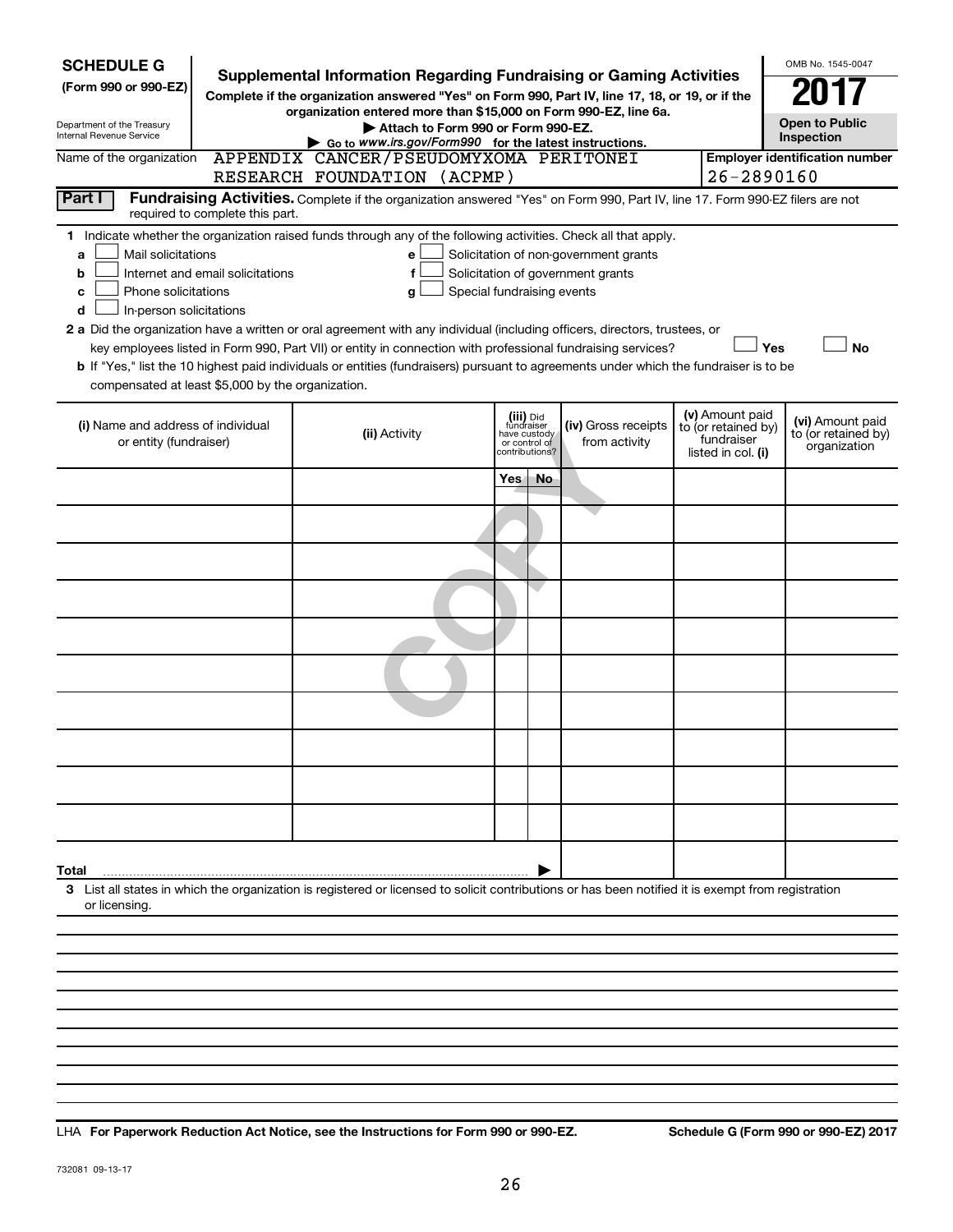|                 | $26 - 2890160$ Page 2<br>Schedule G (Form 990 or 990-EZ) 2017 RESEARCH FOUNDATION (ACPMP) |                                                                                                                                                 |                           |                         |                  |                            |  |  |  |
|-----------------|-------------------------------------------------------------------------------------------|-------------------------------------------------------------------------------------------------------------------------------------------------|---------------------------|-------------------------|------------------|----------------------------|--|--|--|
|                 | Part II                                                                                   | Fundraising Events. Complete if the organization answered "Yes" on Form 990, Part IV, line 18, or reported more than \$15,000                   |                           |                         |                  |                            |  |  |  |
|                 |                                                                                           | of fundraising event contributions and gross income on Form 990-EZ, lines 1 and 6b. List events with gross receipts greater than \$5,000.       |                           |                         |                  |                            |  |  |  |
|                 |                                                                                           |                                                                                                                                                 | (a) Event $#1$<br>FOREVER | $(b)$ Event #2<br>PMP   | (c) Other events | (d) Total events           |  |  |  |
|                 |                                                                                           |                                                                                                                                                 | FLOWERS, CARCANCERWALK P  |                         | 5                | (add col. (a) through      |  |  |  |
|                 |                                                                                           |                                                                                                                                                 | (event type)              | (event type)            | (total number)   | col. (c))                  |  |  |  |
|                 |                                                                                           |                                                                                                                                                 |                           |                         |                  |                            |  |  |  |
| Revenue         | 1.                                                                                        |                                                                                                                                                 | 36,580.                   | 24,383.                 | 43,761.          | 104,724.                   |  |  |  |
|                 |                                                                                           |                                                                                                                                                 |                           |                         |                  |                            |  |  |  |
|                 | 2                                                                                         |                                                                                                                                                 | 36,580.                   | 24,383.                 | 43,761.          | 104,724.                   |  |  |  |
|                 |                                                                                           |                                                                                                                                                 |                           |                         |                  |                            |  |  |  |
|                 | З                                                                                         | Gross income (line 1 minus line 2)                                                                                                              |                           |                         |                  |                            |  |  |  |
|                 | 4                                                                                         |                                                                                                                                                 |                           |                         |                  |                            |  |  |  |
|                 |                                                                                           |                                                                                                                                                 |                           |                         |                  |                            |  |  |  |
|                 | 5                                                                                         |                                                                                                                                                 |                           |                         |                  |                            |  |  |  |
|                 |                                                                                           |                                                                                                                                                 |                           |                         |                  |                            |  |  |  |
|                 | 6                                                                                         |                                                                                                                                                 |                           |                         |                  |                            |  |  |  |
| Direct Expenses |                                                                                           |                                                                                                                                                 |                           |                         |                  |                            |  |  |  |
|                 | 7                                                                                         |                                                                                                                                                 |                           |                         |                  |                            |  |  |  |
|                 | 8                                                                                         |                                                                                                                                                 |                           |                         |                  |                            |  |  |  |
|                 | 9                                                                                         |                                                                                                                                                 |                           |                         | 5,639.           | 5,639.                     |  |  |  |
|                 | 10                                                                                        |                                                                                                                                                 |                           |                         |                  | 5,639.                     |  |  |  |
|                 | 11                                                                                        | Net income summary. Subtract line 10 from line 3, column (d)                                                                                    |                           |                         |                  | $-5,639.$                  |  |  |  |
|                 | Part III                                                                                  | Gaming. Complete if the organization answered "Yes" on Form 990, Part IV, line 19, or reported more than                                        |                           |                         |                  |                            |  |  |  |
|                 |                                                                                           | \$15,000 on Form 990-EZ, line 6a.                                                                                                               |                           |                         |                  |                            |  |  |  |
|                 |                                                                                           |                                                                                                                                                 | (a) Bingo                 | (b) Pull tabs/instant   | (c) Other gaming | (d) Total gaming (add      |  |  |  |
| Revenue         |                                                                                           |                                                                                                                                                 |                           | bingo/progressive bingo |                  | col. (a) through col. (c)) |  |  |  |
|                 |                                                                                           |                                                                                                                                                 |                           |                         |                  |                            |  |  |  |
|                 |                                                                                           |                                                                                                                                                 |                           |                         |                  |                            |  |  |  |
|                 |                                                                                           |                                                                                                                                                 |                           |                         |                  |                            |  |  |  |
|                 |                                                                                           |                                                                                                                                                 |                           |                         |                  |                            |  |  |  |
| Expenses        | 3                                                                                         |                                                                                                                                                 |                           |                         |                  |                            |  |  |  |
| ť               |                                                                                           |                                                                                                                                                 |                           |                         |                  |                            |  |  |  |
| Dire            | 4                                                                                         |                                                                                                                                                 |                           |                         |                  |                            |  |  |  |
|                 |                                                                                           |                                                                                                                                                 |                           |                         |                  |                            |  |  |  |
|                 | 5                                                                                         |                                                                                                                                                 |                           |                         |                  |                            |  |  |  |
|                 |                                                                                           | 6 Volunteer labor                                                                                                                               | Yes<br>%<br>No            | Yes<br>%<br>No          | Yes<br>%<br>No   |                            |  |  |  |
|                 |                                                                                           |                                                                                                                                                 |                           |                         |                  |                            |  |  |  |
|                 | 7                                                                                         |                                                                                                                                                 |                           |                         | ▶                |                            |  |  |  |
|                 |                                                                                           |                                                                                                                                                 |                           |                         |                  |                            |  |  |  |
|                 | 8                                                                                         |                                                                                                                                                 |                           |                         |                  |                            |  |  |  |
|                 |                                                                                           |                                                                                                                                                 |                           |                         |                  |                            |  |  |  |
| 9               |                                                                                           | Enter the state(s) in which the organization conducts gaming activities:                                                                        |                           |                         |                  |                            |  |  |  |
|                 |                                                                                           |                                                                                                                                                 |                           |                         |                  | Yes<br>No                  |  |  |  |
|                 |                                                                                           | <b>b</b> If "No," explain:<br>the control of the control of the control of the control of the control of the control of                         |                           |                         |                  |                            |  |  |  |
|                 |                                                                                           |                                                                                                                                                 |                           |                         |                  |                            |  |  |  |
|                 |                                                                                           |                                                                                                                                                 |                           |                         |                  | Yes<br>No                  |  |  |  |
|                 |                                                                                           | <b>b</b> If "Yes," explain:<br>and the control of the control of the control of the control of the control of the control of the control of the |                           |                         |                  |                            |  |  |  |
|                 |                                                                                           |                                                                                                                                                 |                           |                         |                  |                            |  |  |  |
|                 |                                                                                           |                                                                                                                                                 |                           |                         |                  |                            |  |  |  |

732082 09-13-17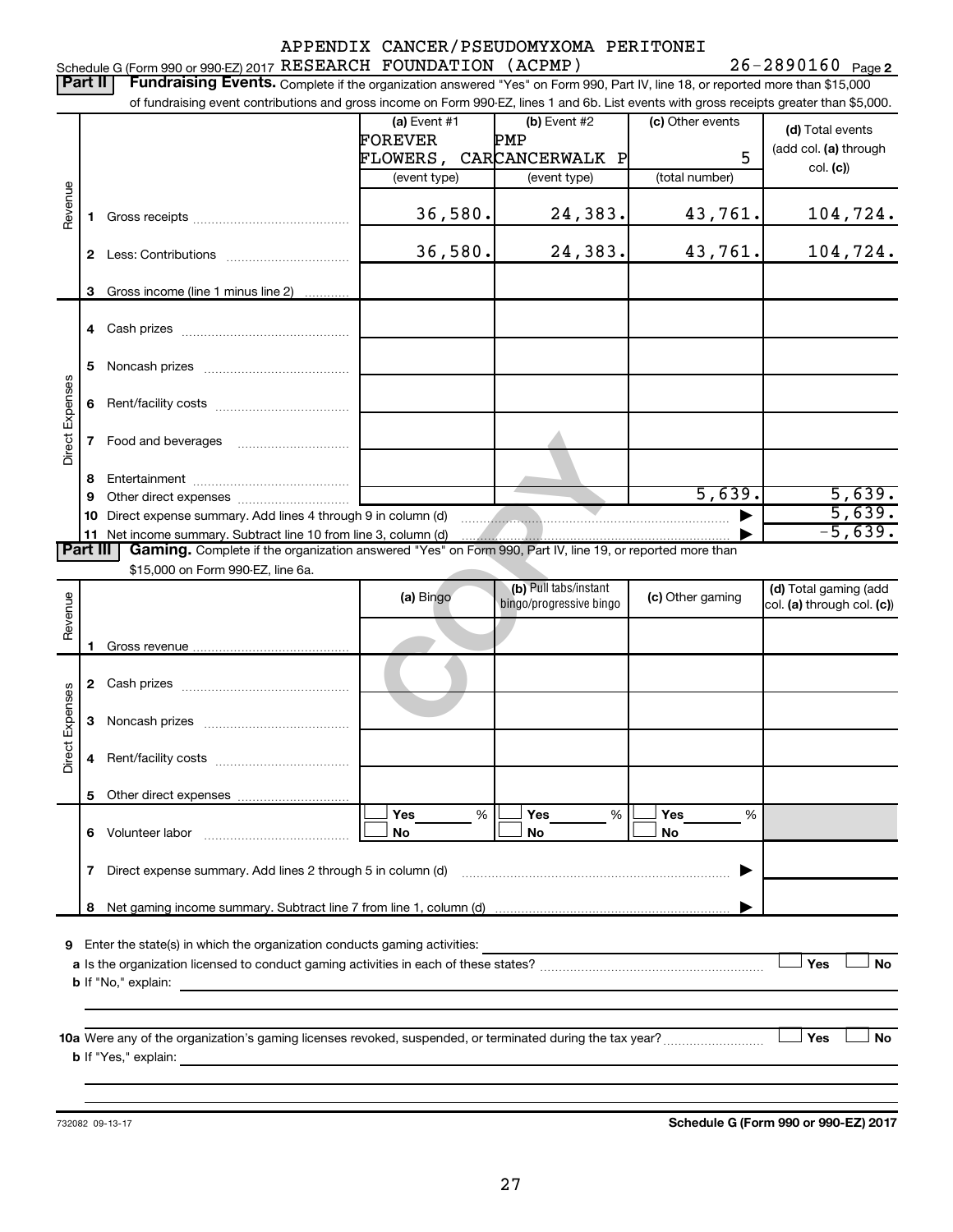| APPENDIX CANCER/PSEUDOMYXOMA PERITONEI                                                                                                                        |                 |     |                       |
|---------------------------------------------------------------------------------------------------------------------------------------------------------------|-----------------|-----|-----------------------|
| Schedule G (Form 990 or 990-EZ) 2017 RESEARCH FOUNDATION (ACPMP)                                                                                              |                 |     | $26 - 2890160$ Page 3 |
|                                                                                                                                                               |                 |     | No                    |
| 12 Is the organization a grantor, beneficiary or trustee of a trust, or a member of a partnership or other entity formed                                      |                 |     |                       |
|                                                                                                                                                               |                 | Yes | No                    |
| 13 Indicate the percentage of gaming activity conducted in:                                                                                                   |                 |     |                       |
|                                                                                                                                                               | 13a             |     | ℅                     |
|                                                                                                                                                               | 13 <sub>b</sub> |     | %                     |
| 14 Enter the name and address of the person who prepares the organization's gaming/special events books and records:                                          |                 |     |                       |
|                                                                                                                                                               |                 |     |                       |
| Name $\blacktriangleright$<br><u> 1989 - Johann John Stein, fransk politik (f. 1989)</u>                                                                      |                 |     |                       |
| Address $\blacktriangleright$<br>and the control of the control of the control of the control of the control of the control of the control of the             |                 |     |                       |
|                                                                                                                                                               |                 |     | No                    |
|                                                                                                                                                               |                 |     |                       |
|                                                                                                                                                               |                 |     |                       |
| of gaming revenue retained by the third party $\triangleright$ \$                                                                                             |                 |     |                       |
| c If "Yes," enter name and address of the third party:                                                                                                        |                 |     |                       |
| Name $\blacktriangleright$<br><u> 1989 - Johann Barbara, martin amerikan basal dan berasal dan berasal dalam basal dalam basal dalam basal dala</u>           |                 |     |                       |
|                                                                                                                                                               |                 |     |                       |
| Address $\blacktriangleright$<br><u> 1989 - John Harry Harry Harry Harry Harry Harry Harry Harry Harry Harry Harry Harry Harry Harry Harry Harry H</u>        |                 |     |                       |
|                                                                                                                                                               |                 |     |                       |
| <b>16</b> Gaming manager information:                                                                                                                         |                 |     |                       |
|                                                                                                                                                               |                 |     |                       |
| Name $\blacktriangleright$<br><u> 1989 - John Stein, Amerikaansk politiker (</u>                                                                              |                 |     |                       |
|                                                                                                                                                               |                 |     |                       |
|                                                                                                                                                               |                 |     |                       |
| Description of services provided $\blacktriangleright$                                                                                                        |                 |     |                       |
|                                                                                                                                                               |                 |     |                       |
|                                                                                                                                                               |                 |     |                       |
|                                                                                                                                                               |                 |     |                       |
| Director/officer<br>Employee<br>Independent contractor                                                                                                        |                 |     |                       |
|                                                                                                                                                               |                 |     |                       |
| <b>17</b> Mandatory distributions:                                                                                                                            |                 |     |                       |
| a Is the organization required under state law to make charitable distributions from the gaming proceeds to                                                   |                 |     |                       |
| retain the state gaming license?                                                                                                                              |                 | Yes | <b>No</b>             |
| <b>b</b> Enter the amount of distributions required under state law to be distributed to other exempt organizations or spent in the                           |                 |     |                       |
| organization's own exempt activities during the tax year $\triangleright$ \$                                                                                  |                 |     |                       |
| <b>Part IV</b><br>Supplemental Information. Provide the explanations required by Part I, line 2b, columns (iii) and (v); and Part III, lines 9, 9b, 10b, 15b, |                 |     |                       |
| 15c, 16, and 17b, as applicable. Also provide any additional information. See instructions.                                                                   |                 |     |                       |
|                                                                                                                                                               |                 |     |                       |
|                                                                                                                                                               |                 |     |                       |
|                                                                                                                                                               |                 |     |                       |
|                                                                                                                                                               |                 |     |                       |
|                                                                                                                                                               |                 |     |                       |
|                                                                                                                                                               |                 |     |                       |
|                                                                                                                                                               |                 |     |                       |
|                                                                                                                                                               |                 |     |                       |
|                                                                                                                                                               |                 |     |                       |
|                                                                                                                                                               |                 |     |                       |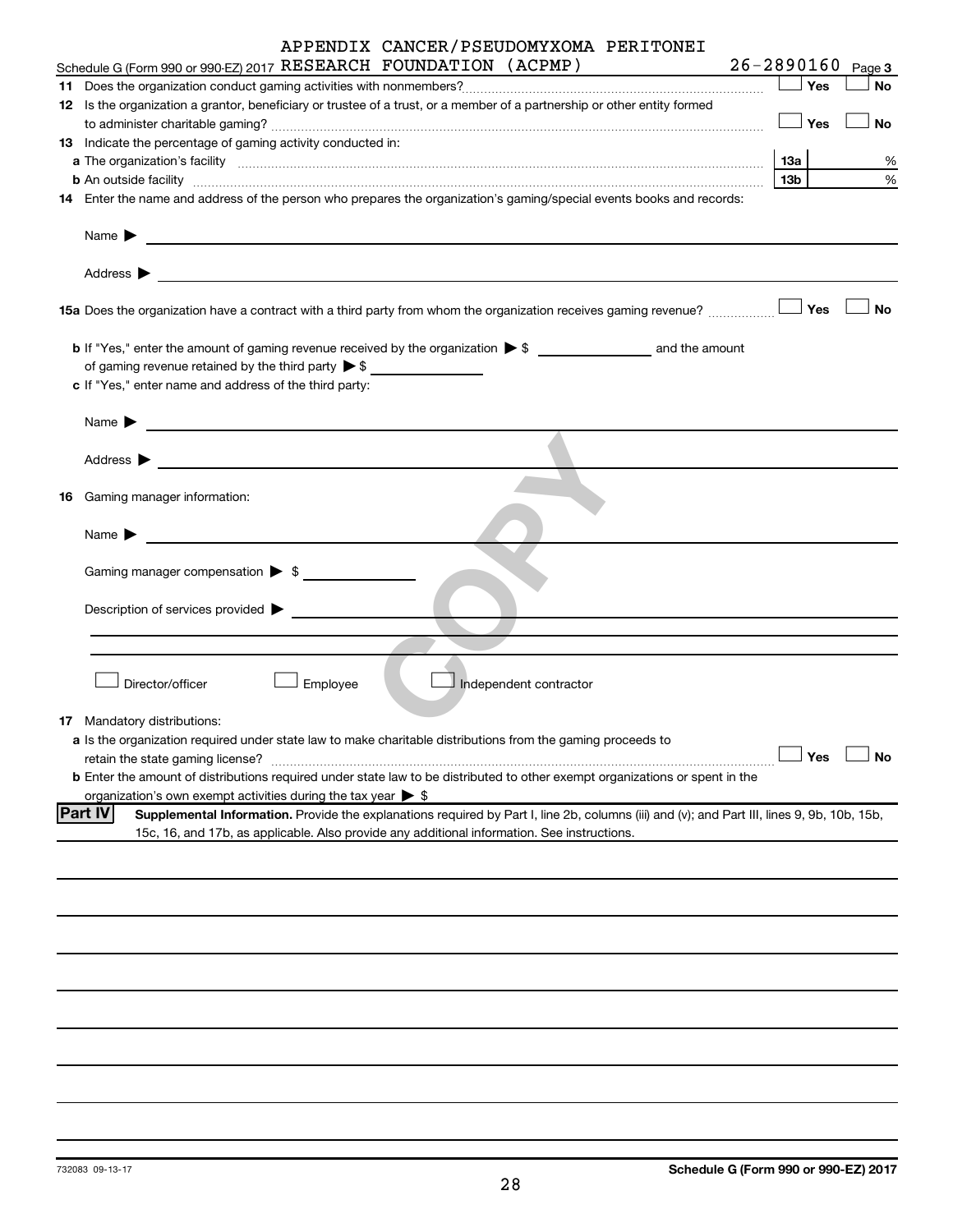|                                                                                                     | APPENDIX CANCER/PSEUDOMYXOMA PERITONEI |                   |  |
|-----------------------------------------------------------------------------------------------------|----------------------------------------|-------------------|--|
| Schedule G (Form 990 or 990-EZ) RESEARCH F<br><b>Part IV   Supplemental Information</b> (continued) | RESEARCH FOUNDATION (ACPMP)            | 26-2890160 Page 4 |  |
|                                                                                                     |                                        |                   |  |
|                                                                                                     |                                        |                   |  |
|                                                                                                     |                                        |                   |  |
|                                                                                                     |                                        |                   |  |
|                                                                                                     |                                        |                   |  |
|                                                                                                     |                                        |                   |  |
|                                                                                                     |                                        |                   |  |
|                                                                                                     |                                        |                   |  |
|                                                                                                     |                                        |                   |  |
|                                                                                                     |                                        |                   |  |
|                                                                                                     |                                        |                   |  |
|                                                                                                     |                                        |                   |  |
|                                                                                                     |                                        |                   |  |
|                                                                                                     |                                        |                   |  |
|                                                                                                     |                                        |                   |  |
|                                                                                                     |                                        |                   |  |
|                                                                                                     |                                        |                   |  |
|                                                                                                     |                                        |                   |  |
|                                                                                                     |                                        |                   |  |
|                                                                                                     |                                        |                   |  |
|                                                                                                     |                                        |                   |  |
|                                                                                                     |                                        |                   |  |
|                                                                                                     |                                        |                   |  |
|                                                                                                     |                                        |                   |  |
|                                                                                                     |                                        |                   |  |
|                                                                                                     |                                        |                   |  |
|                                                                                                     |                                        |                   |  |
|                                                                                                     |                                        |                   |  |
|                                                                                                     |                                        |                   |  |
|                                                                                                     |                                        |                   |  |
|                                                                                                     |                                        |                   |  |
|                                                                                                     |                                        |                   |  |
|                                                                                                     |                                        |                   |  |
|                                                                                                     |                                        |                   |  |
|                                                                                                     |                                        |                   |  |
|                                                                                                     |                                        |                   |  |
|                                                                                                     |                                        |                   |  |
|                                                                                                     |                                        |                   |  |
|                                                                                                     |                                        |                   |  |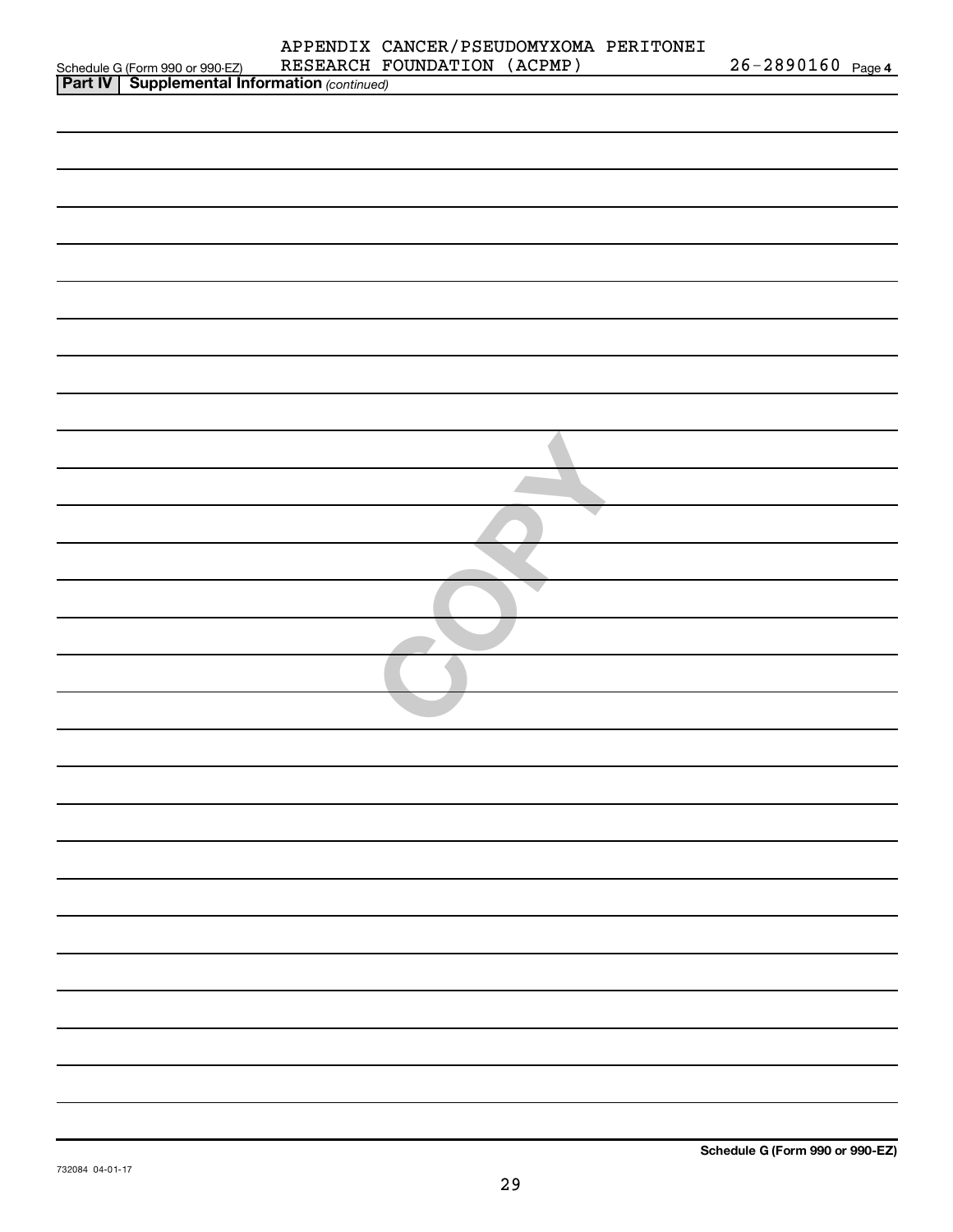| <b>SCHEDULE I</b><br>(Form 990)<br>Department of the Treasury                                                                                                                                                                                                                                                  | OMB No. 1545-0047<br><b>Open to Public</b> |                                        |                             |                                         |                                                                |                                          |                                                         |  |
|----------------------------------------------------------------------------------------------------------------------------------------------------------------------------------------------------------------------------------------------------------------------------------------------------------------|--------------------------------------------|----------------------------------------|-----------------------------|-----------------------------------------|----------------------------------------------------------------|------------------------------------------|---------------------------------------------------------|--|
| Attach to Form 990.<br><b>Internal Revenue Service</b><br>Inspection<br>Go to www.irs.gov/Form990 for the latest information.                                                                                                                                                                                  |                                            |                                        |                             |                                         |                                                                |                                          |                                                         |  |
| Name of the organization<br>RESEARCH FOUNDATION (ACPMP)                                                                                                                                                                                                                                                        |                                            | APPENDIX CANCER/PSEUDOMYXOMA PERITONEI |                             |                                         |                                                                |                                          | <b>Employer identification number</b><br>$26 - 2890160$ |  |
| Part I<br><b>General Information on Grants and Assistance</b>                                                                                                                                                                                                                                                  |                                            |                                        |                             |                                         |                                                                |                                          |                                                         |  |
| Does the organization maintain records to substantiate the amount of the grants or assistance, the grantees' eligibility for the grants or assistance, and the selection<br>1<br>Describe in Part IV the organization's procedures for monitoring the use of grant funds in the United States.<br>$\mathbf{2}$ |                                            |                                        |                             |                                         |                                                                |                                          | $\boxed{\text{X}}$ Yes<br>l No                          |  |
| Part II<br>Grants and Other Assistance to Domestic Organizations and Domestic Governments. Complete if the organization answered "Yes" on Form 990, Part IV, line 21, for any                                                                                                                                  |                                            |                                        |                             |                                         |                                                                |                                          |                                                         |  |
| recipient that received more than \$5,000. Part II can be duplicated if additional space is needed.                                                                                                                                                                                                            |                                            |                                        |                             |                                         |                                                                |                                          |                                                         |  |
| <b>1 (a)</b> Name and address of organization<br>or government                                                                                                                                                                                                                                                 | $(b)$ EIN                                  | (c) IRC section<br>(if applicable)     | (d) Amount of<br>cash grant | (e) Amount of<br>non-cash<br>assistance | (f) Method of<br>valuation (book,<br>FMV, appraisal,<br>other) | (g) Description of<br>noncash assistance | (h) Purpose of grant<br>or assistance                   |  |
| THRU NORD TO: J SILVIO                                                                                                                                                                                                                                                                                         |                                            |                                        |                             |                                         |                                                                |                                          | RESEARCH - EXPLOITING                                   |  |
| GUTKIND, PHD, MOORES CANCER CENTER<br>(UCSD) - 55 KENOSIA AVE - DANBURY                                                                                                                                                                                                                                        |                                            |                                        |                             |                                         |                                                                |                                          | SYSTEMS VULNERABILITIES<br>IN THE APPENDIX CANCER       |  |
| CT 06810                                                                                                                                                                                                                                                                                                       | 13-3223946                                 | 501(C)3                                | 50,000                      | $\mathbf{0}$                            |                                                                |                                          | AND PSEUDOMYXOMA                                        |  |
| THRU NORD TO: M POCARD, MD, PHD,                                                                                                                                                                                                                                                                               |                                            |                                        |                             |                                         |                                                                |                                          | RESEARCH - PATROL 4 CURE                                |  |
| NATL INST OF HEALTH & MEDICAL                                                                                                                                                                                                                                                                                  |                                            |                                        |                             |                                         |                                                                |                                          | (PSEUDOMYXOMA                                           |  |
| RESEARCH PARIS - 55 KENOSIA AVE -                                                                                                                                                                                                                                                                              |                                            |                                        |                             |                                         |                                                                |                                          | ANGIOGENESIS TRASLATIONAL                               |  |
| DANBURY CT 06810                                                                                                                                                                                                                                                                                               | 13-3223946                                 | 501(C)3                                | 50,000                      | $\mathbf{0}$                            |                                                                |                                          | <b>RESEARCH TESTING 4</b>                               |  |
| THRU NORD TO: TRACI L TESTERMAN,                                                                                                                                                                                                                                                                               |                                            |                                        |                             |                                         |                                                                |                                          | RESEARCH - NOVEL ANIMAL                                 |  |
| PHD, UNIVERSITY OF SC SCHOOL OF                                                                                                                                                                                                                                                                                |                                            |                                        |                             |                                         |                                                                |                                          | MODELS FOR THE STUDY OF                                 |  |
| MEDICINE - 55 KENOSIA AVE -                                                                                                                                                                                                                                                                                    |                                            |                                        |                             |                                         |                                                                |                                          | PMP ETIOLOGY AND                                        |  |
| DANBURY CT 06810                                                                                                                                                                                                                                                                                               | 13-3223946                                 | 501(C)3                                | 50,000                      | $\mathbf{0}$                            |                                                                |                                          | TREATMENT                                               |  |
| THRU NORD TO: VENDATESH                                                                                                                                                                                                                                                                                        |                                            |                                        |                             |                                         |                                                                |                                          | 2016 GRANT RESCINDED DUE                                |  |
| GOVINDARAJAN PHD CREIGHTON                                                                                                                                                                                                                                                                                     |                                            |                                        |                             |                                         |                                                                |                                          | TO GRANTEE INABILITY TO                                 |  |
| UNIVERSITY, OMAHA, NE - 55 KENOSIA                                                                                                                                                                                                                                                                             |                                            |                                        |                             |                                         |                                                                |                                          | FULFILL THE COMMITMENT TO                               |  |
| AVE - DANBURY, CT 06810                                                                                                                                                                                                                                                                                        | 13-3223946                                 | 501(C)3                                | $-50,000.$                  | $\mathbf{0}$                            |                                                                |                                          | PERFORM THE RESEARCH                                    |  |
| THRU NORD TO: D S MERRELL PHD.                                                                                                                                                                                                                                                                                 |                                            |                                        |                             |                                         |                                                                |                                          | RESEARCH (REPLACEMENT) -                                |  |
| UNIFORMED SERVICES U OF HEALTH                                                                                                                                                                                                                                                                                 |                                            |                                        |                             |                                         |                                                                |                                          | ROLE OF BACTERIA IN THE                                 |  |
| SCIENCES MD - 55 KENOSIA AVE -                                                                                                                                                                                                                                                                                 |                                            |                                        |                             |                                         |                                                                |                                          | DEVELOPMENT AND                                         |  |
| DANBURY CT 06810                                                                                                                                                                                                                                                                                               | 13-3223946                                 | 501(C)3                                | 50,000,                     | 0.                                      |                                                                |                                          | PROGRESSION OF                                          |  |
|                                                                                                                                                                                                                                                                                                                |                                            |                                        |                             |                                         |                                                                |                                          | $1$ .                                                   |  |
| Enter total number of other organizations listed in the line 1 table<br>3                                                                                                                                                                                                                                      |                                            |                                        |                             |                                         |                                                                |                                          |                                                         |  |

**For Paperwork Reduction Act Notice, see the Instructions for Form 990. Schedule I (Form 990) (2017)** LHA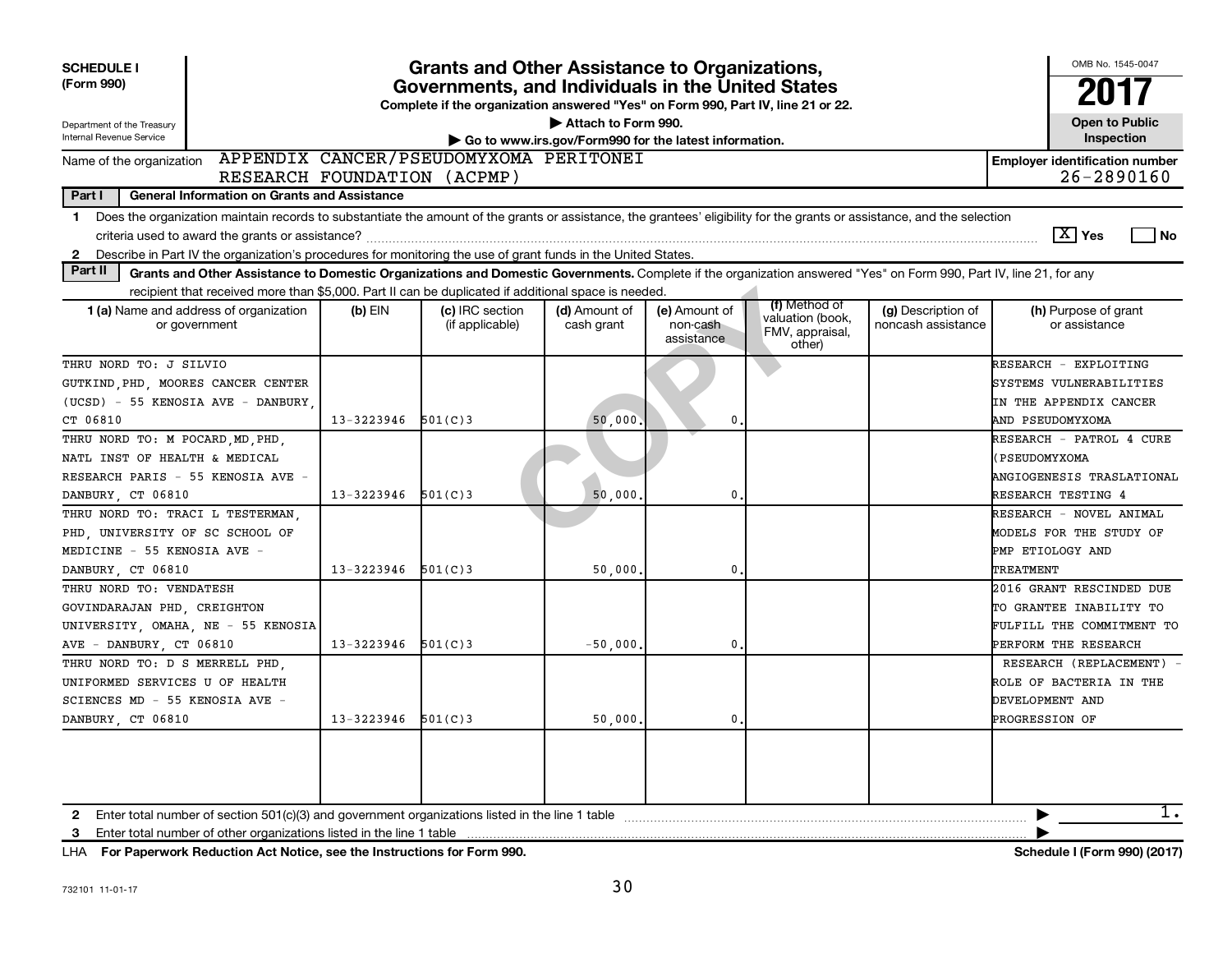#### Schedule I (Form 990) (2017) RESEARCH FOUNDATION (ACPMP) Page APPENDIX CANCER/PSEUDOMYXOMA PERITONEI

**2**

Part III | Grants and Other Assistance to Domestic Individuals. Complete if the organization answered "Yes" on Form 990, Part IV, line 22. Part III can be duplicated if additional space is needed.

| (a) Type of grant or assistance                                                                                                                      | (b) Number of<br>recipients | (c) Amount of<br>cash grant | (d) Amount of non-<br>cash assistance | (e) Method of valuation<br>(book, FMV, appraisal, other) | (f) Description of noncash assistance |
|------------------------------------------------------------------------------------------------------------------------------------------------------|-----------------------------|-----------------------------|---------------------------------------|----------------------------------------------------------|---------------------------------------|
|                                                                                                                                                      |                             |                             |                                       |                                                          |                                       |
|                                                                                                                                                      |                             |                             |                                       |                                                          |                                       |
|                                                                                                                                                      |                             |                             |                                       |                                                          |                                       |
|                                                                                                                                                      |                             |                             |                                       |                                                          |                                       |
|                                                                                                                                                      |                             |                             |                                       |                                                          |                                       |
|                                                                                                                                                      |                             |                             |                                       |                                                          |                                       |
|                                                                                                                                                      |                             |                             |                                       |                                                          |                                       |
|                                                                                                                                                      |                             |                             |                                       |                                                          |                                       |
| Supplemental Information. Provide the information required in Part I, line 2; Part III, column (b); and any other additional information.<br>Part IV |                             |                             |                                       |                                                          |                                       |

PART I, LINE 2:

THE ORGANIZATION UTILIZES THE SERVICES OF NATIONAL ORGANIZATION FOR RARE

DISEASE (NORD) TO SELECT GRANT RECIPIENTS AND ADMINISTER THE GRANTS. NORD

HAS A QUALIFED MEDICAL ADVISORY BOARD TO INDEPENDENTLY REVIEW AND EVALUATE

GRANT PROPOSALS.